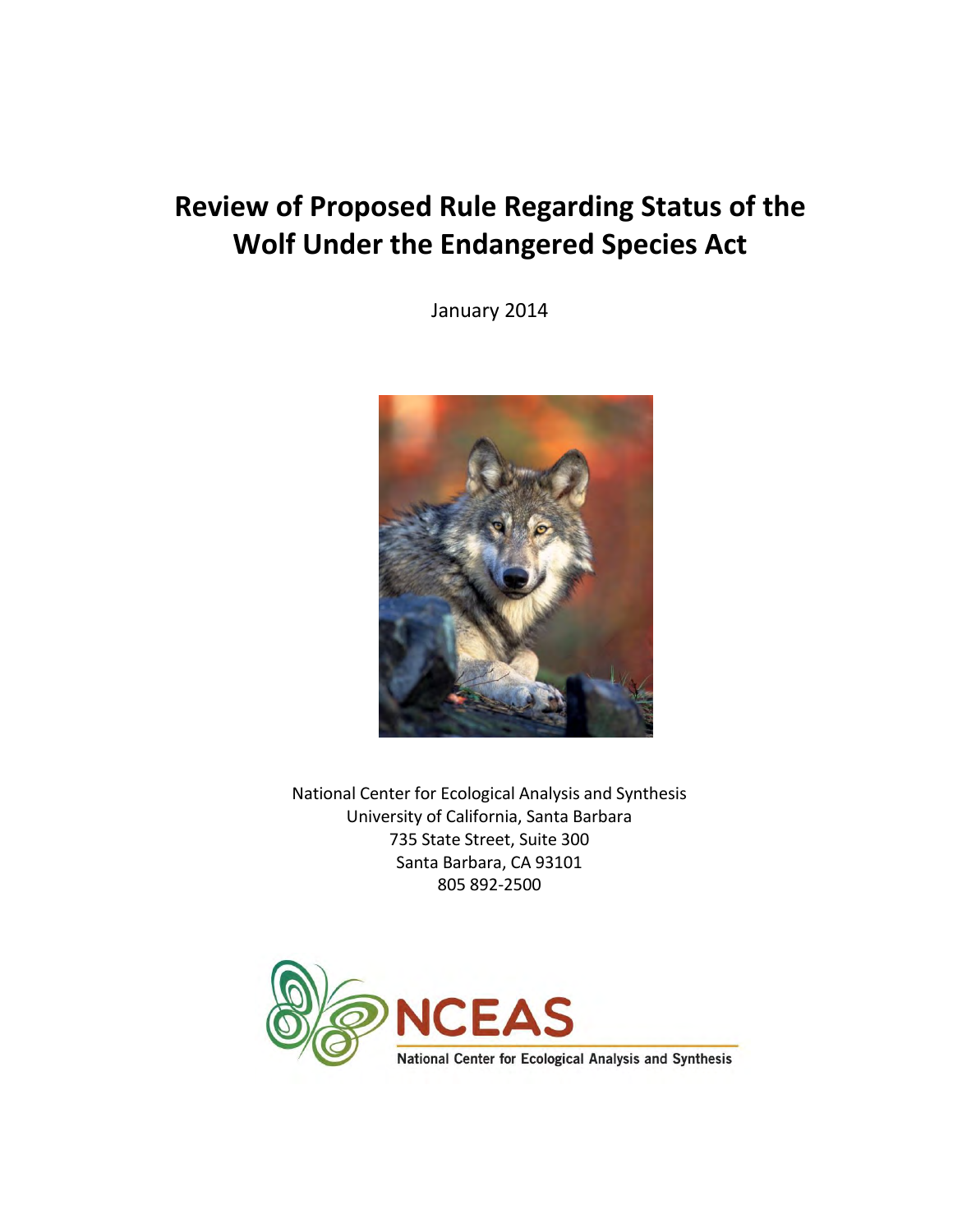# **Contents**

Introduction

Selection of Panelists

Summary of Discussions at meeting at NCEAS

Individual Panelists Opinions

Meeting Notes

Statement of Work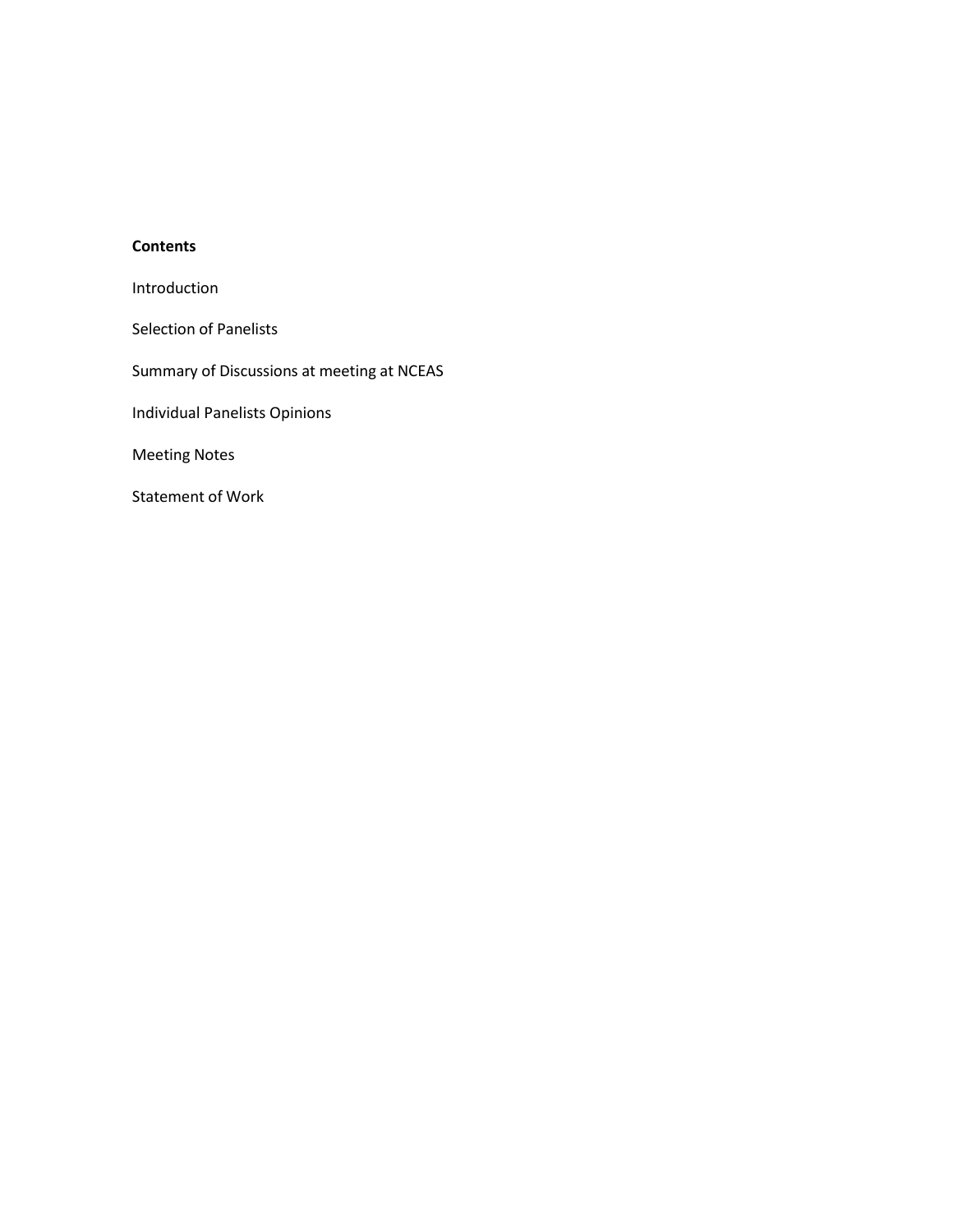### **Introduction**

The National Center for Ecological Analysis and Synthesis (NCEAS) was asked to perform an independent scientific review of the US Fish and Wildlife Service's (USFWS or 'Service') proposed rule regarding Grey Wolves. The full statement of work is appended. The key issues were stated as:

*The purpose of this review is to provide an objective, independent, external scientific peer review of the information in the proposed rule. The proposed rule is 246 pages long and synthesizes the existing best available scientific and commercial information regarding the status of various gray wolf populations and subspecies that occur within portions of the lower 48 States where the species is currently listed. Factors to be addressed in the peer review include the scientific merit of the proposed rule's primary analysis components (i.e., gray wolf taxonomy and status) which provide the basis for the proposal. The peer reviewers should confirm that any scientific uncertainties are clearly identified and characterized by the Service, and the potential implications of the uncertainties for the technical conclusions drawn are clear.* 

Specifically NCEAS was asked to directly address the following four issues

**Task 1. Did the service consider the best available scientific information, including the scientific literature, in developing this proposal?** 

**Task 2. Are the assumptions, analyses, and conclusions reflected in the proposed rule reasonable in light of the best information available?** 

**Task 3. Does the proposed rule draw reasonable and scientifically sound conclusions from Chambers et al., 2012?** 

**Task 4. Does the proposed rule utilize the best available scientific information and draw reasonable and scientific sound conclusions concerning the status of wolves?**

NCEAS selected Dr. Steven Courtney to lead the review. Dr. Courtney has extensive experience with Endangered Species issues, and with panel-based independent peer review processes. He has also published in ecology, taxonomy and genetics, and served as the fifth reviewer at the end of the peer review process. He has particular expertise with evaluations of wolves (having led two previous review efforts) and with complex genetics analyses under ESA (e.g. with the Preble's Meadow Jumping Mouse)

Dr. Courtney worked with the Director of NCEAS, Prof. Frank Davis to design the overall process, and to select peer reviewers. These two scientists were in sole charge of all aspects of the review, from selection of reviewers, through conduct of the review itself, and preparation of this report. The USFWS provided the initial scoping request, provided extensive documentation, and answered questions as needed. However the Service had no role in the selection of reviewers; nor did the Service direct the conversations or deliberations of the reviewers. They similarly had no role in the drafting of this report.

The overall goal then of this effort was a full and completely independent scientific review of the proposed rule. The impartiality of this review was emphasized by the lack of contact between the reviewers and the Service. NCEAS acted as the sole point of contact, and ensured that reviewers were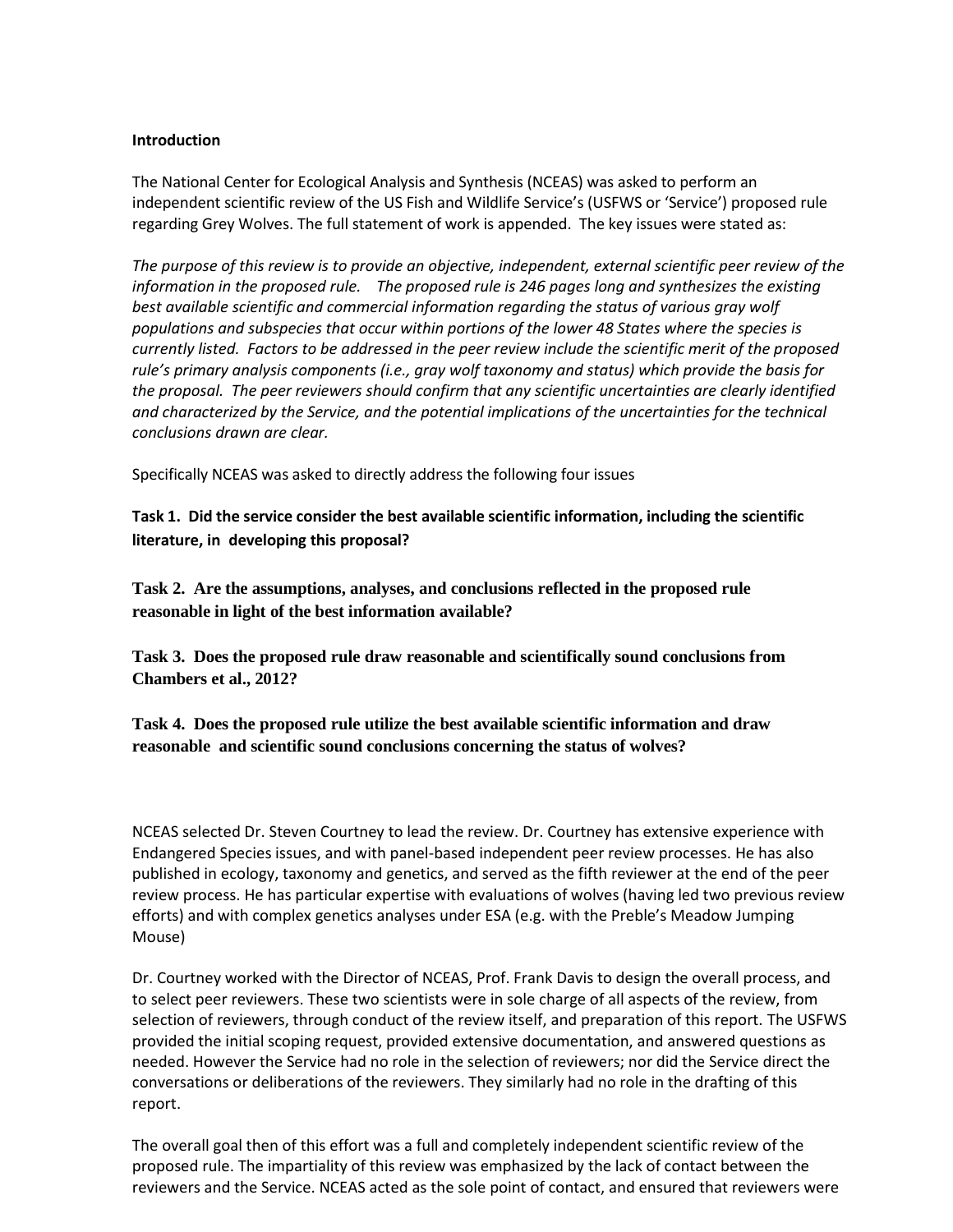themselves committed to a full and completely impartial review.

Panelists were selected (discussed below) and then sent a large volume of scientific material with which to evaluate the proposed Rule. We then invited the reviewers to attend an in-person review meeting in Santa Barbara, at NCEAS. In the event one reviewer withdrew immediately prior to the meeting, while a second was unable to attend in person because of winter travel difficulties.

At the review meeting, a carefully controlled process was followed. The full details are provided in the meeting notes (appended). In essence the panelists were invited to respond in turn to the four questions posed above. There was discussion among the panelists on each question in turn, but the panelists were asked to provide their individual opinions, rather than to come to a consensus. This process ensures that there is a clear understanding of the full range of scientific opinion; if consensus is reached that indicated that there is little diversity of opinion. Conversely, if opinions vary greatly, this may indicate that there is a wide range of opinion in the larger scientific community.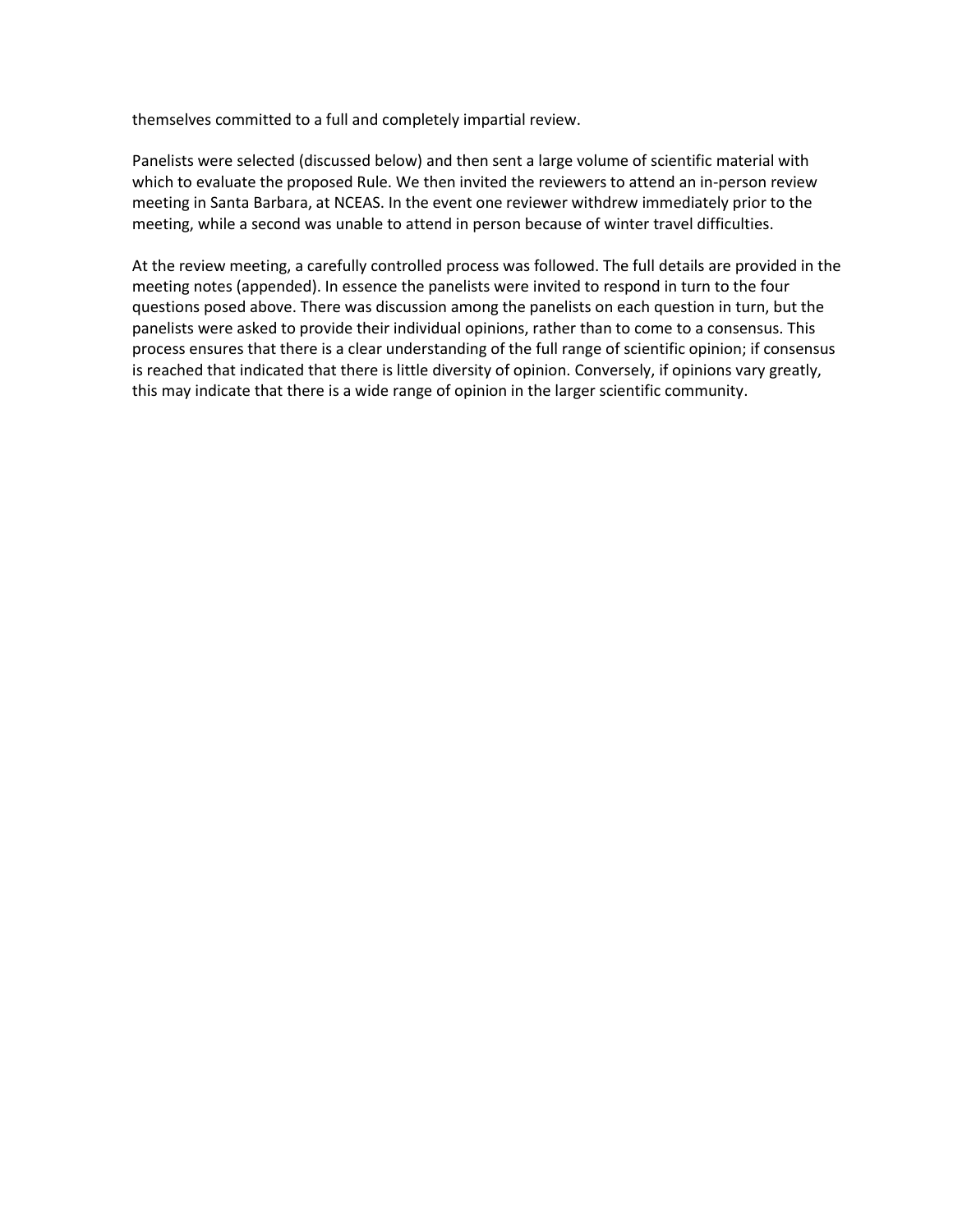### **Selection of Panelists**

Previous efforts to ensure an impartial scientific review of the proposed Rule had encountered problems with the selection process for identifying peer reviewers. In this effort, only Drs. Courtney and Davis were responsible for reviewer selection. We sought scientists who we believed would be appropriate subject matter experts in ecology, genetics, taxonomy and the ESA. We also sought some scientists with direct engagement in wolf genetics and taxonomy, while seeking others who did not have direct engagement in these issues. While many of these scientists were easily identified through the literature, we sought the advice of other qualified scientists in identifying appropriate reviewers. However we did not seek the advice or input of the USFWS in selecting reviewers. The Service remained ignorant of the identity of reviewers until the date of the meeting at NCEAS.

Our primary goal in selecting reviewers was the individual scientist's ability to perform the task. However it was also important (following OMB and NRC guidelines) to include the full range of opinion on substantive science issues. In the case of wolf taxonomy and genetics there are two predominant opinions, notably regarding the status of eastern wolves. We therefore deliberately included among our reviewers one representative of each point of view. In the event these two scientists did not substantively disagree on most issues.

Another important criterion for selection of reviewers was their willingness to undertake a large task in the public interest, without pay and at short notice. Although one reviewer did eventually turn down our request because of time constraints, most reviewers were commendably willing to undertake this very significant task.

Finally, we were careful to select reviewers who we felt were able to commit themselves to a completely impartial review. Wolf protection under the Endangered Species Act has received a great deal of attention, and is an emotional issue for many (including both those favoring and opposing delisting of the species as a whole). We sought those reviewers who we believed would be able to focus on the specific scientific issues with which we were charged. However we did not avoid selecting reviewers who had previously made known their personal (as opposed to scientific) opinions on the issue. This distinction is important; it is entirely possible for a scientist to have a strong opinion on policy or a proposed action, but also for that scientist to make an impartial assessment on (for instance) the precise genetics or taxonomic techniques and data that were used. Similarly, we did not consider a scientist's professional affiliation to be grounds for exclusion, although we attempted to find a panel unaffiliated with USFWS (to provide independence).

Each reviewer that we selected was interviewed in person by Dr. Courtney who asked in detail whether the scientist would be able to perform an impartial and purely scientific review, limiting their comments solely to technical issues, and avoiding any recommendations or discussions on policy. This process followed the guidelines set out by NAS. All reviewers that we approached committed to this process. As can be seen from this report, and from the individual panelists' comments, these commitments were met – this report is devoid of policy recommendations, and is focused entirely on the science at hand

It is important to emphasize that the key criterion in selecting reviewers was technical capability. One of the selected reviewers, Prof. Wayne, had been apparently excluded from a previous review effort. This played no part in our considerations (either to include him or not). He was included solely on merit. All the other reviewers were similarly included on scientific merit and ability to carry out the task as set.

Seven reviewers were eventually selected and approached for inclusion in the process. One of these (Dr. Dumbacher) although willing to serve, was unable to make the extensive time commitment. A second reviewer (Prof. Patton) also withdrew later, for personal reasons. Dr. Courtney at this point took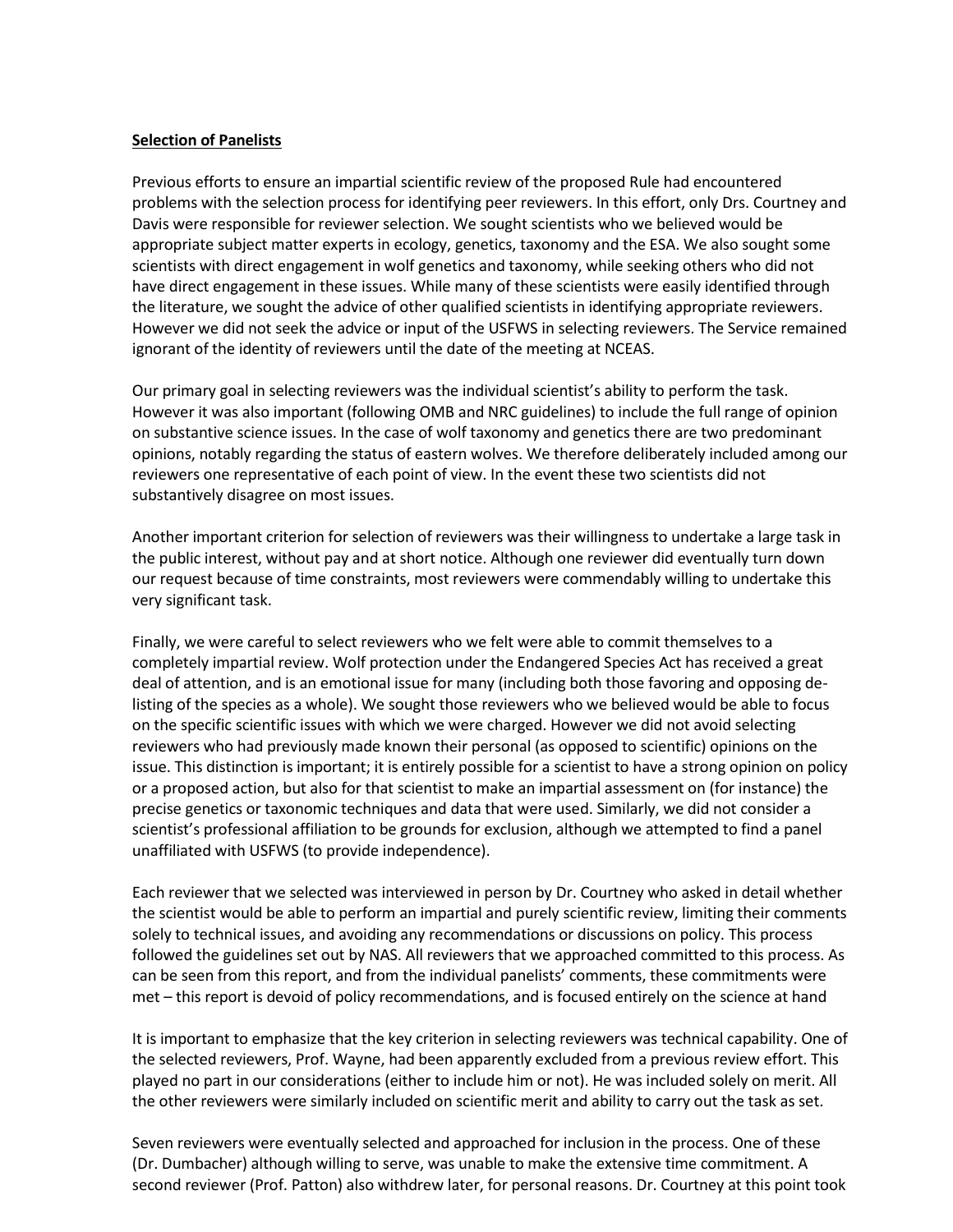on the role of fifth reviewer.

The key qualifications of the reviewers are:

- Dr. J. Dumbacher. Curator of Mammals and Birds, California Academy of Sciences. Dr. Dumbacher is a population geneticist and taxonomist. He has previously evaluated mammal genetics and population status in reviews of ESA proposed actions
- Dr. S. Fallon. Senior Scientist, NRDC Dr. Fallon is a genetics expert, with extensive experience with ESA issues, including wolf genetics.
- Dr. W. Murdoch. Professor (retd) UCSB. A member of the National Academy of Sciences, Prof. Murdoch is an ecologist who has participated in many previous reviews of ESA issues.
- Dr. J. Patton. Professor (retd) UC Berkeley Prof. Patton is an eminent taxonomist of mammals, with extensive experience in the west
- Dr. R. Wayne, Professor, UCLA

Prof. Wayne is a geneticist, with a long-standing research program in canid genetics world-wide

- Dr. P. Wilson, Canada Research Chair, Trent U Prof. Wilson is an expert in conservation genetics, particularly of large mammals.
- Dr. S. Courtney, NCEAS

Dr. Courtney is an expert in ESA issues, with publications in quantitative genetics and taxonomy. He is also expert in the use of scientific peer review in applied contexts.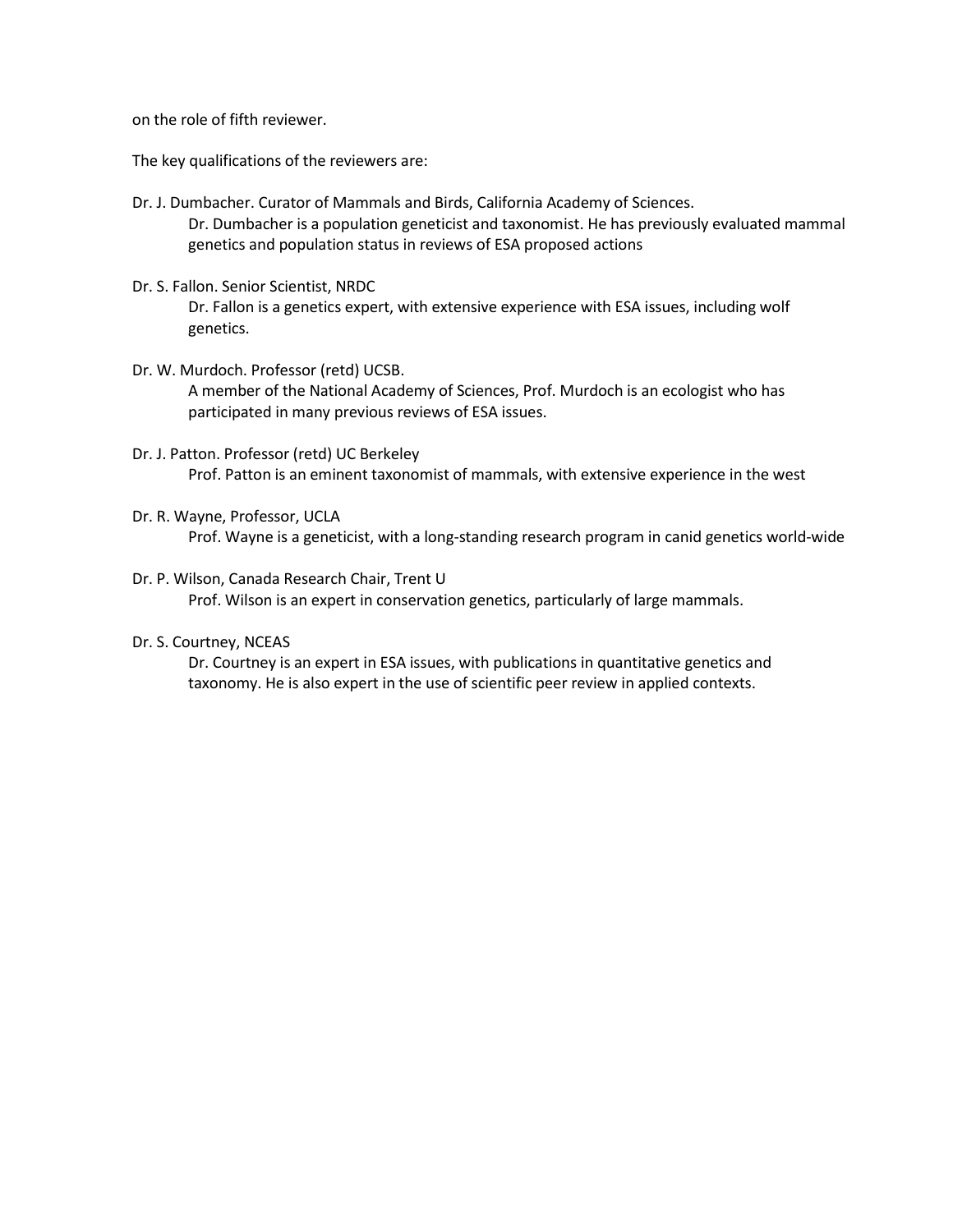### Summary of Discussions at Meeting at NCEAS

The individual reviewer reports show the detailed scientific opinions of each reviewer on the four questions posed in the statement of work.

The following key conclusions can be drawn from these reviews

- There was unanimity among the panelists that, although there was much good scientific work in the Proposed Rule, the rule is heavily dependent upon the analysis of Chambers et al.
- Some reviewers also noted a lack of appropriate use of the literature on species level taxonomy
- There was unanimity among the panelists that Chambers et al was not universally accepted and that the issue was 'not settled'. The issues raised by Chambers et al could be definitively answered relatively soon.
- There was unanimity among the panel that the rule does not currently represent the 'best available science'
- Neither the panel as a whole, not any of its members in their individual reviews, made any management or policy recommendations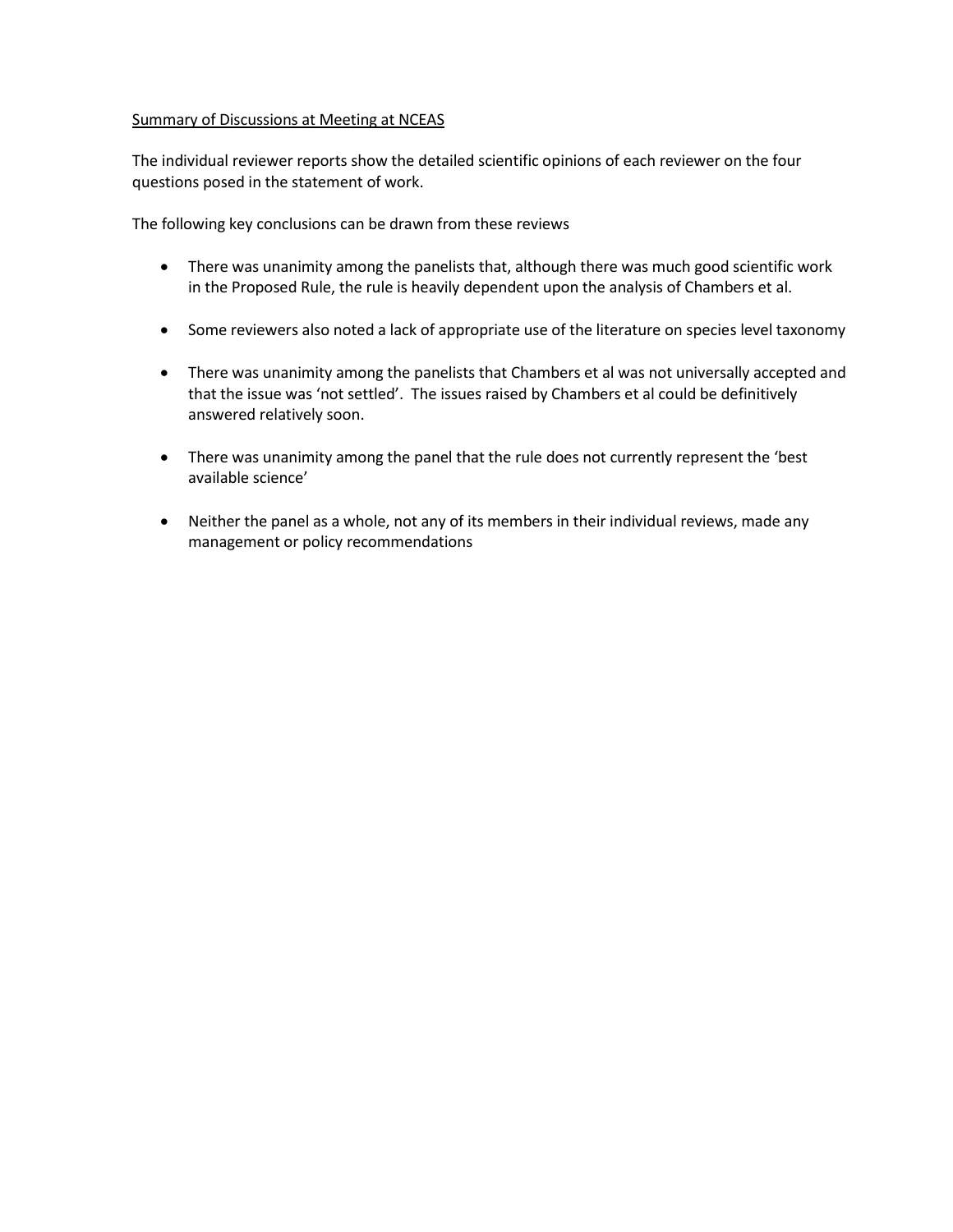### **Individual Panelists Opinions**

The following sections report the individual opinions of the four selected reviewers, and of Dr. Courtney (fifth reviewer)

### **Gray wolf National Delisting proposal peer review – Sylvia Fallon**

As part of the peer review process I was asked to review the proposed rule and evaluate the "quality of any information and analyses used or relied on in the document." Specifically, I was asked to address the following questions:

(1) Did the Service consider the best available scientific information, including the scientific literature, in developing this proposal? Is there additional biological, commercial, trade, or other information relevant to our analysis of the current *C. lupus* listed entity that we did not consider, but should? (2) Are the assumptions, analyses, and conclusions reflected in the proposed rule reasonable in light of the best available information? (3) The Service determined that the synthesis and conclusions of Chambers *et al.* (2012. *North American Fauna* 77:1-67) reflect the best available scientific information regarding taxonomy of wolves in North America. In doing so, does the proposed rule draw reasonable and scientifically sound conclusions concerning the taxonomy of the eastern wolf, *Canis lycaon*? (We are not requesting information on the status of *C. lycaon* because we are conducting a status review for this species and peer review of that document will occur separately.) (4) Does the proposed rule utilize the best available scientific information and draw reasonable and scientifically sound conclusions concerning the status of the gray wolf in the Pacific Northwest United States; the gray wolf subspecies *Canis lupus nubilus;* the gray wolf subspecies *C. l. occidentalis;* and the gray wolf subspecies *C. l. baileyi*?

Although some of the above questions can be interpreted broadly, I was asked to focus my comments on the taxonomic issues presented in Chambers et al. 2012. I was additionally instructed to only comment on issues related to science and not on policy decisions.

Fundamental to each of these questions is the fact that the proposed rule relies entirely on the taxonomic scheme presented in Chambers et al. 2012. It is my professional opinion that Chambers et al. 2012 does not represent the best available science. Although Chambers et al. 2012 does present a thorough review of taxonomic literature related to the Canis genus in North America, it ultimately puts forward a taxonomy that is not sufficiently supported by the available science. Because of this, the proposed rule itself is also not based on the best available science.

Many of the issues related to why Chambers et al. 2012 is not the best available science, as well as other problematic conclusions from the proposed rule, were discussed verbally by the panel and will be summarized in the synthesized report. Below I discuss a few notable issues.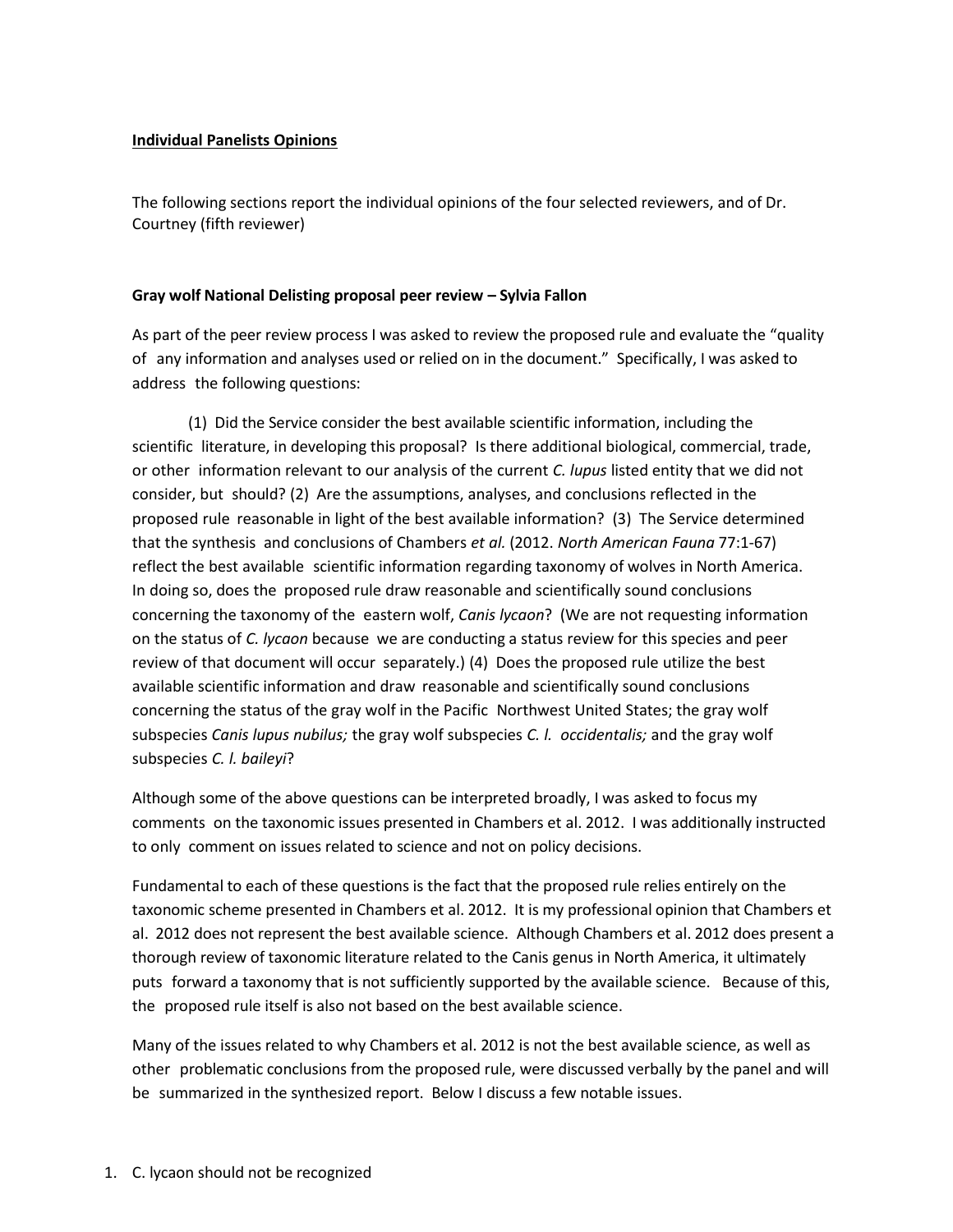The entire scientific basis for the proposed rule depends on the taxonomic scheme put forward by Chambers et al. 2012. However, there was consensus among the panelists, including two of the leading researchers in this field, that Chambers et al. 2012 does not represent the best available science. Specifically, there is agreement that there is not currently sufficient scientific basis for recognizing C. lycaon as a species. Furthermore, this is an area of active scientific research with new scientific studies being published several times a year. In fact, research papers that are in preparation or in review/in press right now could significantly alter the current conclusions drawn by Chambers et al. 2012 and the Service. Because of this, there was consensus among the panelists that it is premature for the Service to be adopting the conclusions of Chambers et al. 2012 as the basis for their proposed rule.

Among other problems, Chambers et al. 2012 justifies the recognition of C. lycaon based primarily on two non-recombining markers (a mitochondrial gene segment and some Y chromosome markers). The authors state, "In summary, species-level recognition of C. lycaon, the eastern wolf, outside the species limits of C. lupus, is supported by the phylogenetic distinctiveness of its mtDNA and Y-chromosome haplotypes." (pg. 25). As the other panelists agreed, this simply is insufficient to determine the existence of a species and specifically is completely insufficient for ruling out the alternative hypothesis that the pattern is explained by ancient (and recent) hybridization between C. lupus and C. latrans. An examination of the nuclear genome is necessary for this. To date, the most extensive nuclear datasets in relation to this issue in my opinion have indicated a greater likelihood that the observed genetic pattern is explained by introgression rather than the existence of a separate species (Koblmuller et al. 2009, vonHoldt et al. 2011).

In addition to there not being sufficient genetic signal to identify a distinct species, it is worth noting that the entity that is considered C. lycaon (by Chambers et al. 2012) hybridizes extensively with both C. lupus and C. latrans which further complicates recognizing it as a species. Even Chambers et al. 2012 suggests that the entity that they recognize as C. lycaon may be undergoing "despeciation" while indicating that they believe "it is premature to conclude that the eastern wolf is no longer an identifiable taxon" (pg. 27). To me, this point is better made in the reverse – that given the lack of distinctiveness, it is premature to conclude that the eastern wolf is an identifiable taxon. Until there is clear and strong support for the existence of a recognizable, independently evolved species (at the exclusion of the hybrization hypothesis), C. lycaon should not be recognized.

In short, there is not currently sufficient scientific support for the recognition of C. lycaon as a separate species. The uncertainty of the existence of a separate species is reflected in the fact that C. lycaon is not recognized by authoritative taxonomic organizations such as the American Society of Mammalogists or the International Commission on Zoological Nomenclature. The fact that the US Fish and Wildlife Service produced the proposed taxonomy (Chambers et al. 2012) and have accepted it as best available science does not, in fact, make it best available science.

### 2. The assertion that Canis lupus did not occur in the eastern US is unfounded

The proposed rule states that "The results of recent molecular genetic analyses….indicate that the gray wolf (C. lupus) did not occur in the eastern United States" (pg 35670). However, the papers that are cited to support this assertion do not actually exclude the gray wolf from the range of the eastern US. In fact the authors of the papers that are cited have explicitly made this point to the US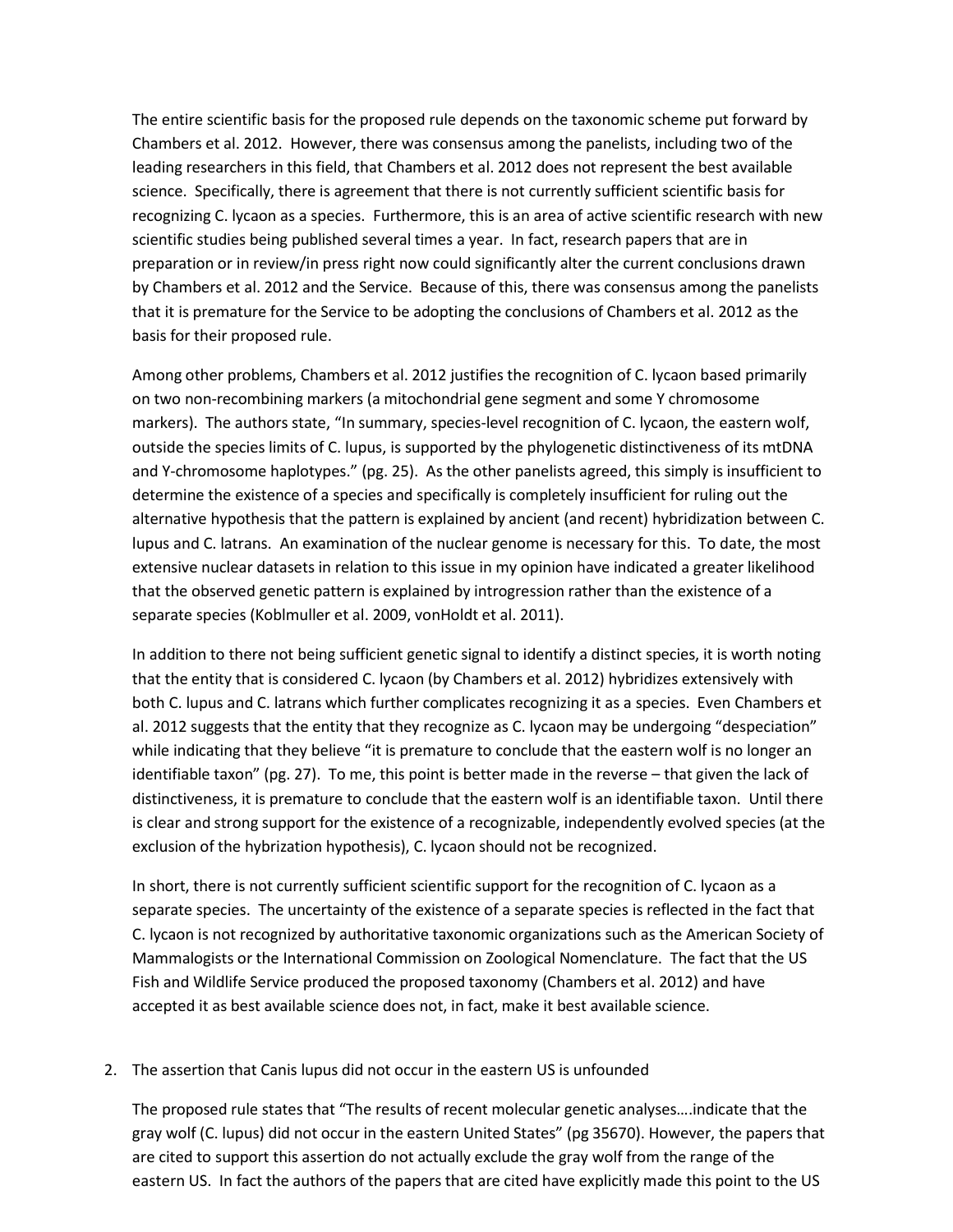Fish and Wildlife Service previously. This was further supported by the other panelists during the peer review. This assertion is not justified.

3. The Pacific Northwest wolves are likely to be genetically and ecologically distinct

The proposed rule states that even if wolves were to recolonize parts of the PNW west of the NRM DPS that they would not be ecologically or genetically distinct. The rule, however, also acknowledges the differing ecology in this area and the historically distinct wolves that used to occupy it (once considered their own subspecies). Additionally, recent research indicates that wolves just north of the PNW demonstrate ecological and genetic uniqueness typical of a 'coastal ecotype' (Leonard et al. 2005, Munoz et al. 2009, Weckworth et al. 2010, vonHoldt et al. 2011). Therefore, it does not seem to logically follow that wolves establishing west of the NRM DPS in the PNW would not be ecologically and genetically unique.

4. C. l. baileyi is ecologically and genetically unique

Chambers et al. 2012 and the proposed rule recognize three subspecies in the lower 48: C. l. baileyi, C. l. occidentalis and C. l. nubilus. Of these C. l. baileyi is clearly identifiable and unique in terms of its ecology (desert-adapted) and genetics. If the frame of subspecies or DPS were being used to identify units within C. lupus, C. l. baileyi would qualify. I think it's important to note, however, that historically Mexican wolves were part of a genetic "southern clade" that extended further north into the southern rockies and greater plains (Leonard et al. 2005) suggesting that Mexican wolves showed evidence of intergradation with other populations of wolves to the north. Therefore although they are geographically and genetically discrete now, they were not so historically and would not necessarily need to be managed as such in the future.

As for C. l. occidentalis and C. l. nubilus, a significant shortcoming of Chambers et al. 2012 is that it relies heavily on a pre-established taxonomy based on morphology (Nowak 1995) and then tries to superimpose genetic information onto that taxonomy and claim 'concordance.' However, the result of this approach is that the taxonomy is driven largely by the morphological data rather than an examination of newer genetic information. For example, as discussed by the panelists, research indicates that landscape level ecological differences may be important for driving differentiation between groups of wolves (Munoz et al. 2009, Weckworth et al. 2010, e.g.). At the same time, the vagility of wolves and their ability to interbreed likely complicates their associations beyond the morphologically-based, geographically-discrete subspecies structure outlined by Chambers et al. 2012. Therefore, the taxonomy proposed by Nowak 1995 and closely followed by Chambers et al. 2012, including the description of C. l. occidentalis and C. l. nubilus, is likely not an accurate or meaningful description of the genetic and ecological diversity of wolves in North America.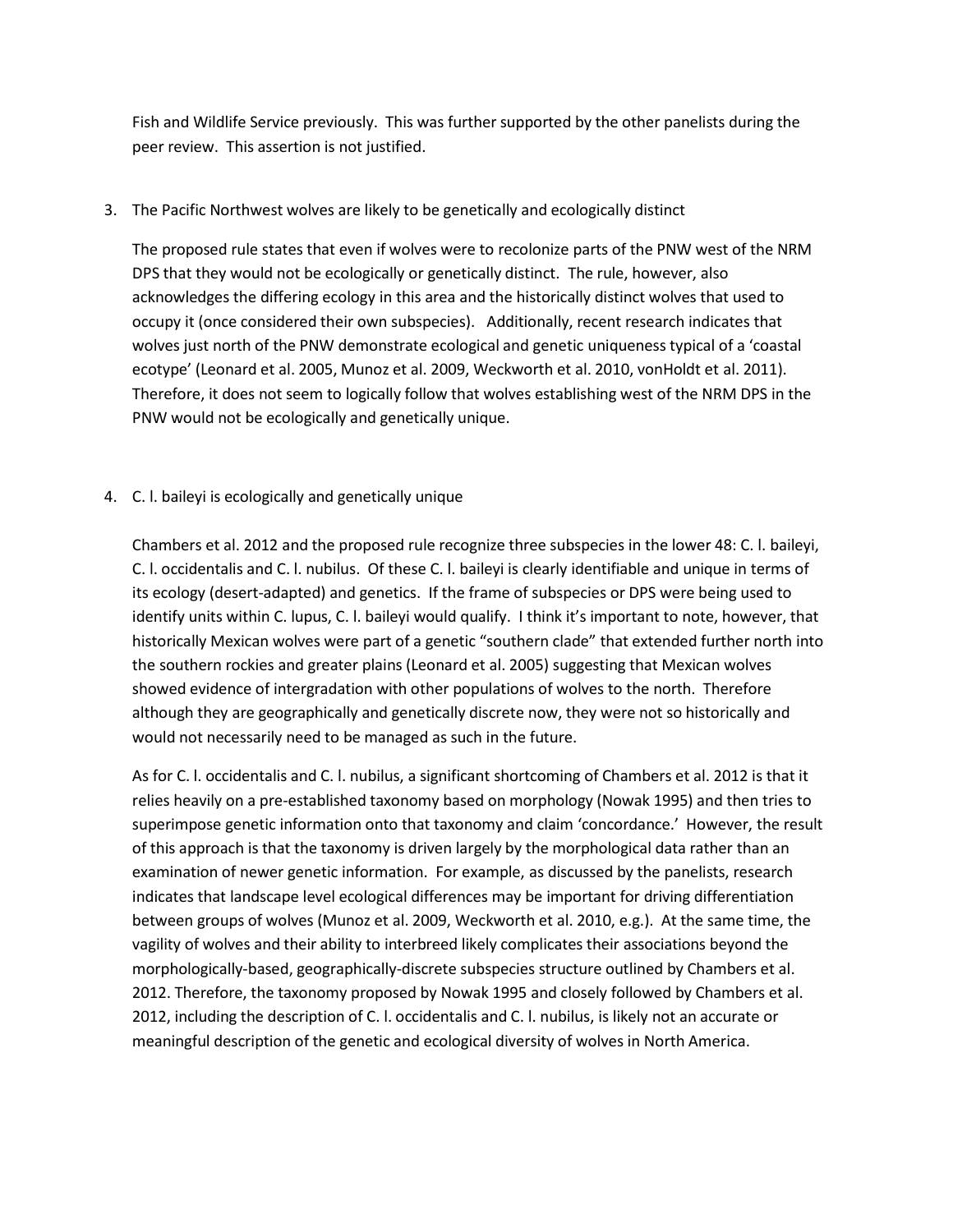References:

Chambers, S. et al. 2012. An account of the taxonomy of North American wolves from morphological and genetic analyses. North American Fauna 77: 1-67.

Koblmuller, S. et al. 2009. Origin and status of the Great Lakes wolf. *Molecular Ecology* 18: 2313-2326.

Leonard, J.A., C. Vilà and R.K. Wayne. 2005. "Legacy lost: genetic variability and population size of extirpated US gray wolves (*Canis lupus*)." *Molecular Ecology* 14: 9-17.

Muñoz-Fuentes V., et al. 2009. "Ecological factors drive differentiation in wolves from British Columbia." *Journal of Biogeography* **36**: 1516-1531.

Nowak, R. 1995. Another look at wolf taxonomy. Pages 375-397 in Carbyn, LN, Fritts, SH, Seip, DR (Eds). Proceedings of the second North American symposium on wolves. Edmonton, Alberta: Canadian Circumpolar institute, University of Alberta.

vonHoldt, B., et al. 2011. A genome-wide perspective on the evolutionary history of enigmatic wolf-like canids. Genome Research 21: 1294-1305.

Weckworth, B. V. et al. 2010. Phylogeography of wolves (*Canis lupus*) in the Pacific Northwest. Journal of Mammalogy 91: 363-375.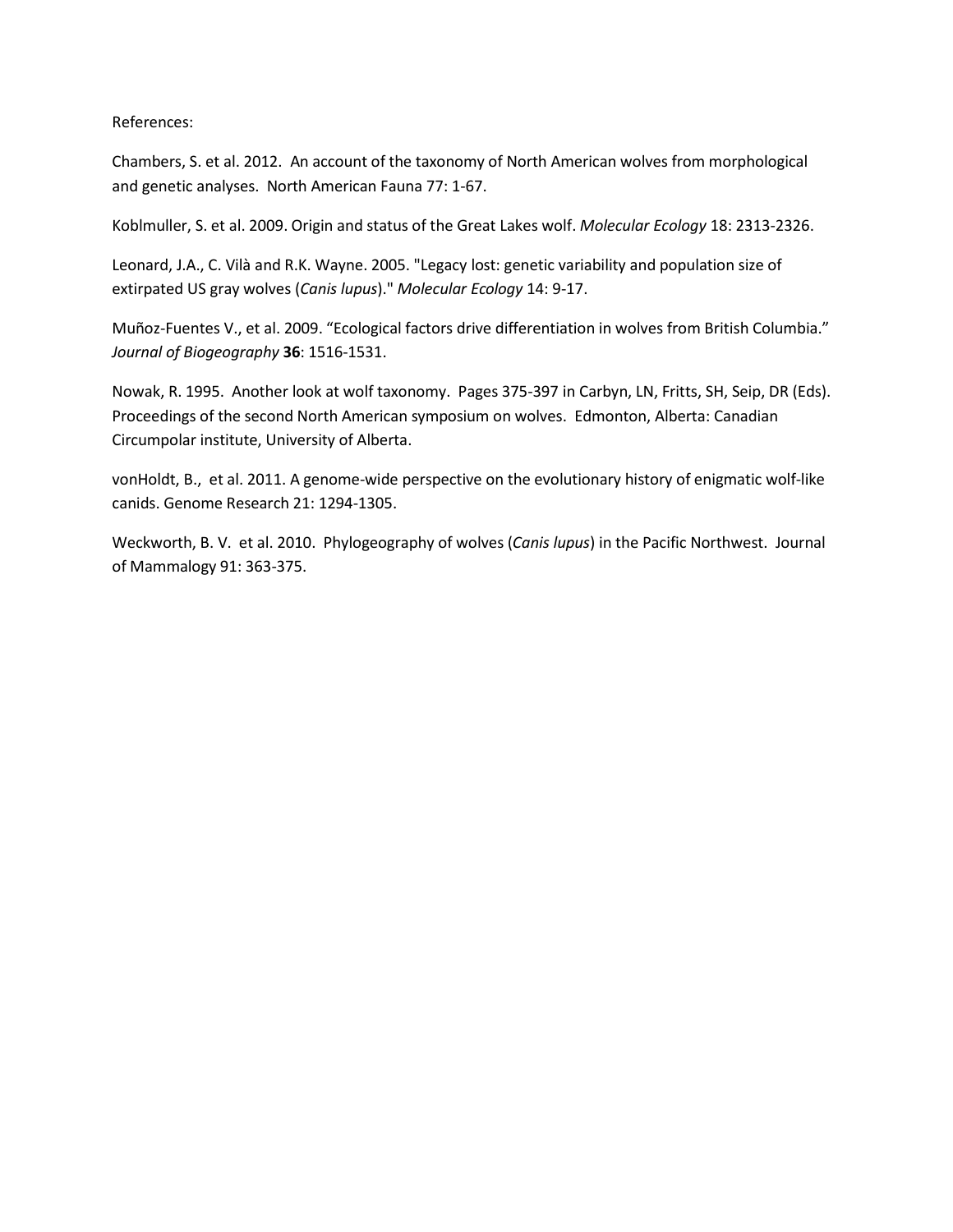Peer review comments of Prof. W. W. Murdoch

I cannot comment on the scientific substance underlying the 4 questions, since this is not my field of scientific study. The rule faithfully represents the conclusions of Chambers et al. But other panelists have made what seem to me likely to be reasons for doubting that Chambers et al. represents either the best available scientific information (some key information may have been omitted) or the best available analysis of then-existing information.

I do have a comment on the approach that seems to have been followed by the Service. Chambers et al. is written by four Service scientists and was published in a Service publication. This seems a less than optimal way of establishing the best scientific statement on a controversial issue. A more standard, and I believe preferable, approach would be to convene broadly-acknowledged experts covering different viewpoints, and to produce a paper that would be published in a recognized peer-reviewed journal.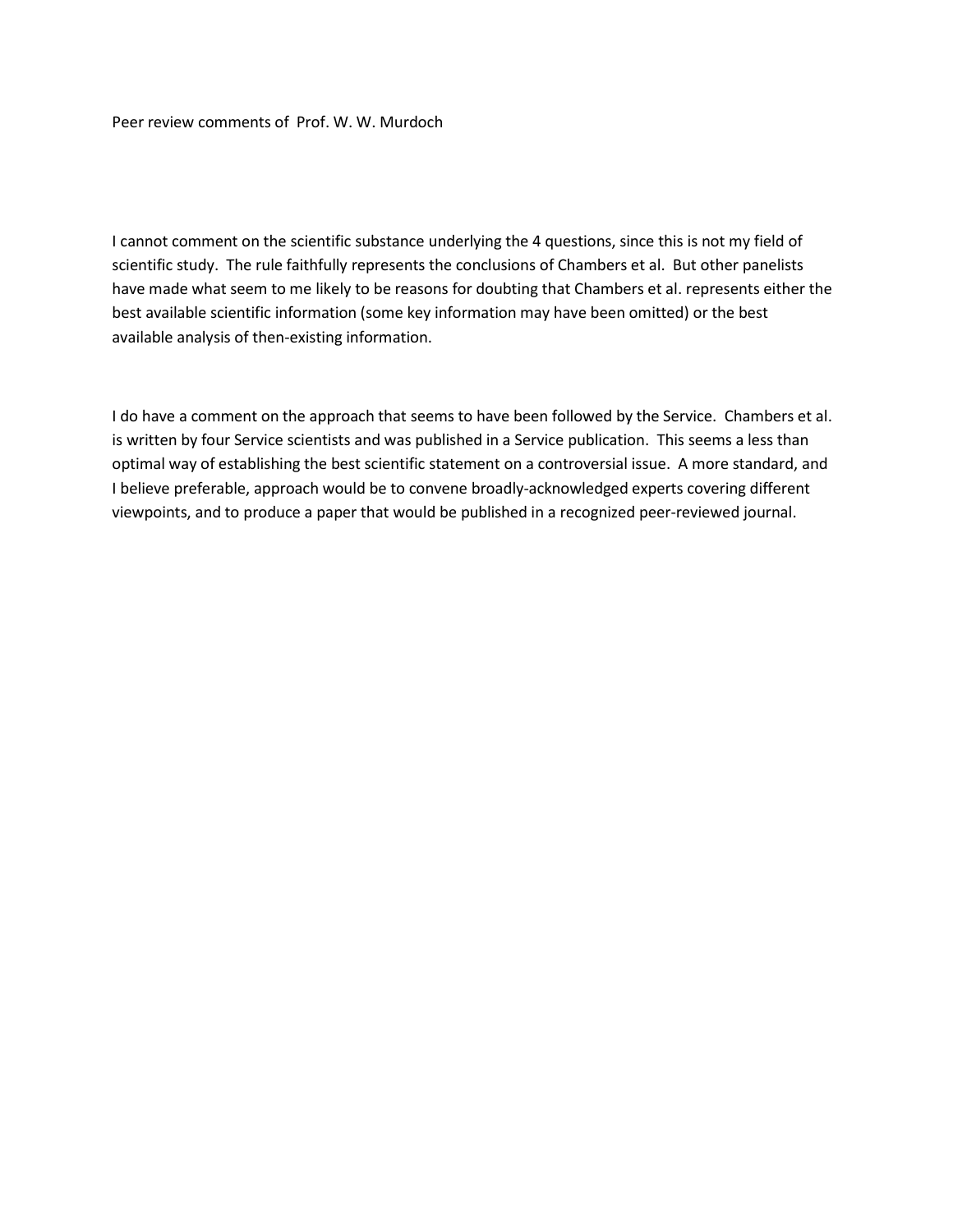Comments on Proposed Rule Change for delisting the Gray Wolf (FR 78 114) Dr. R. Wayne

# **Task 1. Did the service consider the best available scientific information, including the scientific literature, in developing this proposal?**

**Summary. No.** The information on wolf taxonomy is generally comprehensive. However, the literature on taxonomic concepts is dated and focuses on a single subspecies/species concept first published in 1990 by Avise and Ball. More than 2 decades of research and discussion have passed since this concept was developed and it is not now widely used as originally stated. The justification for the exclusive use of this approach is not well defended. Moreover, it is not clear that the concept is an appropriate one for wolves at the subspecies level as they only recently colonized much of their geographic range since glaciers retreated from Canada and parts of Alaska 10-15 thousand years ago. Diagnostic mtDNA sequence mutations that define phylogroups are unlikely to have occurred and be fixed in this short time period. Further, wolves are highly mobile and ongoing gene flow coupled with recent colonization makes the development of well-supported reciprocally monophyletic subspecies groups unlikely. Finally, the fossil record of canids on the East Coast is not well reviewed or analyzed. There is no convincing evidence that gray wolves were absent historically from the eastern US or Great Lakes region as asserted by the authors. Multiple species, including dire wolves, eastern wolves, coyotes and gray wolves could have occupied and coexisted in the region.

### **Analysis.**

*1. Subspecies concepts.* The authors have chosen a subspecies concept that defines subspecies based on genealogical concordance in multiple genetic and phenotypic traits. However, the dominant trait used is

| Groups                                                                  | $\Phi^{\rm dc}$ | $\Phi_{\rm ST}$ | $\Phi_{\rm CT}$ | % among groups | P            |
|-------------------------------------------------------------------------|-----------------|-----------------|-----------------|----------------|--------------|
| [Spain, Portugal] [France, Italy] [Romania, Bulg.] [Croatia] [Yugos.]   |                 |                 |                 |                |              |
| [Poland, Estonia, Sweden, Finland, W Russia] [Greece, Turkey]           |                 |                 |                 |                |              |
| [Israel] [Iran] [Afghan.] [India] [S Arabia] [China] [Mongol.]          |                 |                 |                 |                |              |
| [Alaska] [Yukon] [NWT, Alb., Mont., Minn., Labra.] [Mexico]             | 0.185           | 0.689           | 0.619           | 61.89          | < 0.01       |
| [Eurasia] [America]                                                     | 0.661           | 0.724           | 0.186           | 18.55          | < 0.05       |
| [Eurasia] [USA, Canada] [Mexico]                                        | 0.650           | 0.749           | 0.284           | 28.38          | < 0.01       |
| [Europe] [Asia] [USA, Canada] [Mexico]                                  | (1.66)          | 0.689           | 0.086           | 8.55           | 0.09         |
| [Spain, Portugal] [France, Italy] [Romania, Bulg.] [Croatia]            |                 |                 |                 |                |              |
| [Yugos.] [Greece, Turkey] [Poland, Estonia, Sweden, Finland,            |                 |                 |                 |                |              |
| W Russia] [Israel] [S Arabia] [Iran] [Afghan.] [India, China] [Mongol.] |                 |                 |                 |                |              |
| [Alaska] [Yukon, NWT, Alb., Mont., Minn., Labra,] [Mexico]              | 0.271           | 0.689           | 0.573           | 57.27          | ${}_{<0.01}$ |
| [Spain, Portugal] [France, Italy] [Romania, Bulg., Croatia, Yugos.]     |                 |                 |                 |                |              |
| [Greece, Turkey] [Poland, Estonia] [Sweden, Finland] [Israel]           |                 |                 |                 |                |              |
| [W Russia] [S Arabia] [Iran] [Afghan.] [India, China] [Mongol.]         |                 |                 |                 |                |              |
| [Alaska] [Yukon, NWT, Alb., Mont., Minn., Labra,] [Mexico]              | 0.344           | 0.687           | 0.523           | 52.34          | < 0.01       |

 mtDNA control region sequence information for which time and isolation is needed in order for well supported monophyletic groups to develop that are coincident with geography. In much of North America, the development of reciprocally monophyletic groups of wolves, or even groupings marked by diagnostically fixed mutations, is unlikely because there has not been sufficient time for lineage sorting to have occurred since recolonization of previously glaciated areas after

the last glaciation 10-15 thousand years ago. The expectation of the time to coalescence is on the order of 2-4N generations (Hartl & Clark 1989), and hence given past female effective size continent wide of >10,000, lineage sorting is unlikely to have occurred. Furthermore, ongoing gene flow between populations will obscure past periods of isolation even when differences might have occurred.

Supporting this notion is the observation that only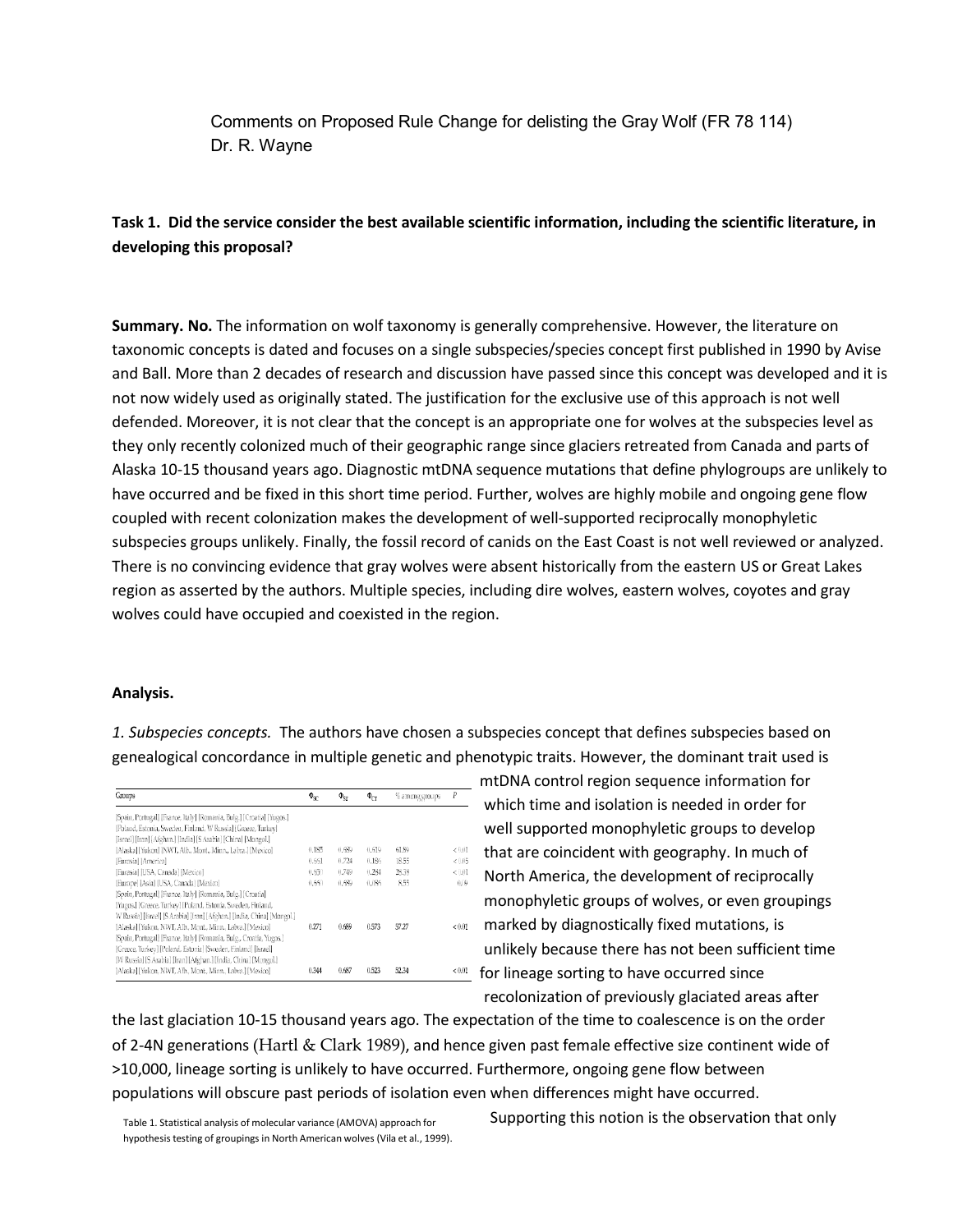3% of Nearartic and Paleoarctic avian subspecies are confirmed by data on genealogical concordance based on mtDNA sequence data (Zink, 2004). In fact, much of the mtDNA data are obtained from Vila et al. (1999) who using a statistically based approach, find few genetically supported partitions in North American wolves or in the Old World (Table 1). Moreover, the units they find are not concordance with those in Chambers et al. 2012, who instead base their conclusions on a non-statistical qualitative approach.

A large body of recent discussion focuses on defining evolutionary units below the species levels based on *statistically supported* differences in allele and haplotype frequencies among



Fig. 1. Genetic clusters in North American wolves and their

populations as well as data on adaptive divergence (e.g., see reviews in Fraser and Bernatchez, 2001; Allendorf et al., 2001; Pearse and Crandall, 2004; Haig et al., 2006; Palsbøll et al., 2007; Fink et al., 2012). The review by Haig et al. (2006) is especially critical in this regard. This extensive literature is not discussed in this report, and in fact is dismissed as "non taxonomically" based which is not true, as any evidence for differences among population can be used in a taxonomic framework (e.g. see Serrouya et al., 2012). No citations or analysis is provided that support their contention that these newer correspondence to habitats (from Carmichael et al. 2007). approaches are "non taxonomic" and do not represent the best and most appropriate scientific

approach. Furthermore, the newest information on gray wolf differentiation beginning in a first report by Carmicheal et al. (2001) shows that wolf populations are genetically differentiated along an ecologically axis (Garcia-Moreno et al., 1996; Geffen et al., 2004; Carmichael et al., 2007; Musiani et al., 2007; Pilot et al. 2006, 2010; 2013; Koblmüller et al., 2009; Munoz-Fuentes et al., 2009; vonHoldt et al. 2011), information which can be used in a taxonomic framework (e.g. see Fig. 1 for a possible subspecific scheme and an example from Serrouya et al., 2012). The selective use of mtDNA data in Chamber et al., and in the proposed rule in an *ad hoc* hypothesis framework and the dismissal of other equally meritorious data such as difference in microsatellite allele or SNP frequencies, is not well defended. Considering the history of wolf populations in North America as discussed above, allele frequency differences, rather than reciprocal monophyly is more likely and provides important "taxonomic" information.

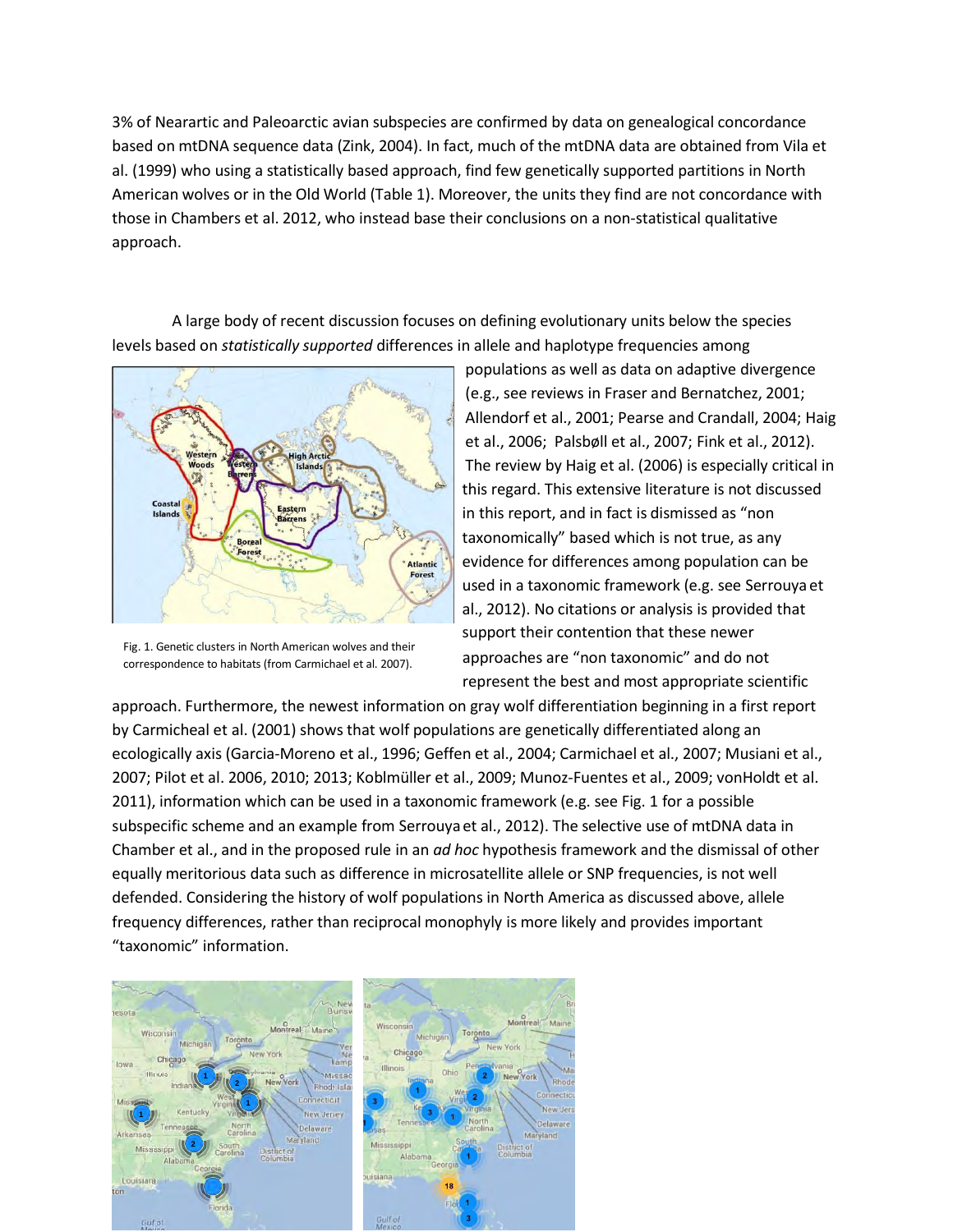Fig. 2. Number of localities with gray wolves (left) and dire wolf specimens (right) indicated in each circle in the Late Pleistocene record from the east coast. These results indicate the coexistence of multiple wolf species. Both gray wolves and dire wolves are also know from the Rancho LaBrea tar pits in California (see [www.ucmp.berkeley.edu\)](http://www.ucmp.berkeley.edu/)

*2. Evidence for absence of wolves on the East Coast.* In Chambers et al. (2012) and the proposed rule, no direct evidence is provided for the absence of the gray wolf on the East Coast. Rather, the assertion that it was absent derives from the claim that a unique non-protected wolf species, *Canis lycaon*, existed there instead. However, the hypothesis that both species may have existed in the US east coast is not refuted by data. In fact, the fossil data records gray wolves on the east coast, which have been argued by Nowak (2002, 2009) to possibly be red wolves or red wolf-eastern wolf hybrids, but others have considered them gray wolves (see Fig. 2, and references therein). Even if one accepts the opinion of Nowak, then the conclusion is that the eastern wolf was not on the East Coast, alternatively there may have been multiple species there as now exist in the Great Lakes area and existed historically in other parts of the US. Regardless, the fossil literature and data needs to be cited and evaluated, and the possibility that eastern wolf, gray wolf or both species existed in the Northeast supported with evidence.

# **Task 2. Are the assumptions, analyses, and conclusions reflected in the proposed research reasonable in light of the best information available?**

**Summary. No.** Information contrary to the proposed delisting is discounted whereas that which supports the rule (such as the species status of "lycaon" and lack of distinction of the Pacific coastal wolf) are accepted uncritically. Overall, the subspecies analysis lacks statistical rigor with proposed subspecific designations appearing *ad hoc* (i.e. the data are interpreted within a preconceived subspecies framework rather than analyzed in an unbiased fashion by a statistically based hypothesistesting approach see Table 1 for an example). Rather than a concordance approach as suggested will be used, important data are often over-looked or discounted, notably data from microsatellite loci and SNP genotying approaches that identify statistically supported groupings (e.g. Fig. 1) are dismissed in favor of weakly supported phylogroups based loosely on mtDNA patterns that regardless, are not geographically coherent (subspecies share haplotypes from different phylogroups). These groups are interpreted as due to past invasions but how the pattern and timing of these specific invasions might explain geographic patterns in mtDNA are not well explained. In light of previous studies showing flux in the distribution of carnivore phylogroups throughout the Pleistocene (e.g. Barnes et al., 2002; Leonard et al., 2005; Hofrieter et al., 2000), and the glacial history of North American, this invasion hypothesis seems too simplistic and is not consistent with the most recent best scientific evidence.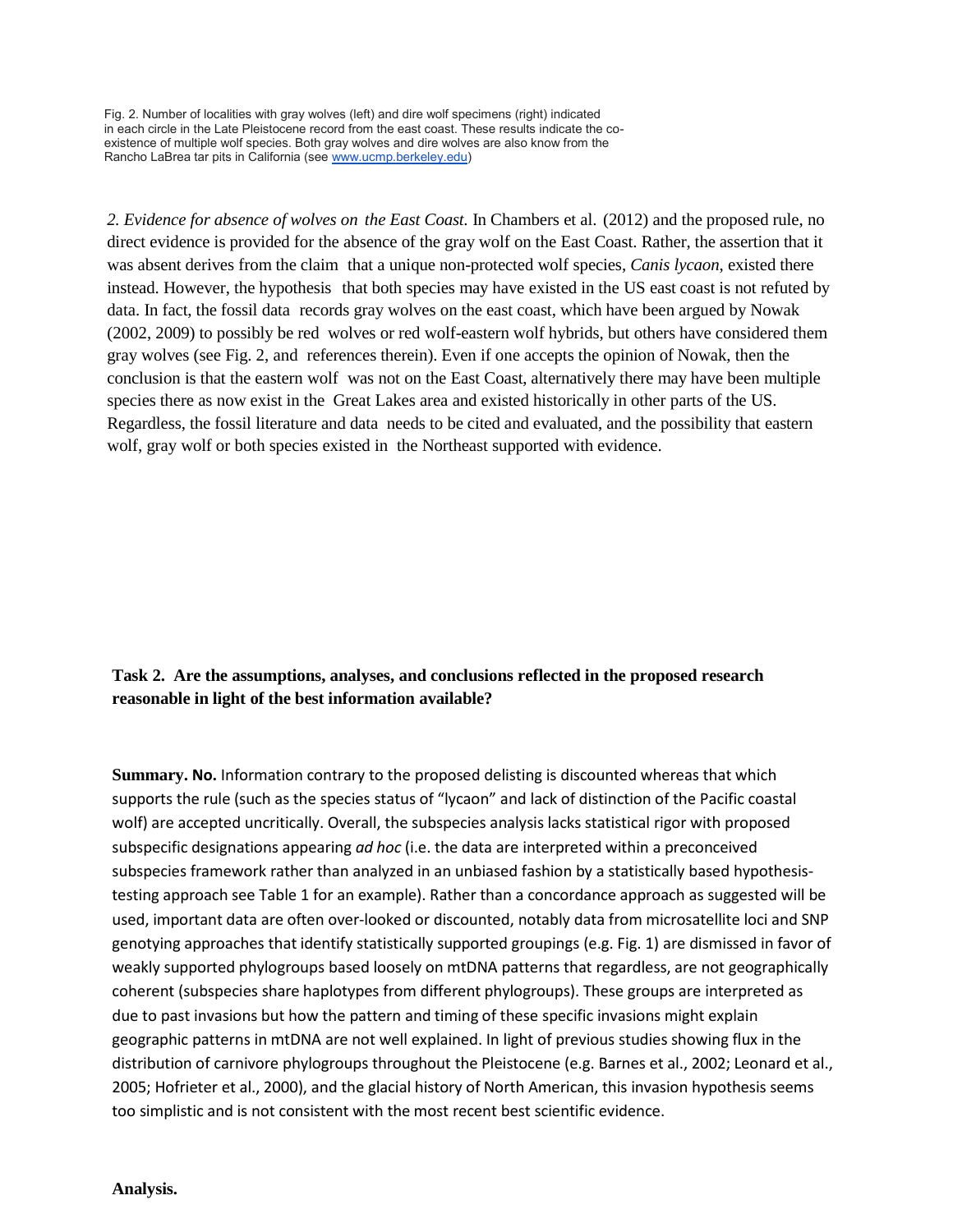Diagnosis of *Canis lycaon*. A primary finding of Chambers et al. (2012), and the proposed rule is that parts of the Great Lakes region and the eastern US were inhabited by a distinct wolf species endemic to North America. Both reports further assert that the gray wolf was absent from the East Coast historically, although as discussed above, no direct evidence is provided and there is no reason to suspect that the gray wolf, which is larger than the eastern wolf, was excluded by *Canis lycaon*. The current evidence concerning the taxonomic status of the eastern wolf is controversial, with some scientists maintaining that it is a subspecies of the gray wolf (the traditional view) whereas other maintain it is a distinct species that evolved in the New World, an idea initiated by the report in 2001 by Wilson and colleagues. Since this initial report, a large body of evidence has been published that purports to support either one view or the other. It is widely agreed by both sides that despite this evidence, the theory that the eastern wolf is a distinct species is controversial and therefore, in the absence of dramatic new evidence, the conclusion now that the eastern wolf is well supported as a distinct species in Chambers et al. is surprising. Chambers et al. and the proposed rule arrive at this conclusion through systematically dismissing contrary evidence and accepting uncritically evidence supporting species status. For example, the most extensive genome-wide study to date (vonHoldt et al., 2011) based on 48,000 markers (whereas previous studies generally used less then 25 markers) and published in Genome Research (which is the leading journal for such studies) is criticized extensively whereas the original Wilson et al., 2001 paper is accepted uncritically although it is only based on a single marker system (mtDNA). Previous research from both camps using the same markers (mtDNA, microsatellites and Y chromosome data) but with different sample sets, and come to different conclusions regarding species status. The general limitations of these markers for species inference and the bias imposed by sample composition and reference populations are poorly discussed by Chambers et al., and the proposed rule. Specifically, the limitation of using a gene tree of mtDNA sequences to infer a species tree, the poor bootstrap support for branches in the mtDNA tree, homplasy in microsatellite allele size and control regions sequences, lack of resolution in the Y chromosome tree of sequences, alternative networks in this tree, the problem of admixture, and the problem of ancient DNA sequences in canis from NE Canada before the recent coyote invasion are just a few of the issues that could be discussed. Indeed, many of these problems are discussed throughout the literature by the camp supporting the specific status of the *lycaon*. Obvsiouly, the case is not closed, and the lack of attention to unresolved issues and the biased viewpoint of Chambers et al. in this regard is alarming. Nonetheless, even accepting *lycaon* as a separate species, the most fundamental issue concerning the absence of gray wolves in the East Coast is not directly supported by the data and is not a necessary condition of species status for the eastern wolf.

*Subspecific designations.* As discussed above, subspecific designations ignore the diverse sources of evidence, integral to the concordance approach, that support multiple taxonomic units in North America wolves based on genetics, phenotype and ecology. For example, the subspecific status of the pacific coast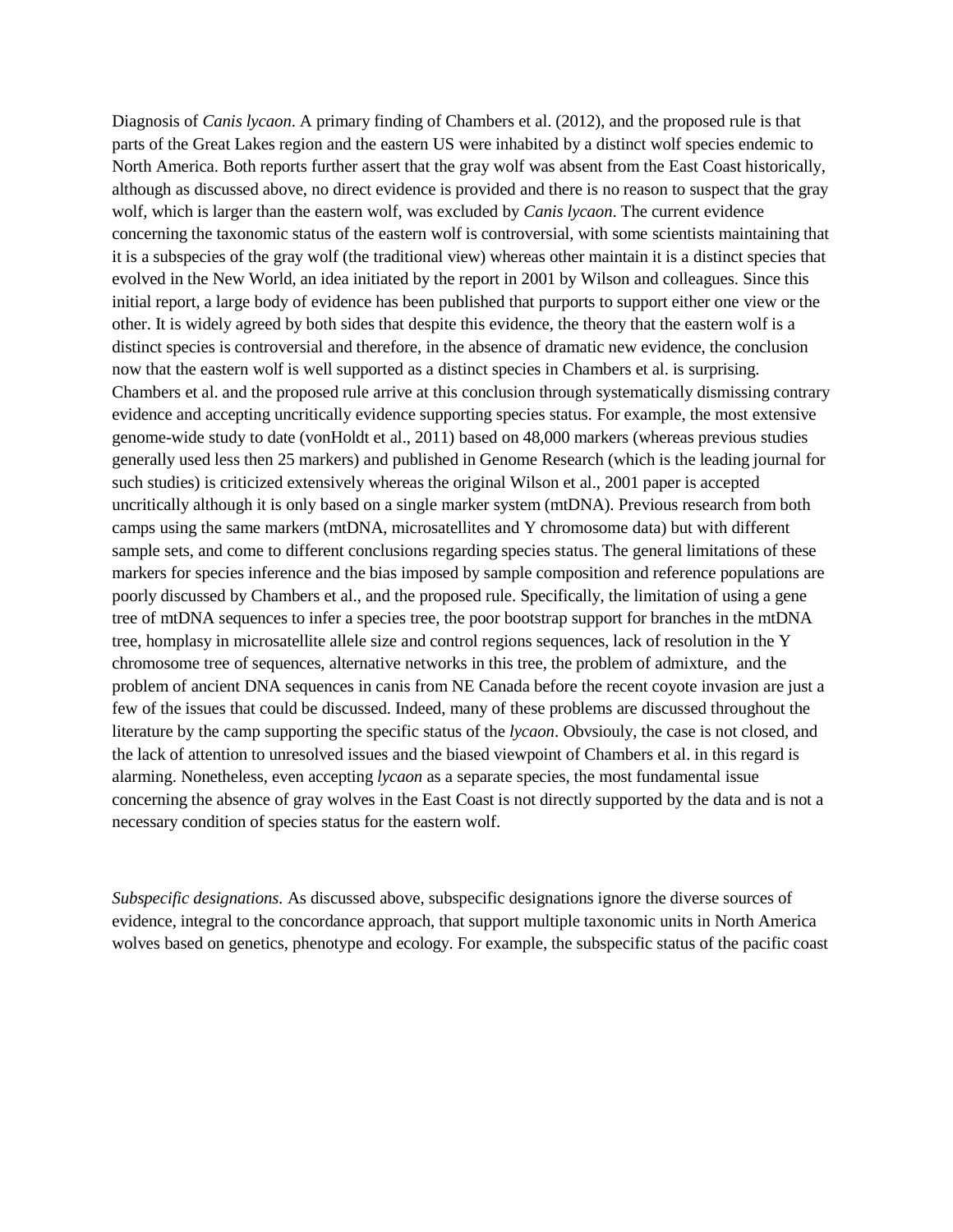| Criterion                   | Example                                                                                                                                                                                                                                                 | Reference                                                               |  |
|-----------------------------|---------------------------------------------------------------------------------------------------------------------------------------------------------------------------------------------------------------------------------------------------------|-------------------------------------------------------------------------|--|
| Morphology                  | Pelage: shorter and coarser hair than interior<br>conspecifics. Grey morph with conspicuous<br>red tones and brown under-fur common.<br>Brownish red tinge, a feature responsible for the<br>one coastal region's historic sub-specific epithet fuscus. | Young & Goldman (1944); Cowan & Guiguet (1975);<br>Wood (1990)          |  |
|                             | Smaller body sizes.                                                                                                                                                                                                                                     | Cowan & Guiguet (1975); Friis (1985); Wood (1990)                       |  |
|                             | Cranial morphology; multivariate analyses<br>identified distinct coastal forms.                                                                                                                                                                         | Friis (1985)                                                            |  |
| Prey specialization         | Unique prey-based ecotype: wolf-black-tailed deer<br>system, North America's smallest ungulate.<br>Other regions include black-tailed deer but<br>also other ungulates.                                                                                 | Darimont et al. (2004); Theberge (1991)                                 |  |
|                             | Evidence for insular predator-prey (wolf-deer)<br>dynamics on islands. Deer consumed at frequencies<br>inversely proportional to island isolation.                                                                                                      | Darimont et al. (2004, 2009)                                            |  |
|                             | Populations heavily subsidized by marine resources,<br>especially in absence of deer; isotopic data<br>suggest 25–75% of diet is of marine origin<br>(especially spawning salmon and marine mammals).                                                   | Darimont & Reimchen (2002); Darimont et al.<br>(2003, 2004, 2008, 2009) |  |
|                             | Salmon hunting behaviour; high efficiencies and<br>shared fishing techniques and tissue<br>targets across coastal region.                                                                                                                               | Darimont et al. (2003)                                                  |  |
| Other specific<br>behaviour | Archipelago environment with islands often smaller<br>than home ranges necessitates frequent<br>swimming between landmasses.                                                                                                                            | Darimont & Paquet (2002); Paquet et al. (2006)                          |  |

#### wolf is supported by genetic, morphologic and life

Table 2. Attributes of the pacific coastal wolf used to argue for separate status (from Munoz-Fuentes et al., 2009).

history differences from inland wolves, yet Chambers et al., focusing primarily on mtDNA data suggests it is part of the same hypothesized invasion of North America, and therefore not distinct from wolves of the American West. However, the table provided in the original manuscript outlines many sources of evidence for distinction (Table 2). In fact, an argument for subspecific status for the coastal wolf is similar to that used in Chambers et al. for the Mexican wolf, which they accept as a distinct subspecies. For example, the diagnostic haplotype of the Mexican wolf is found in historic wolves of the American west, similar to the coastal wolf, and like the coastal wolf (Table 2), the Mexican wolf is ecologically and morphologically distinct. Such inconsistencies are common in argumentation throughout Chambers et al.

**Task 3. Does the proposed rule draw reasonable and scientifically sound conclusions from Chambers et al., 2012**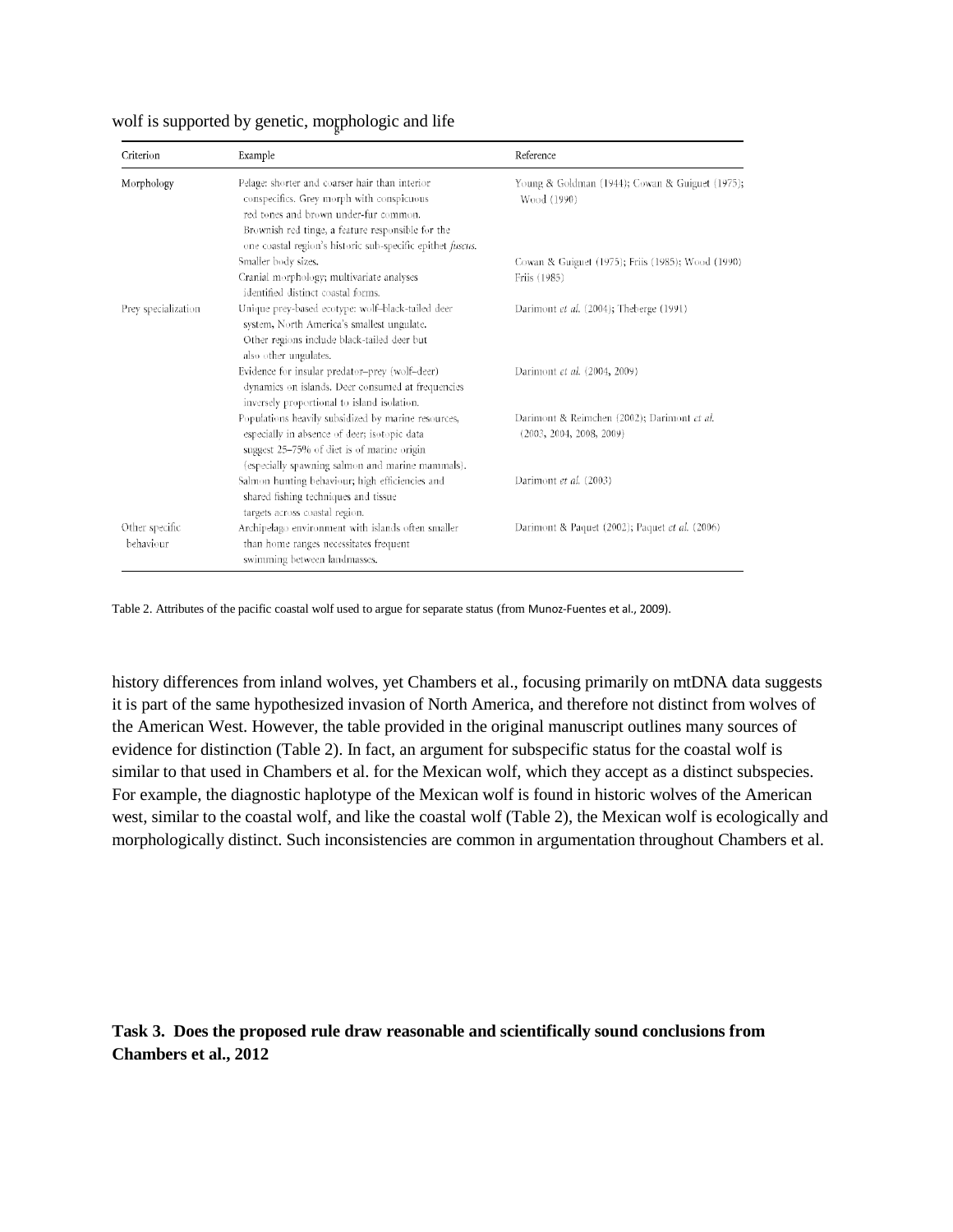**Summary. Yes.** As discussed above, virtually all taxonomic conclusions from Chambers et al. are accepted uncritically. Such lack of critical analysis is a key problem with the proposed document. Specially, as discussed above none of the taxonomic conclusions of Chambers et al. are supported by a carefully considered modern statistical analysis (e.g. Pease and Crandall, 2004; Palsbøll et al., 2007) and instead rely on a graphical and qualitative approach. Inferences are generally *ad hoc* without formal statistical testing. Finally, the concordance concept is applied unevenly, in some cases concordance is sought between different data, in other cases, additional data are discounted if they do not support the viewpoint of Chambers et al., and the proposed rule.

# **Task 4. Does the proposed rule utilize the best available scientific information and draw reasonable and scientific sound conclusions concerning the status of wolves.**

**Summary. No.** As the status discussion is predicted on the poorly supported taxonomy at the subspecies level from Chambers et al., it is not reasonable especially with regard to the pacific coastal wolf. The taxonomic conclusions of the proposed rule are poorly supported given the controversial state of wolf taxonomy (see above).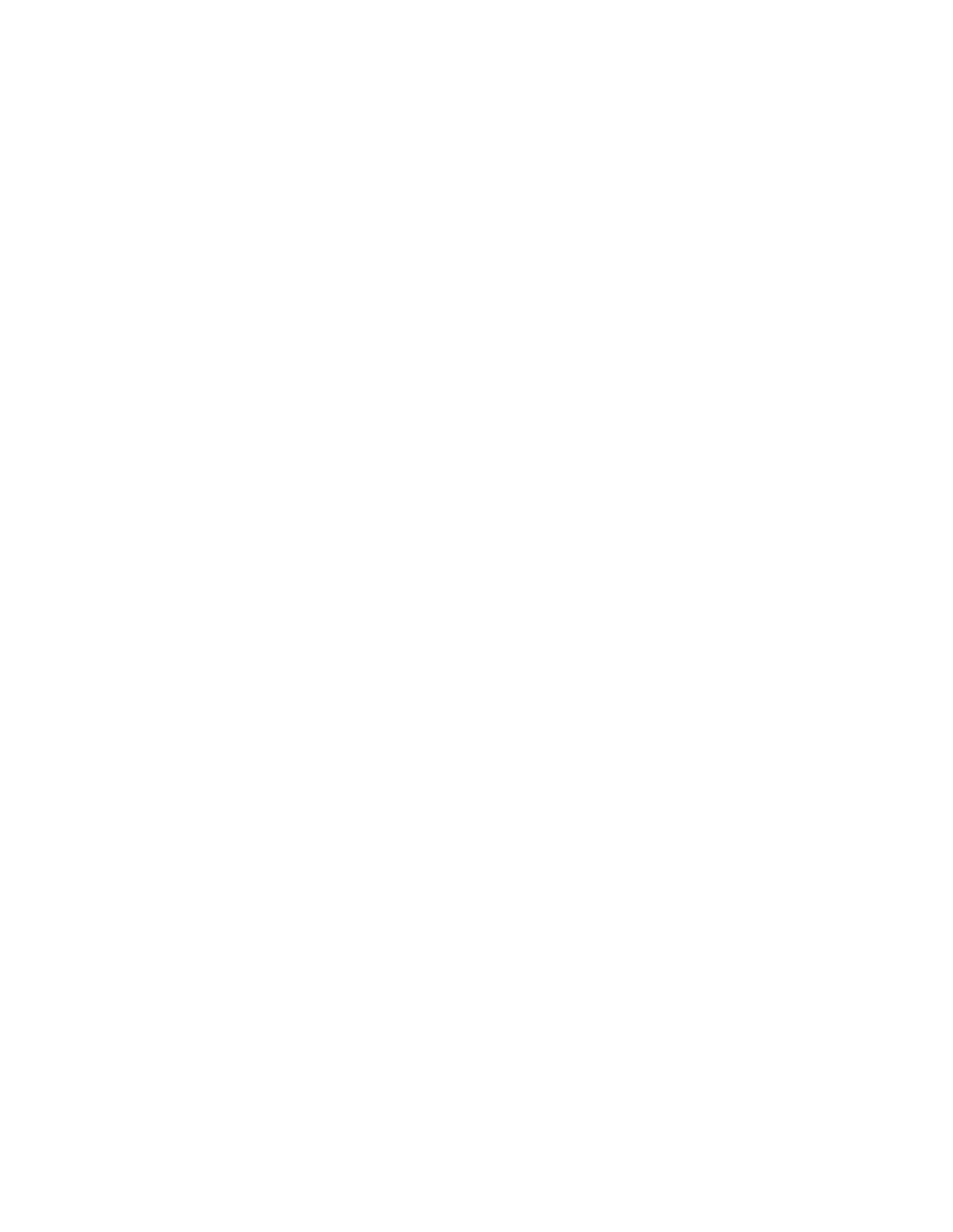# **Grey Wolf Peer Review**

# **NCEAS**

# **December 18, 2013**

# **Report by Dr. Paul J. Wilson**

# **January 25, 2014**

# **Assumptions of Report as Articulated on December 18, 2013:**

- Scientific review not a policy review
- Use best available science
- Impartial and independent assessment

# **Comment on the Process:**

The membership of the scientific panel maintained independence from the USFWS but less independence in terms of being stakeholders in wolf science and taxonomy. I indicated in pre- meeting e-mails, that my understanding was that non-wolf genetics expertise would be included on the panel. This was acknowledged as a potential gap at the December 18, 2013 meeting with a yet to be determined solution for this expertise to provide an evaluation. This need for additional future consideration demonstrates that the best course of action for next steps include recently published and forthcoming studies into the evaluation.

# **Review of Chambers et al. (2012):**

Consistent with my presentation on December 18, 2013, my summary report is focused on the taxonomy of the eastern wolf and red wolf and an assessment of Chambers et al. (2012) in that context, with little emphasis on wolf sub-species designations.

In terms of evidence for the eastern wolf as a species independent of the grey wolf, a survey of Ychromosome haplotypes in comparison to mtDNA (Wilson et al. 2012) demonstrates eastern- specific patterns consistent with a divergent eastern wolf more closely related to a North American evolved and coyote lineage than the grey wolf. The use of these non-recombining molecules in assessing the existence of the eastern wolf (*C. lycaon*) was based on divergent DNA markers, originally stated as not occurring in hybrid red wolves or eastern wolves, that are also eastern-specific in terms of their geography. Where they currently exist, i.e. the specific canid type, does not preclude their value in assessing phylogeographic patterns, and the Wilson et al. (2012) study and a subsequent published study (Wheeldon et al. 2013), further shows an increased contemporary complexity as a result of extensive hybridization when the animal type is superimposed, e.g. eastern coyote with eastern wolf Ychromosomes and potential dog introgression. Based on the communication at the December 18, 2013 NCEAS meeting, it is important to note that emphasis on these genetic markers should be based on their molecular evolution and properties, and not the "newness" of their application, e.g. as compared to genome single nucleotide polymorphisms (SNPs).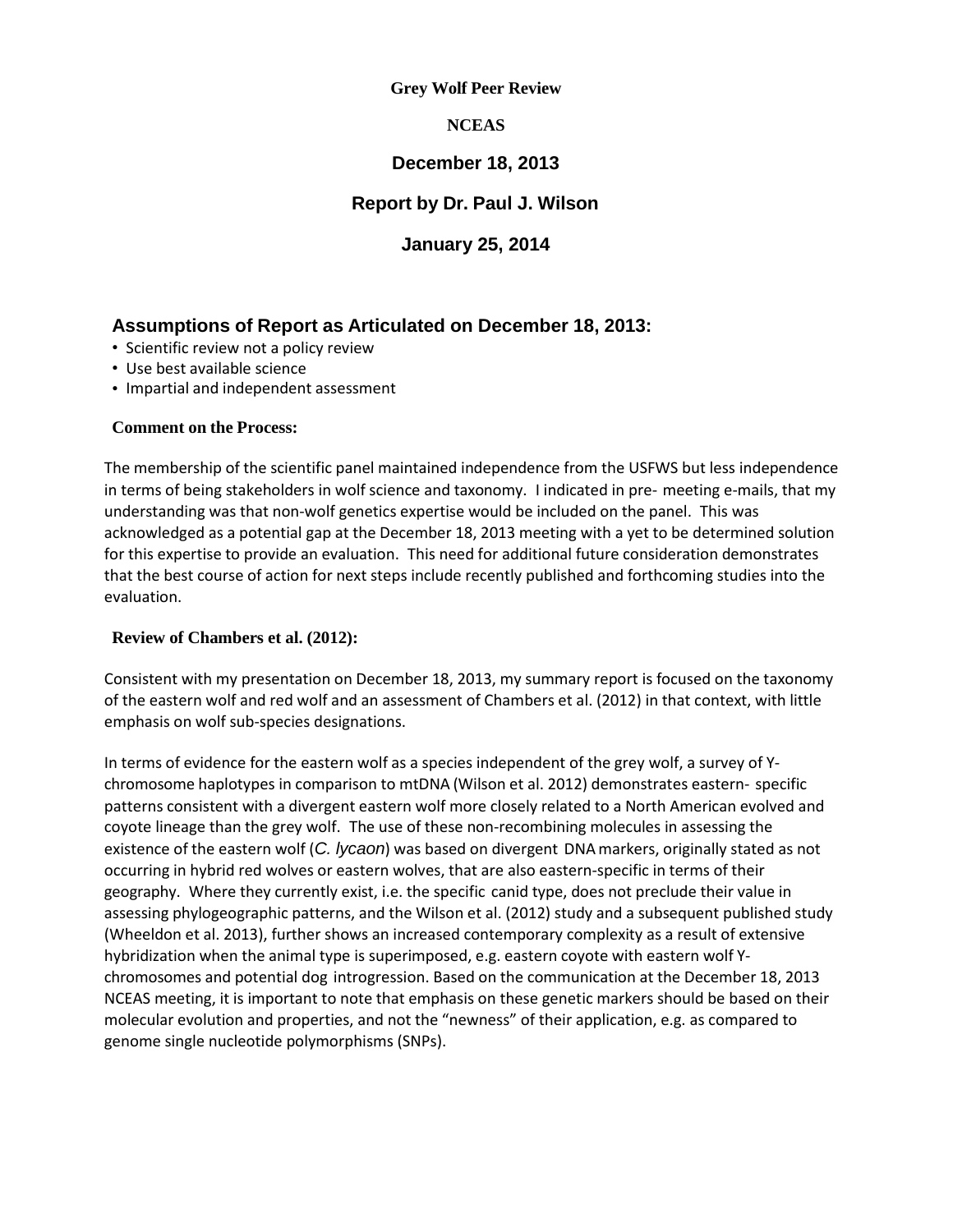The first major issue in the scientific review, is the claim that the evidence for the eastern wolf (*C. lycaon*) and the proposed historic distribution of this wolf species, precluded the presence of the grey wolf in eastern North America. Any publications associated with the model of the eastern wolf do not address this specific question and any interpretation in this regard would be limited given the current state of hybridization that may include eastern wolves (including red wolves), grey wolves, western coyotes, eastern coyotes and dogs. A fundamental example is the interpretation in Chambers et al. (2012) where Y-chromosomes identified in eastern North American canids that are commonly found in dogs were interpreted as being the source of these introgressed haplotypes. The work of myself and others supports a potential dog origin of these Y-chromosomes, but an alternative hypothesis is that these molecules originated from grey wolves inhabiting eastern North America. This is a critical question as the overall "stickiness" of Y-chromosomes in canids may capture the historic distribution of one or more species in eastern North America. Again, the Y-chromosome results (that couple microsatellites and an intron sequence in Wilson et al. (2012)) identifies a divergent eastern-specific Y-chromosome lineage supporting an eastern-evolved wolf, this finding does not reject the presence of the grey wolf. It is not valid to assume *C. lupus* Y-chromosomes are strictly dog in origin. Certainly, historic naturalist records, e.g. DeKay in New York State, describe a stockier wolf, albeit rare, termed the American Wolf and a thinner wolf in larger packs observed hunting deer. This historic account suggests the overlap of two wolves in New York State. I am not arguing that the data supports the presence of the grey wolf in eastern North America, but that this has not been explicitly tested. The ability to survey grey wolf genomic material with emerging next generation sequencing technologies in the current hybrid background of eastern canids does offer the potential to resolve the historic distributions at a course scale.

The second major issue is that the red wolf (*C. rufus*) and the eastern wolf (*C. lycaon*) should be considered as separate species, and this claim is not well-supported. As contentious as the grey wolf and eastern wolf taxonomic debate, the evidence of distinct rufus and lycaon species is not well-established. That is not to say that evidence will not emerge to support this level of taxonomic distinctiveness, but the contemporary characterization of genetic markers in an originally heavily hybridized and then intensively managed population of red wolves makes interpretation of taxonomy that much more challenging. Two statements in particular require some clarification:

Eastern wolf and red wolf do not share mtDNA or Y-chromosome haplotypes and do not together form a single group exclusive of coyote lineages.

Control region C2 in red wolves warrants some consideration of its origin in the context of the eastern wolf given a closer association to C1 and C3 "eastern wolf" haplotypes than to coyotes, and the easternspecificity. If rejected as eastern wolf in origin, that does not exclude an intra- specific relationship between lycaon and rufus. Again, hybridization and managed breeding have defined the current red wolf, so effort to characterize remnant mtDNA and Y-chromosome markers in natural hybrid canids in the US is recommended. The presence of lycaon (intron-4) Y-chromosome haplotypes in Louisiana (Wilson et al. 2012) supports the lycaon/rufus relationship, although a more comprehensive assessment of more Ychromosome sequences and full mtDNA genome sequencing should provide insight as to the subspecific or species-level divergence observed among these molecules.

Morphometric, autosomal microsatellite,and canine SNP array data also indicate divergence between red wolf and eastern wolf; although these conclusions must be qualified by acknowledging the gaps in sampling.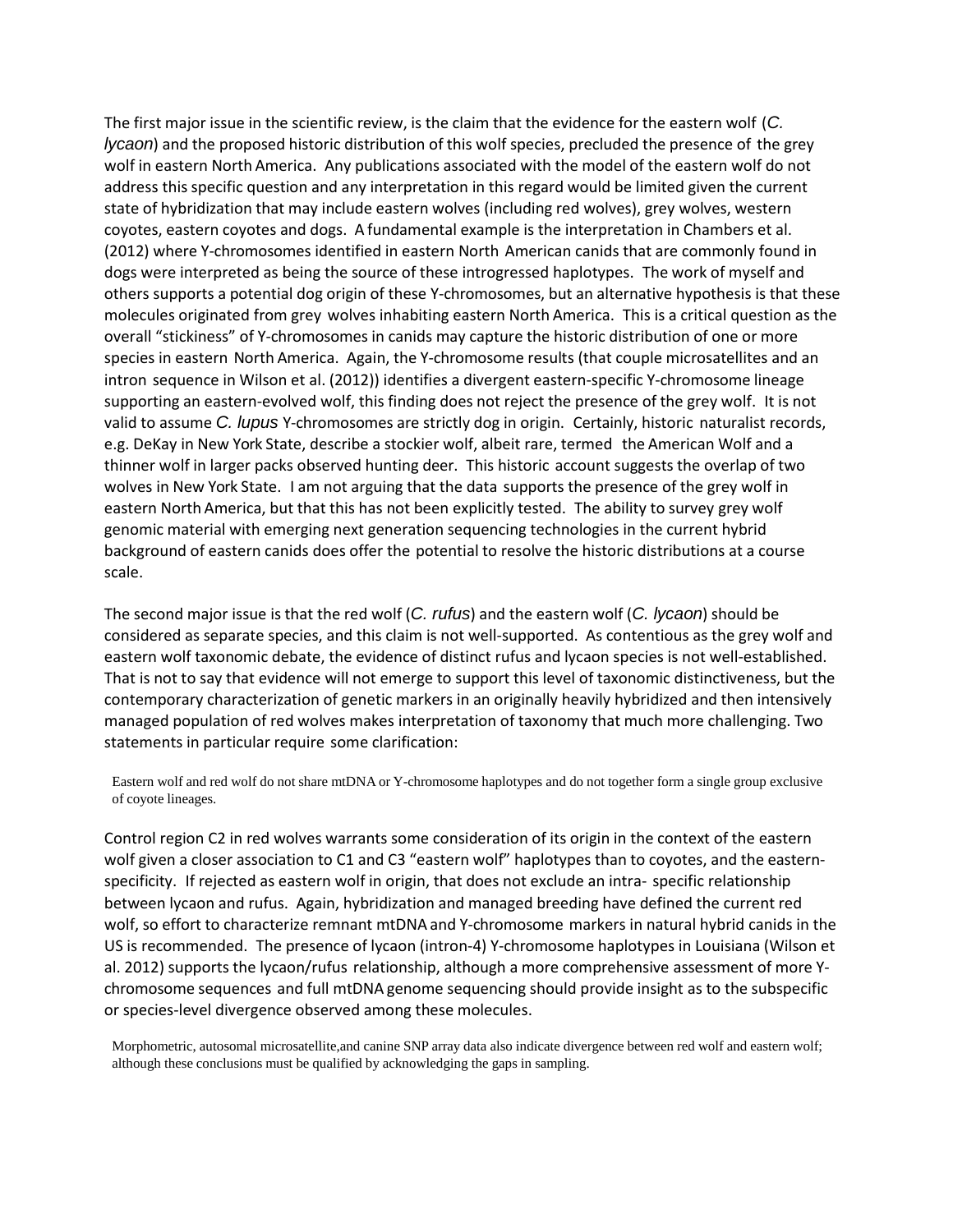$F_{ST}$  estimates are problematic using contemporary samples as a result of the confounding issues of hybridization. Linkage analysis using genome-wide SNP scans (vonHoldt et al. 2011) is recommended, providing the appropriate reference databases, or best available, are applied to testing explicit hypotheses about chromosome segments, divergence times and the amount and timing of admixture events.

My overall recommendation is to incorporate the recently published work of Wilson, Wheeldon, Monzon and upcoming research of Rutledge and Wayne that should more explicitly test for the existence of an eastern wolf evolutionarily independent of the grey wolf and what signatures of grey wolf actually exist in eastern canids. There was some discussion at the December meeting that the panel review this "moment-in-time" and "best available" evidence but the recommendations of myself and Dr. Wayne to incorporate these upcoming findings was not based on a philosophical open-ended view of science, but on the recognition that the controversy has not been resolved (in a sense "agree-to-disagree" in the most formal sense) and that emerging findings will make the position of the USFWS more rooted in the near future. The Chambers et al. (2012) report actually presents a number of limitations within published works but, in my opinion, do not close the loop on these issues and in fact move to full-scale acceptance of the tenants of the report, e.g. the existence of the eastern wolf at the exclusion of the grey wolf in eastern North America, despite these identified limitations.

One significant implementation, to re-iterate, is the design of the analyses to accurately reflect the hypotheses that are being tested. The review of the various studies should not emphasize the "newness" or scale of markers used, e.g. genome-wide SNPs, or implementation of specific types of analyses, but should emphasize the reference databases used to generate the data and consolidated into analytical units. The non-recombining Y-chromosome and mtDNA markers may suit a geographical pattern, specifically eastern North America, that can be tested regardless the types of canids these molecules have introgressed. In this case, interpretation may be confounded by using the canid types as a reference. The linkage analysis in vonHoldt et al. (2011) with the significant number of SNPs, offers strong potential for elucidating the number of taxonomic entities but does require sufficient sample sizes as well as appropriate design of the potential reference databases being applied to the analyses, e.g. the inclusion of eastern wolves representative of the "east". These explicit tests are predicted to increase the resolution of the ancestry, particularly those segments currently labeled as joint "wolf-coyote" (vonHoldt et al. 2011) that may, or may not, emerge as distinct under a three species model. Emerging terms such as Great Lakes wolf that may be used as a represented eastern wolf may be inappropriate as these wolves likely have a different evolutionary history than the northeastern US wolves, although *C. lycaon* may be predominant in the history of both wolves. Increased sample sizes for representative eastern wolves is a requirement regardless of the number of loci applied. The apparent forthcoming studies from both UCLA and Trent expanding the genome-wide SNP assessment should provide critical input into USFWS recommendations. Also, implementing the geographic characterization of genetic/genomic markers independent of the current wolves or coyotes they inhabit, may further enhance the clarity of the historic distributions and taxonomic relationships, such as the red wolf and eastern wolf, required by the USFWS.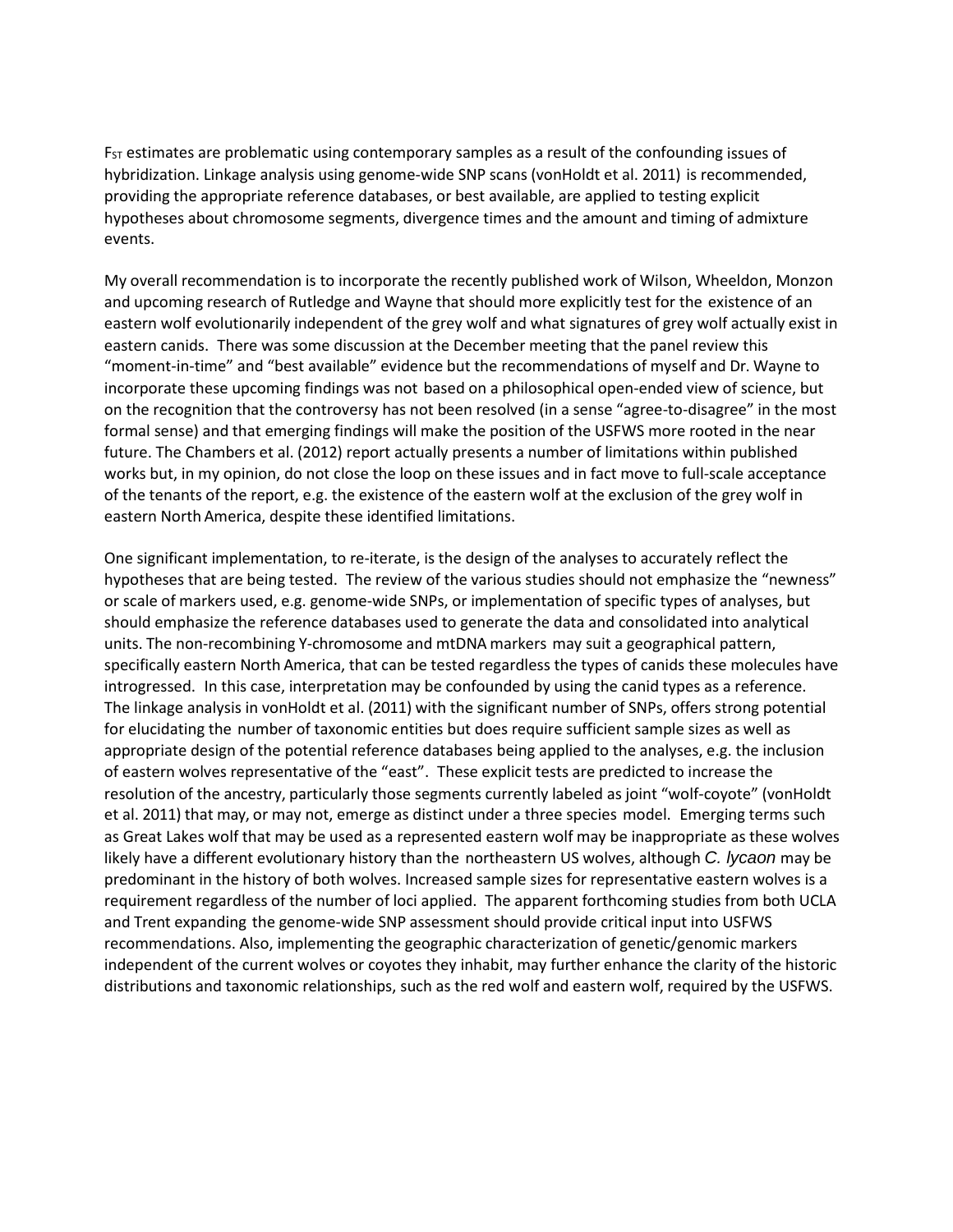Review comments of Dr. Courtney

# **Task 1. Did the service consider the best available scientific information, including the scientific literature, in developing this proposal?**

It is apparent that the Service has carried out a comprehensive, even exhaustive search of the literature, and this was provided to the panel. Although there were a few noted additions identified by the panel, the majority of information was used by the Service. Other panelists emphasize the lack of discussion of other literature, notably in mammalian taxonomy. I concur with that opinion.

# **Task 2. Are the assumptions, analyses, and conclusions reflected in the proposed rule reasonable in light of the best information available?**

Everything hinges crucially on the validity of the proposition and analysis in Chambers et al 2012. Given that sensitivity, and the unanimity among the panel that that paper is best viewed as preliminary and not fully supported, the Service's proposed rule is NOT easily characterized as reasonable.

# **Task 3. Does the proposed rule draw reasonable and scientifically sound conclusions from Chambers et al., 2012?**

The Service's actions and conclusions flow logically from Chambers et al, and from the other literature considered. However it is clear from the panel's discussions that Chambers et al is yet to receive general acceptance. The Service's strong reliance on this one analysis makes any conclusions heavily contingent upon the analysis being correct.

# **Task 4. Does the proposed rule utilize the best available scientific information and draw reasonable and scientific sound conclusions concerning the status of wolves?**

The proposed rule certainly makes use of a lot of good science, and represents a tremendous synthesis of a lot of information. There are many sound conclusions (e.g. the distinctiveness of the Mexican Wolf taxon). However it is clear that the proposed rule cannot be said to reach uniformly sound conclusions.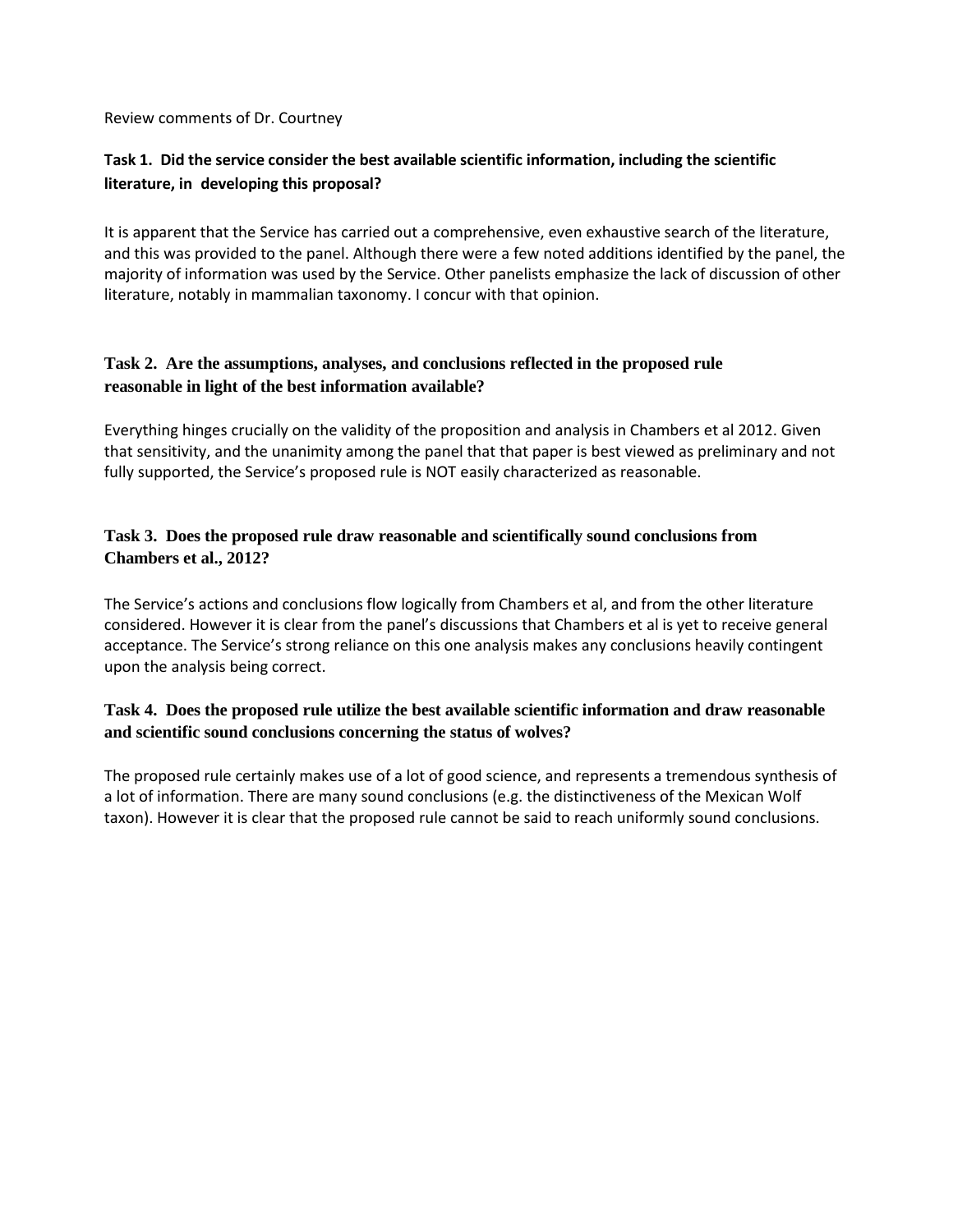# **Gray Wolf Peer Review**

National Center for Ecological Analysis and Synthesis (NCEAS)

December 18, 2013

### **Participants:**

Dr. Steven Courtney – NCEAS Review Leader

LeeAnne French – NCEAS Associate Director

Dr. Sylvia Fallon – Scientist, Natural Resources Defense Council

Dr. William Murdoch – NCEAS, Professor, University of California, Santa Barbara

Dr. Robert Wayne – Professor, University of California, Los Angeles

Dr. Paul Wilson – Professor, Trent University (*participating by video conference due to travel conditions*)

### **Observers from US Fish and Wildlife Service (USFWS)**

*(Conference call listening mode, available for questions, not participating in the discussion)* 

Maricela Constantino, Endangered Species Biologist, Headquarters Office, West Virginia

Hilary Cooley, Wolf Coordinator, Idaho

Shawn Sartorius, Montana field office

Tracy Melbihess, Mexican Wolf Recovery Program, Idaho

John Oakleaf, Mexican Wolf Recovery Program, Arizona

**Dr. Courtney** Thanks reviewers and USFWS biologists listening

Everything is being recorded

Introductions: (*each participant introduced him/herself*)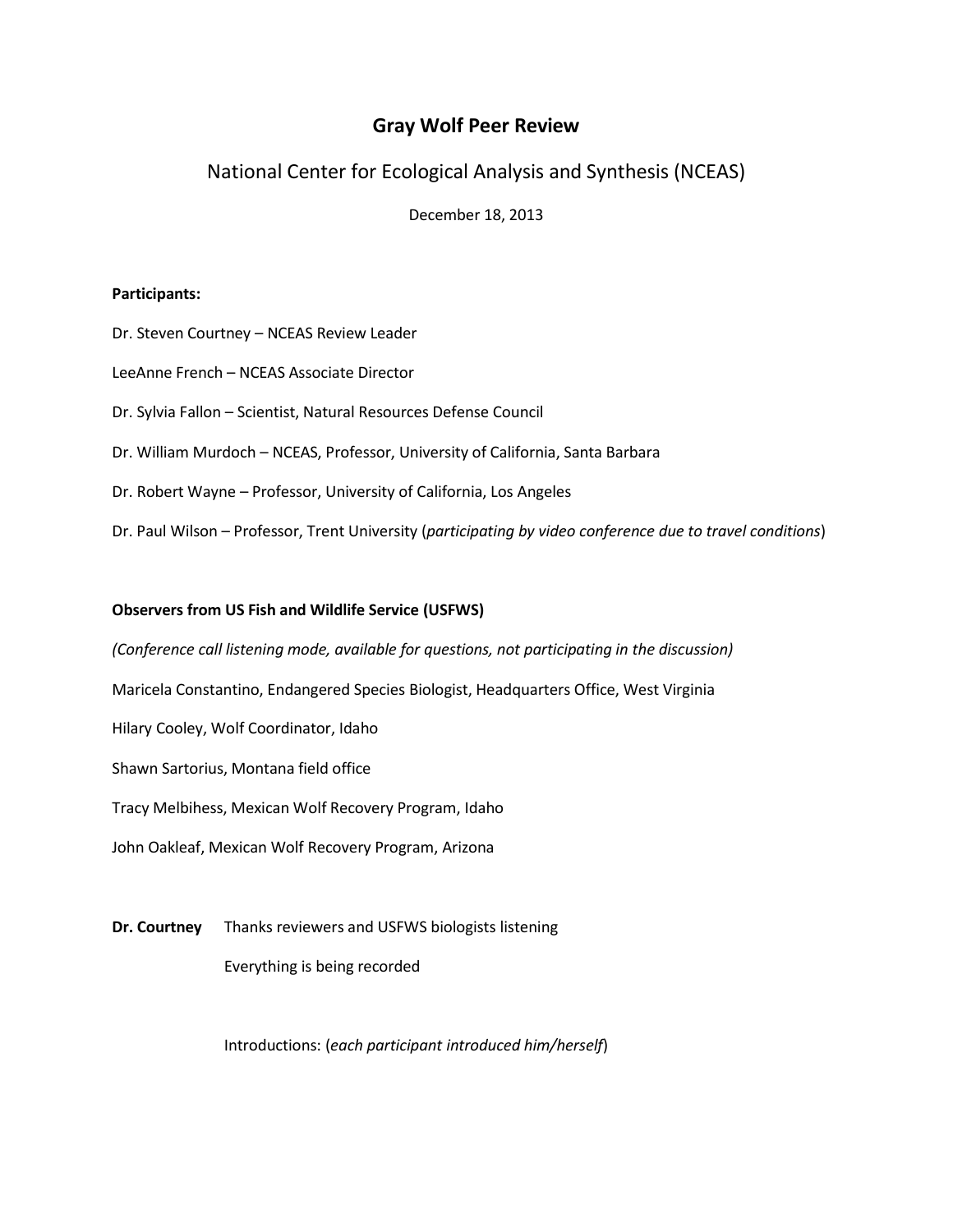Dr. Courtney, NCEAS Associate. He is not a wolf expert, although he did study genetics. He has worked on Endangered Species Act (ESA) issues for many years. He is the chair of the wolf peer review process today.

Dr. Murdoch is a retired professor of ecology at UCSB and has worked in population dynamics primarily as it relates to insects. He doesn't know a lot about wolves but has also worked on several ESA- related peer review processes.

Dr. Wayne from UCLA is a geneticist with a specialty in wolves and carnivores

Dr. Fallon scientist with NRDC, studied ecology and evolution and is a wildlife scientist working specifically on ESA issues.

Dr. Wilson is a geneticist who has done a lot of work on wolf issues and other species at risk and genetics.

Ms. French is the Associate Director of Communication and Outreach at NCEAS and participating in the meeting to provide a public record of the discussion

USFWS participants provided their name, program, and location

Maricela Constantino, Endangered Species Biologist, Headquarters Office, West Virginia

Hilary Cooley, Wolf Coordinator, Idaho

Shawn Sartorius, Montana field office

Tracy Melbihess, Mexican Wolf Recovery Program, Idaho

John Oakleaf, Mexican Wolf Recovery Program, Arizona

**Dr. Courtney** This is a formal scientific review process to help the USFWS with their determination of the status of the wolf. It is the responsibility of the USFWS to take our input and the input from other efforts and then make a decision.

### Rules

This is a scientific review. It is science-based exercise. We are not trying to understand, comment on policy. We are tasked with helping to understand what science says, avoid discussions of policy and not second guessing the decision the Service will make. USFWS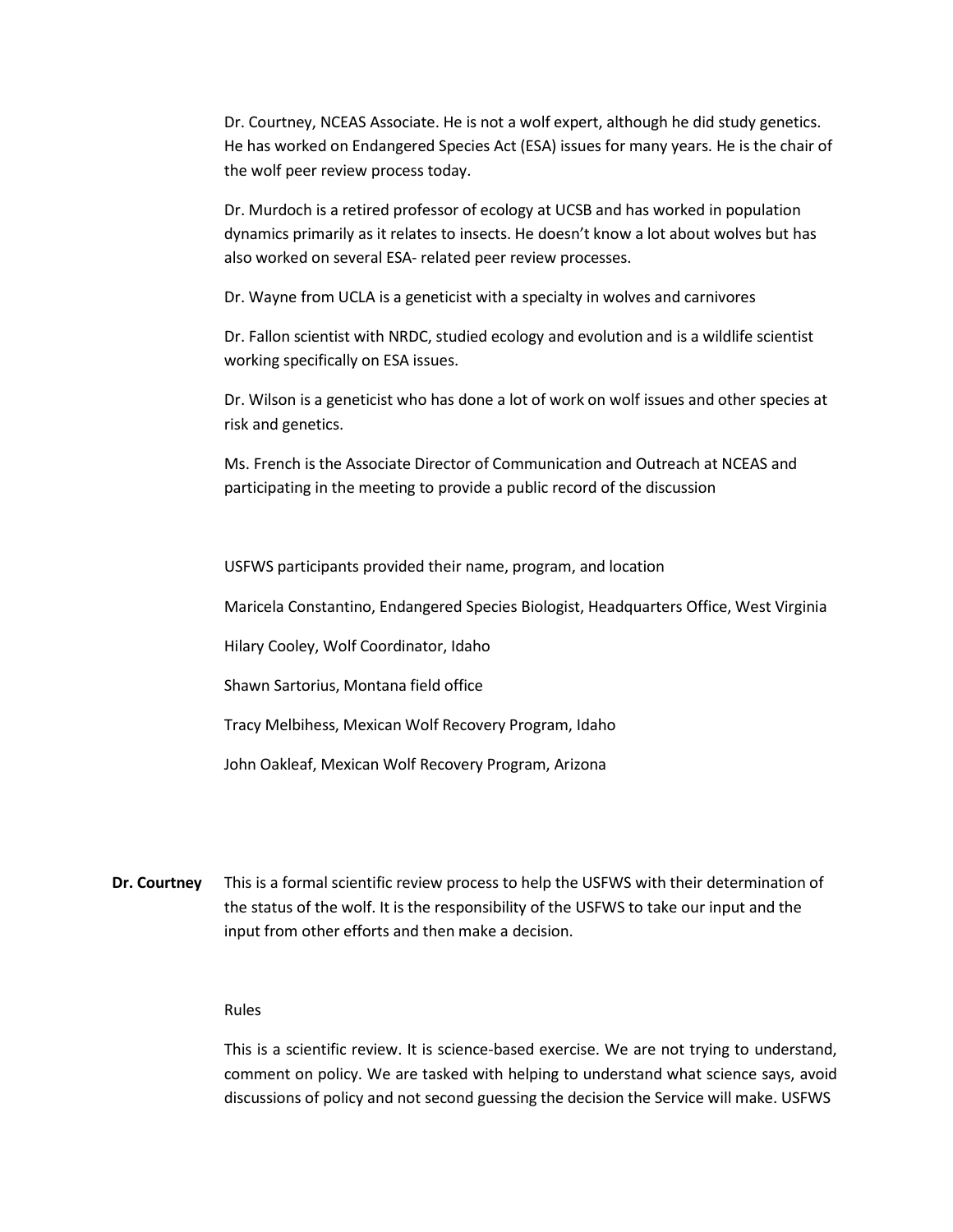is tasked with the decision about saving species. They will factor in science and other issues such as the adequacy of existing regulations and protections (not a science issue). The Service will weigh many factors, but the decision is their decision.

#### Scope of the Science

USFWS has asked this panel to address four questions in reference to the proposed ruling on the gray wolf. USFWS has two reviews underway: our scientific peer review and another review looking at the status of the wolves on the ground. We are not limited to discussion on the four questions. After we finish our scientific commentary, it will feed into the USFWS processes and deliberations, and will be available to the public. We understand USFWS may well also be opening the public comment period up again after our review is summited at the end of January 2014. They will seek other information as well. This is part of the Service's normal commentary process.

#### Why Are We Here

There are guidelines from OMB, USFWS, and the National Academy about how to carry out a scientific peer review process. Guidelines including things like how to verify that participants don't have a conflict of interest, that participants can focus on the issues of science, and conduct a polite, respectful discourse. Dr. Frank Davis, NCEAS Director and Dr. Courtney went through the selection process for the panelists. The Service was not involved. Drs. Davis and Courtney chose panelists based on their set of skills, yes. In addition, Dr. Courtney interviewed each candidate to evaluate whether the candidate could/would focus on the science, available and wiling to dedicate the time, be able to engage in a professional discourse, and be willing to engage in a sensitive, tricky issue.

The Service asked us to bring together experts including ecologists, taxonomists, geneticists, mammalian taxonomist. But we don't have all that expertise in the room with us today. We will talk about what we should do about this.

#### Why The Panelists were Chosen

Dr. Murdoch – member of the National Academy of Science, eminent ecologist, reasonable, worked on a number of ESA issues, some with Dr. Courtney. He brings a familiarity with the review process, conservation biology,

Dr. Wayne – eminent scholar in canine genetics, well regarded in the specifics of wolf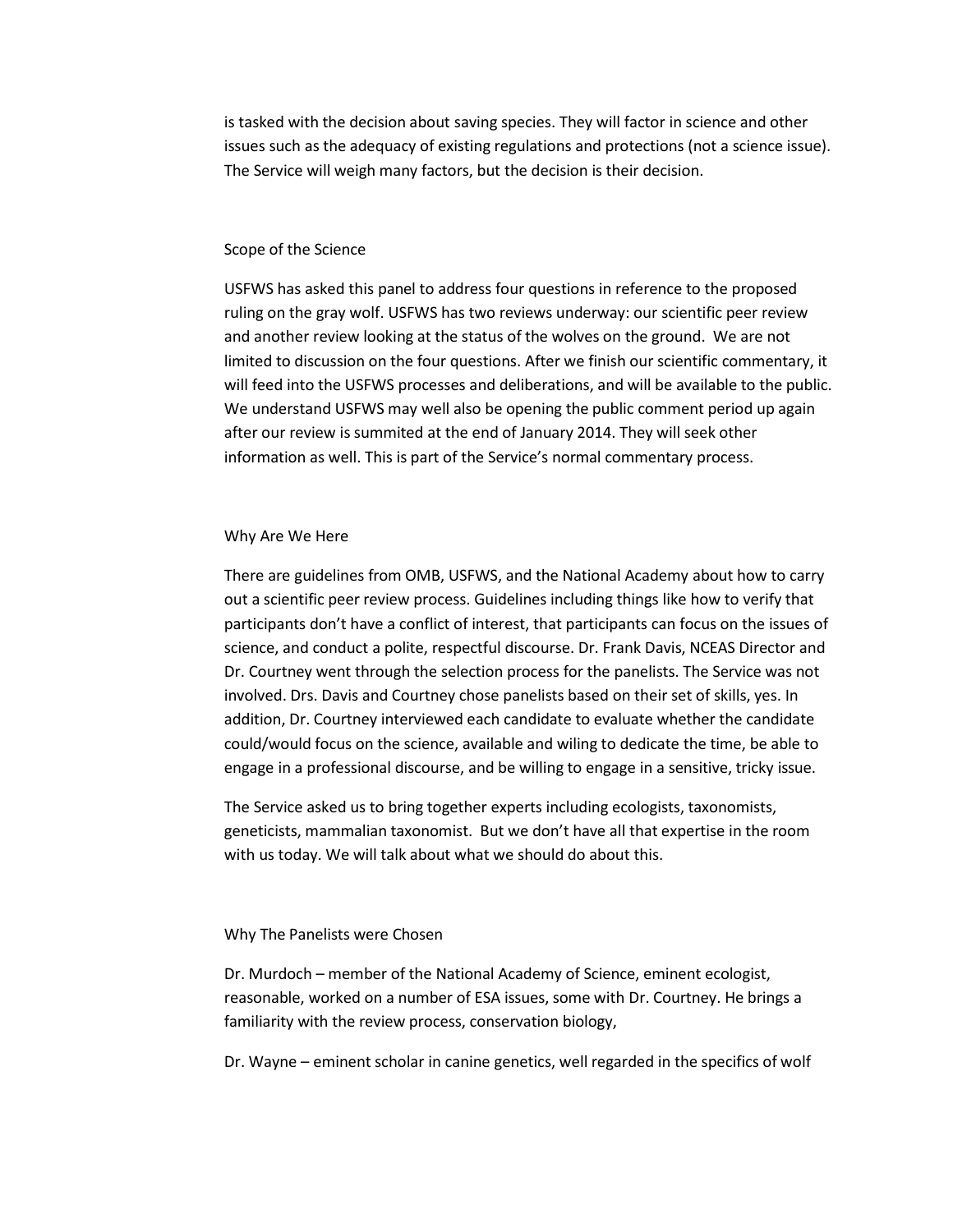Dr. Fallon – familiar with ESA and the application of the Act, and has been working on issues of wolf genetics. She works for NRDC which has at times sued the USFWS. Dr. Courtney doesn't see that as a conflict of interest. This is a meeting about science. Dr. Fallon agreed to separate the issues of policy and science. She committed to engaging in a scientific discourse.

Dr. Wilson – eminent Chair in Canada who has worked on many issues in genetics, published in the area of wolves.

While we are well qualified in the area of genetics, we don't have everyone we hoped to have here in the room today. We will need to find a way to bring that side of the conversation in on mammalian taxonomy. We did approach these folks, but had a late cancellation.

USFWS wants, needs, and is committed to a completely impartial assessment. NCEAS agreed to help. Thanks to NCEAS to design a process that could create a good administrative record. Thanks to all panelists for stepping without any recompense to ensure we have a good clear record of discussion on short notice. We are all committed to good science, good conservation, and a good discourse.

We did talk to other people about being reviewers. The only people involved in the process were Dr. Davis and Dr. Courtney. Not the USFWS. Dr. Courtney did seek expert opinion about who might be good to be involved in the panel. The only people who made the decision of who would be invited were Davis and Courtney. One reviewer candidate turned us down based on workload reasons, and another withdrew at late notice. NCEAS solely is responsible for this process, the agenda, the format, which reviewers are at the table.

There is a diversity of opinion amongst us about how to interpret some of the information. Courtney doesn't think this is a problem. With regards to process – our goal is to understand the full range of scientific opinion. It is ok that everyone doesn't agree. Everyone here has committed to professional discourse and to explore any differences the panelists have. It is not our job to come to a uniform decision. We want to understand and help the Service to understand why there is a diversity of opinion.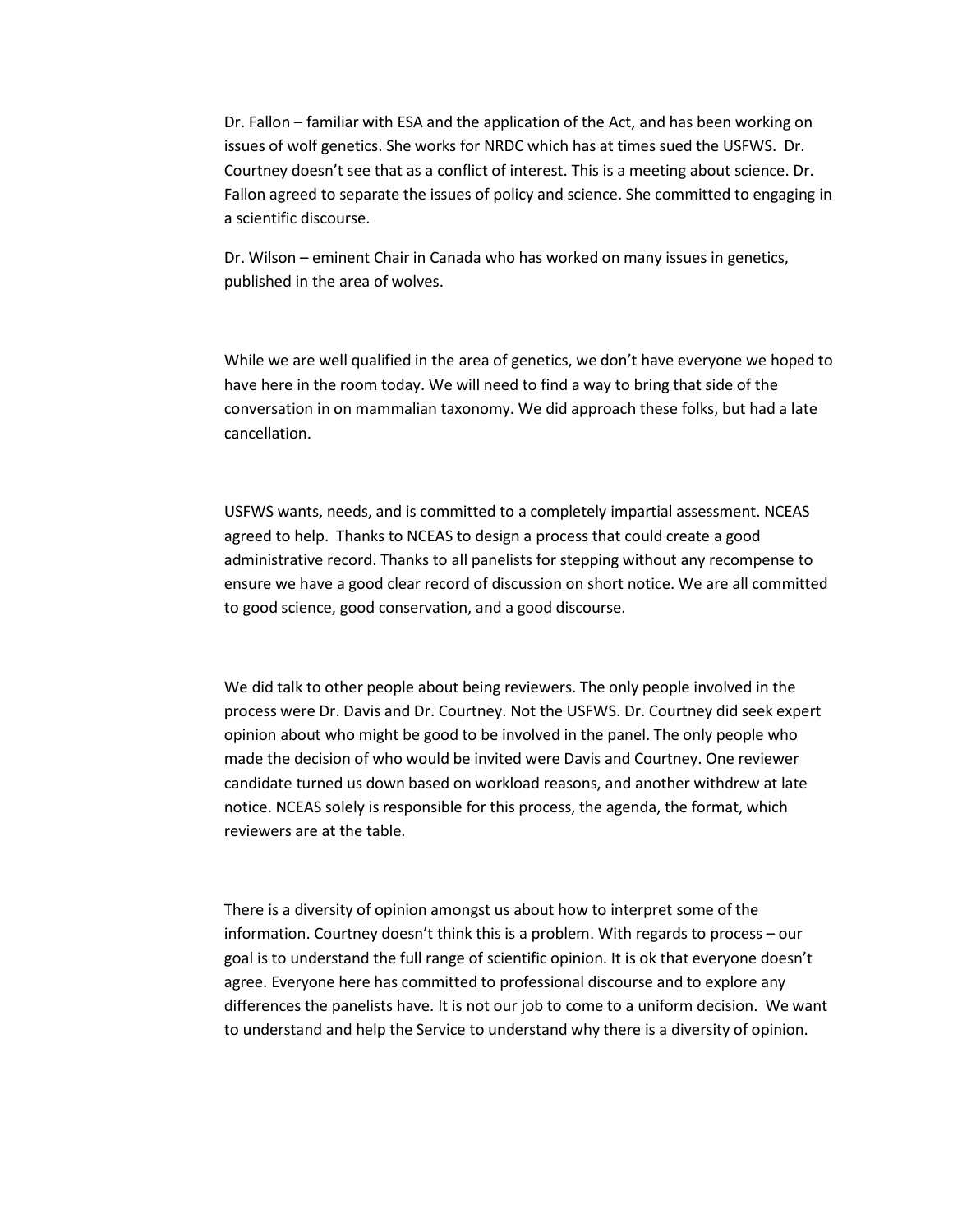We don't have all the skills we might prefer, particularly mammalian taxonomy. During the course of the day we should be thinking about this, since it would require expanding this process and that would include the four panelists. One alternative we could consider is to have Dr. Courtney seek out 3-4 mammalian taxonomists to feed into our review. Another possibility is to hold conference call.

I don't want to overload you with additional demands. What should we do now since we may not have all the expertise we need in the room? We will have this discussion later in the day.

#### **Consensus**

All the panelists have participated in or watched the peer review process. Often this process concludes in consensus, but not always. What we do is different than academic peer review. For one, it is all out in the open. There is no question of majority rule and there is no right or wrong. Every opinion matters. Everything goes on the record. Everything is being recorded. We are going to have a conversation about understanding the science. Sometimes the minority is correct. Every scientific advance starts with a minority opinion!

We are not trying to get to the definitive statement of what constitutes the best available science. The final product of this process will include everyone's individual opinions. We will not create one single report from all of you, instead you will each write up your own opinions and Dr. Courtney will synthesize reports into an overview. Understanding the scope of diversity of opinion is important and will help the decision makers.

Everything is being recorded. At the end of the day, Dr. Courtney will create an administrative record including every email that has been exchanged and all conversation today will be part of that record. This is important for transparency. There will be breaks today if the panelists need to have a quiet word with Dr. Courtney about process.

### Role of the Fish and Wildlife Service

They will be muted once we start. They will have two roles. Firstly, they are our servants for the day. They are available to answer the panelists' questions. Secondly,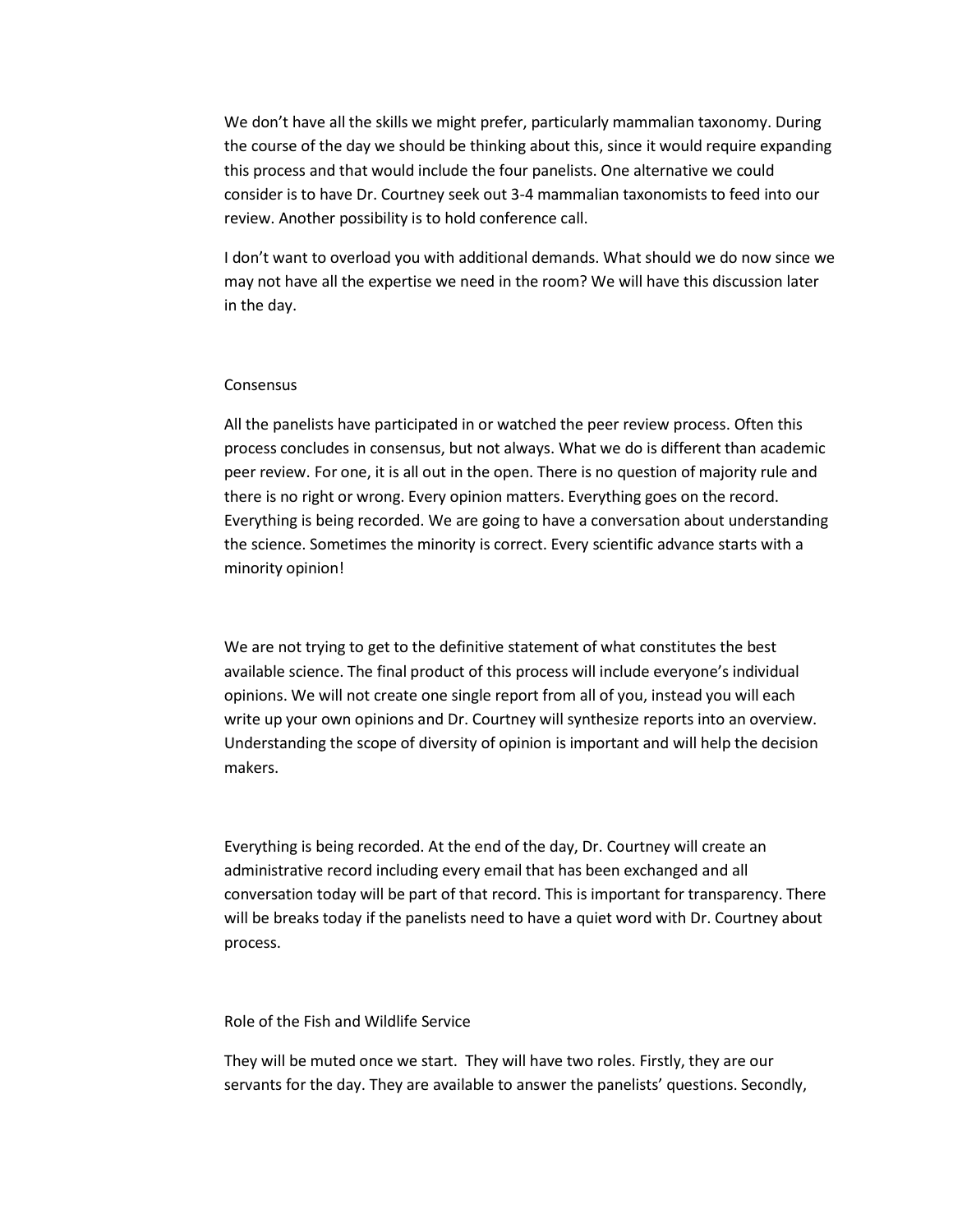they are observers so that they can better understand our final products. The process has been established with USFWS - they are be at arm's length (not in the room) so that there can be no assertion that they have swayed the discussion. They can't speak up directly. If they have something to say, they must text or email Dr. Courtney – but they cannot directly interact with the panelists during the discussion. If the panelists have something they want to ask the Service, we will put them on mute, talk about the question you want to ask. We will then put USFWS on speakerphone live so we can ask the question. The Service is unable to influence what happens today.

How we will proceed

The USFWS has asked us to address four specific questions. For each question, Dr. Courtney will invite the panelists to comment on the question in turn. Then we will have a conversation, some to and fro which Dr. Courtney will moderate. The discussion can range beyond the questions as narrowly written. If it goes seriously off track or to discussions about policy, Dr. Courtney will intervene to keep the group focused on the science. Courtney will be directly in control of the process.

**Dr. Wayne** How much time do we have for our comments?

**Dr. Courtney** Take as much time as you need but it is important that we have a discussion about each of the questions. The conversation is important. To that point, Dr. Courtney has indicated a time schedule for each question on the agenda, this is only a guideline and the panelists can take as much time as we need. Dr. Courtney will help guide the discussion to be parsimonious with their time.

> Reminder: Ms. French is also taking notes and she will be preparing these and will circulate them swiftly – early January.

Dr. Courtney is hopeful that each panelist can complete the majority of their commentary today. He is mindful that he has asked a lot from the panelists with their participation.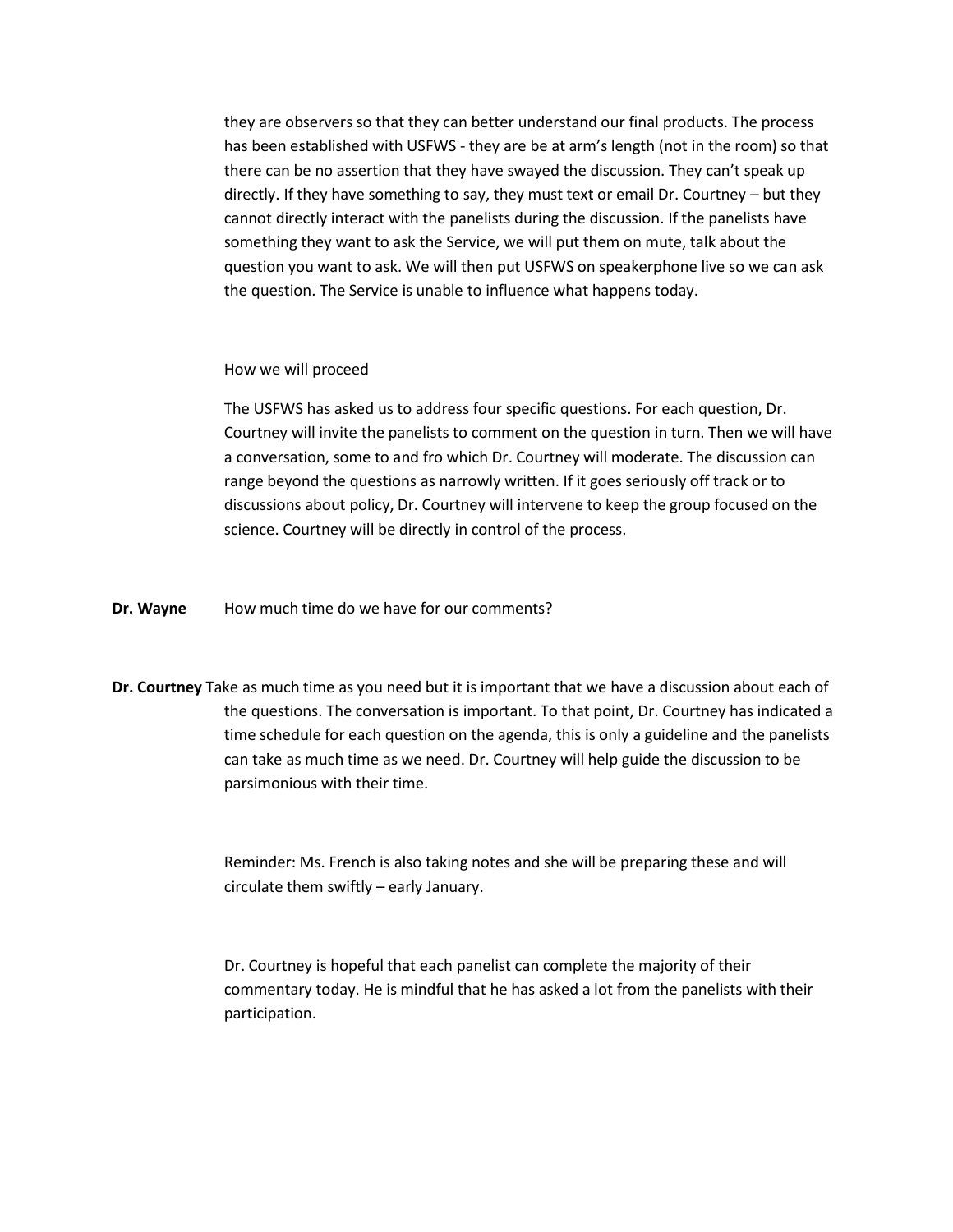Reiterate: Panelists do have some control over the agenda. Follows established procedure.

Not in the Scope of Work.

How many wolves are there? What is the listing status or what should it be? What's the value of wolves to ecosystem function? What is the meaning of recovery, what are recovery standards? These are all very important to the Service. They are key issues, but NOT *our* key issues, and not the subject of the very specific review. Given our academic strengths, there is limited value for us to weigh in on these issues at this time. Dr. Courtney will focus the discussion on the areas where the panelists can be most helpful to the Service. He will not police the panelists' comments and will not close off anything the panelists chose to discuss.

If panelists elect to include comments that are not a part of our scope of work in their commentary, Dr. Courtney will not redact these statements in the panelist's commentary. Instead he will keep everything on the record, but may italicize the comments that he thinks are off topic, or he might comment on these comments. Courtney will flag the comments and the Service will see them but may or may not view them as part of this review.

The public comment period may be reopened. This would be another opportunity for panelists to submit their views on topics that are not the focus of this discussion.

Questions about process?

**Dr. Wayne** Are all of our discussions today a part of the public record?

**Dr. Courtney** Everything is public. This is not unusual. The recording will also be a part of the public record.

**Dr. Wilson** No questions.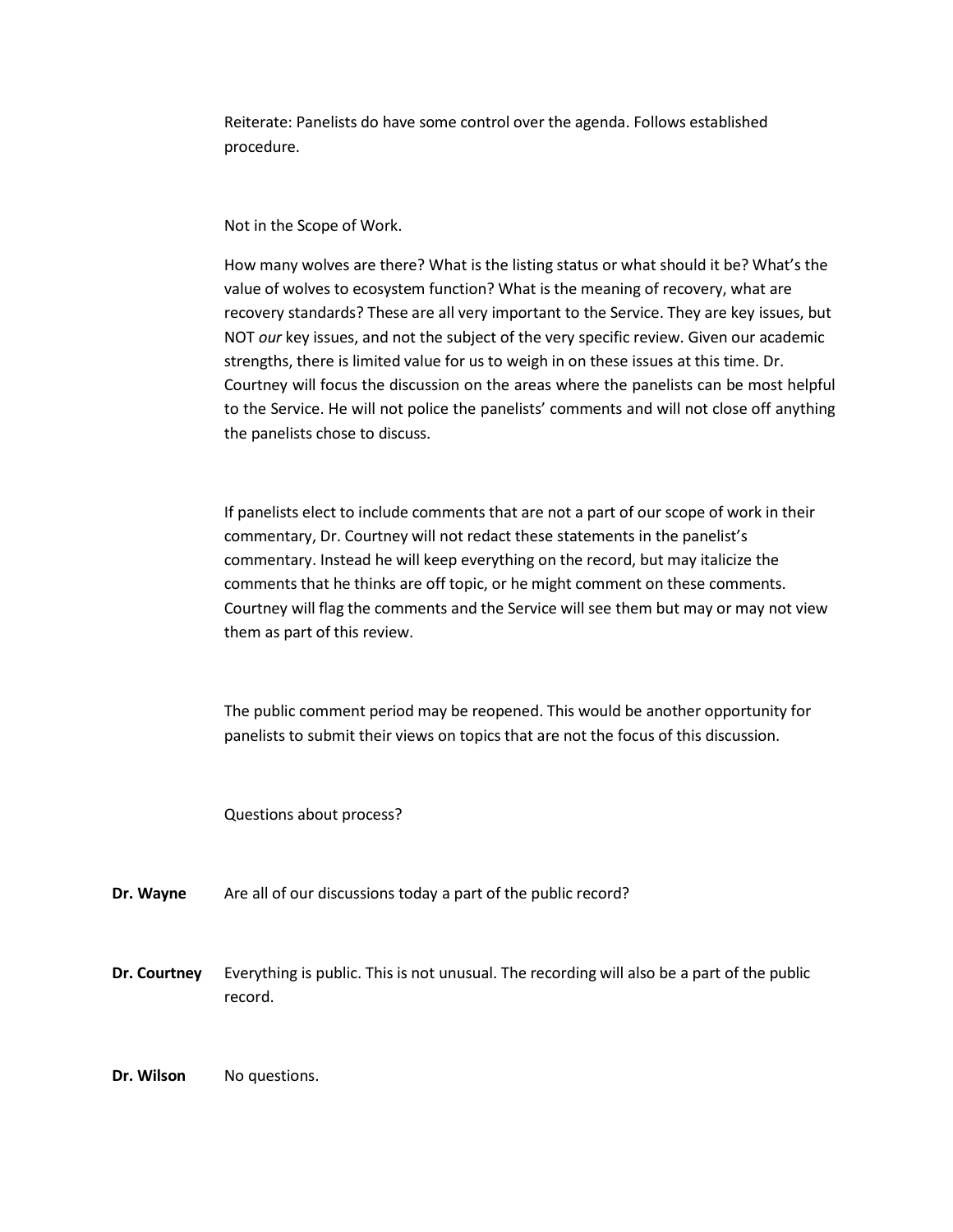### USFWS No questions.

[USFWS goes mute and the proceedings will start after a 5 minute break.]

### **Question 1** from the USFWS

Did the Service consider the best available scientific information, including the scientific literature, in developing this proposal? Is there additional biological, commercial, trade, or other information relevant to our analysis of the current *C. lupus* listed entity that we did not consider, but should?

- **Dr. Wilson** I need help with the scope of the question, I need clarification on the timeframe is it the last date of the report?
- **Dr. Courtney** Science is always a moving target. USFWS has to make a decision at a given moment of time. Our task is to ask did they look at the best available at that moment in time. However, they haven't made a decision yet and are collecting more information. Although our comment is retrospective on what the Service has already done, if there is new stuff out there, it behooves us to let them know.
- **Dr. Wilson** I am going to limit my comments to genetics and taxonomies. Given the date of the proposed ruling, the Chambers et al. report was current at that time. I am qualifying my answer to my area of expertise and because I only had time to review in detail the genetics related sections of the report. I did not have time to review all the literature available or cited. Instead I focused on the area that I am most familiar to make sure we have a solid assessment of these.
- **Dr. Courtney** Dr. Wilson, you sent some more current papers to me this morning and alluded to some new work underway?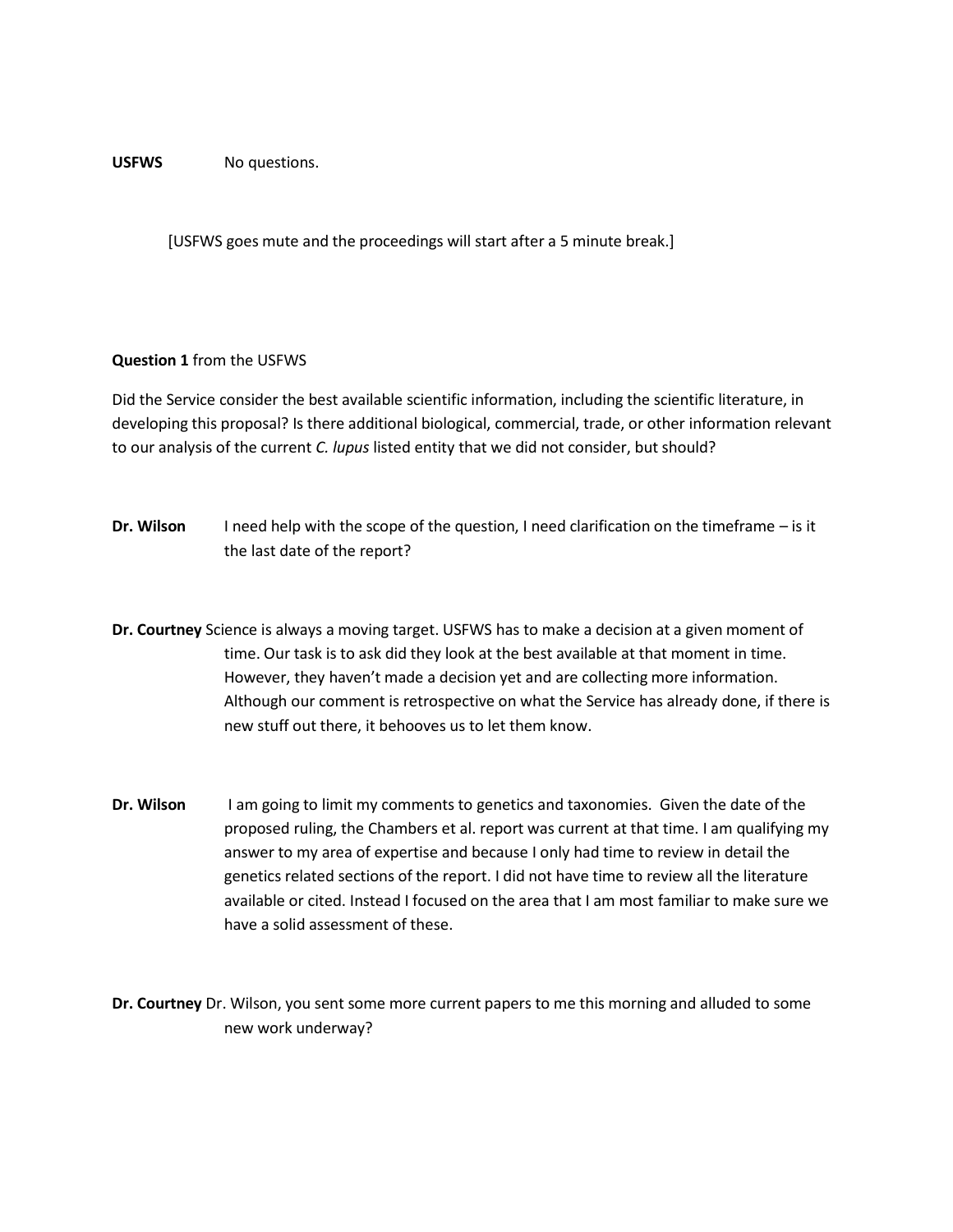- **Dr. Wilson** Our group has a couple of papers out in Ecology and Evolution that deal with some characterization in the northeaster distribution which I think are relevant. There is also an early online version of a Molecular Ecology paper by Roland Keyes and group also has important information. I am not still xxxx, but there is some work expanding at Trent University on SNIPS in the C. lycaon context and followed up with some new simulations, but these have not been submitted for publication yet
- **Dr. Courtney** Best available scientific and commercial information. The Service will look at all available information, but it has to be available. I am sure the USFWS will consider all that is available and hopefully there will be some effort to get that information to them. It is helpful to know what is not yet available that they might want to look at.
- **Dr. Wilson** I have given you the contact for the postdoctoral associate who is doing this work. I don't want to speak on her behalf, but she would be the best contact to find out the status on this.
- **Dr. Fallon** Besides anything that has been published since the rule was issued, I don't think there is a glaring absence of the science that they looked at. But the rule is highly dependent on the Chambers et al. document. This is part of Question 3 later today. We can talk about whether Chambers is the best available discussion later. However, I want to flag one of my concerns with the proposed rule and decision on taxonomy, which is illustrated by the fact that Dr. Wilson has already identified a number of scientific research studies in press or in prep that would further add to this discussion. This is an area of active research. This indicates to me that it is premature for the Service to come to have come to the particular conclusion they did on the taxonomy.

**Dr. Courtney** We may want a second phase of this review.

- **Dr. Murdoch** I just want clarification what Dr. Fallon said. Was your answer to the first part of this question is "yes" the Service did consider the best available literature at the time?
- **Dr. Fallon** They considered available science, but I disagree with what the Service concluded was the best available science at the time when coming to their conclusions.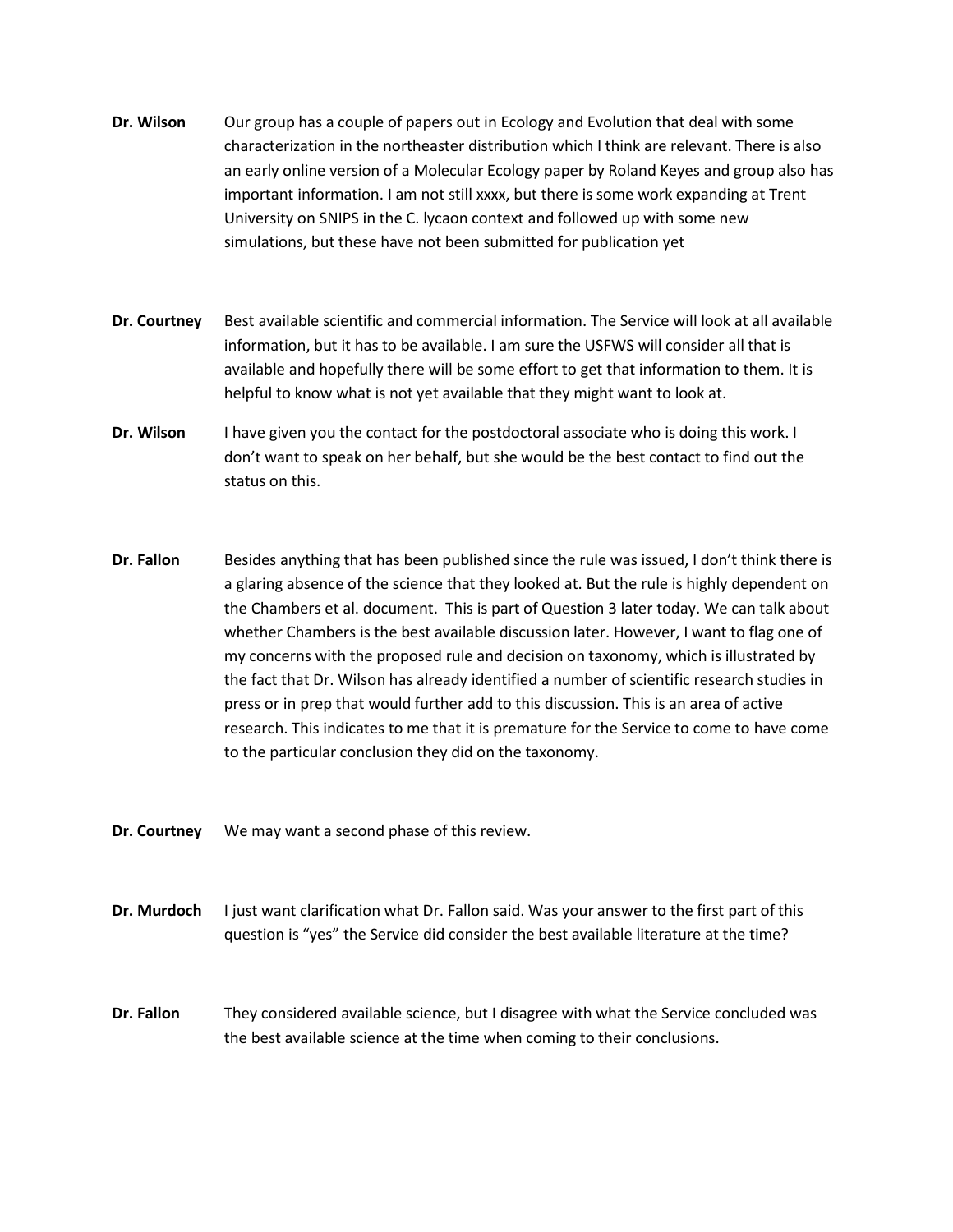- **Dr. Courtney** I take your point that there is a lot of new stuffing going on all the time, but the USFWS did not ignore anything at the moment they made their decision.
- **Dr. Wayne** I concur with everyone else, that with regards to wolf taxonomy the proposed rule and the Chambers documents are comprehensive. However, with regards to two other things there are glaring insufficiencies in particular, the review on subspecies and species concepts. The whole Chambers document is based on a taxonomy framework suggested by John Avis and Ball in the 1990s. That taxonomic framework while still useful is now two decades old and the field has evolved. A whole new framework for understanding genetic divisions within species that can be put into a sub-specific taxonomy has evolved. Chambers dismissed this research in one caveat toward the end of the document by saying that these new approaches and ideas, which are population genetic-based and evolutionary-based, are "non-taxonomic". I find this not to be correct. They are taxonomic and can be placed within a taxonomic framework just as easily as the Avis and Ball approach can. They have to address the recent literature. There have been some excellent reviews by Fred Alendorf and Louis Bernache, leaders in the field, about how one defines genetic units or partitions within species.

The Avis and Ball approach is not used very much for mammals and especially not for species like the wolf where there is so much gene flow. The expectation is not reciprocal monophyly. It is what Avis called a Type 4 species where there is a mixture of mitochondrial DNA haplotypes across the species range. I am focusing not on species taxonomy, but the sub-specific taxonomy which is so important because the number of subspecies in wolves have gone from 24 to 3. So clearly there is a problem with defining that taxonomy, which could benefit from the use of modern evolutionary and taxonomic thinking.

- **Dr. Courtney** Clarification. You have given some references. For the record, in your opinion, the work described in the decision is insufficient?
- **Dr. Wayne** The works I cited are reviews in Trends in Ecology. They are reviewing a whole field of thought about how one defines genetic units within species from a population genetics perspective.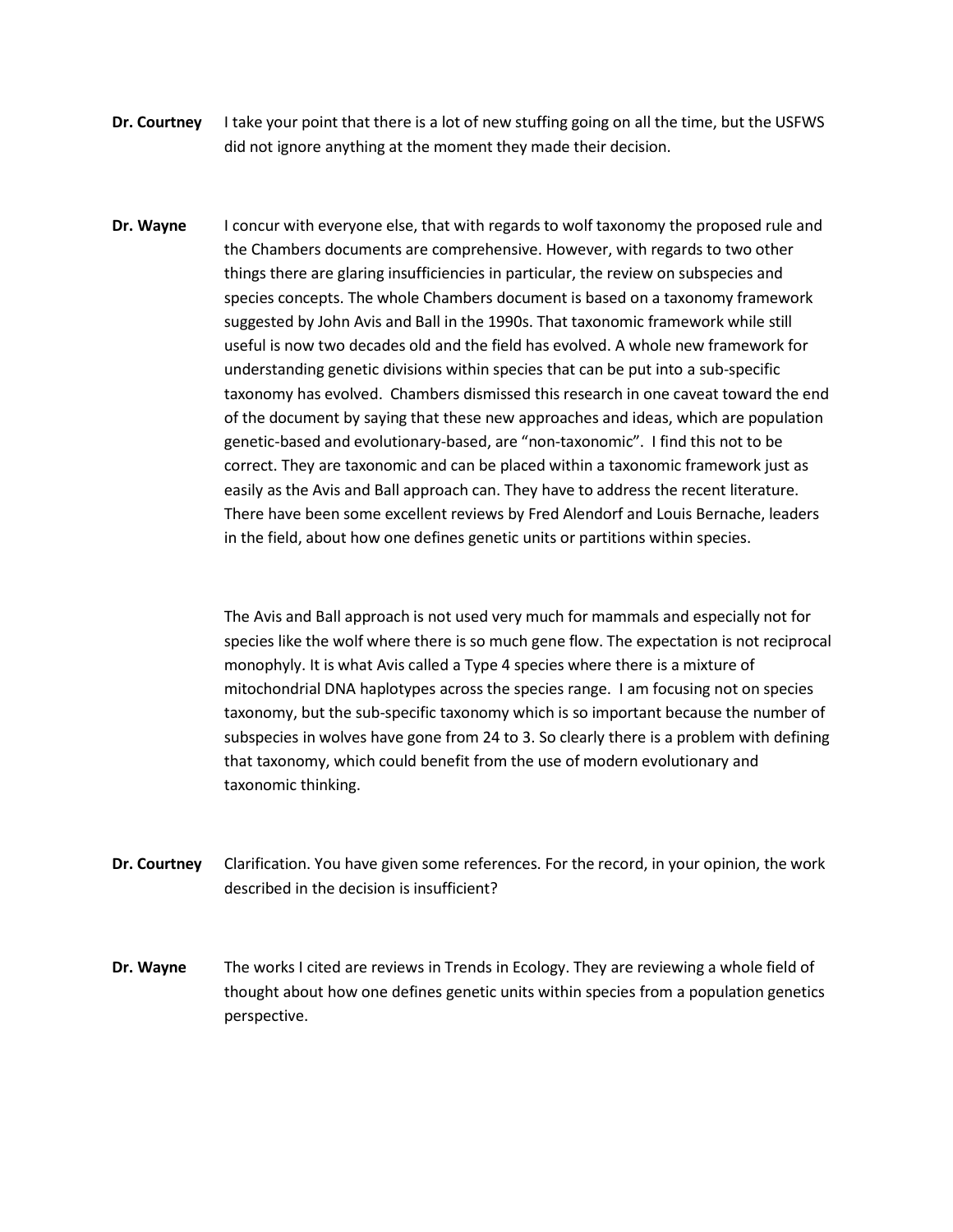- **Dr. Courtney** These reviews should be both incorporated but more important they should be a reanalysis of the overall set of materials in the light of those fundamental reviews.
- **Dr. Wayne** Yes, I think the framework is incorrect. The reason Campbell et al. chose the Avis and Ball approach is not well justified anywhere. It is never well defended especially against the modern thinking about how one might define units within species. Everything else follows from the initial decision about the framework they used.
- **Dr. Wayne** The second concern the fossil record needs a thorough analysis. I don't think they do service to it. Of course, there are taxonomy problems there. Ron Nowak is not the only expert who has worked on the fossil record of canids. A new resource tries to compile the full vertebrate record across the United States. They identify what they call Canis lupus in the East Coast – there are several specimens. Whether this is legitimate or not, I don't know, but someone needs to take a serious look at this. It is instrumental in the idea that another kind of wolf was present on the East Coast. They need to solidify the evidence for there being a new kind of wolf in the eastern states. Ron Nowak thought they were red wolves. There whole case for the revised taxonomy relies on a careful analysis. This also shows dire wolves so you can see in the rancholabrean era more than 10,000 years ago. You can see how abundant they were. So there is a case that there may have been two types of wolves in the area defined by the fossil record, maybe they interacted? The Service has to confront that evidence and they have done a very poor job of it.
- **Dr. Courtney** These are two slightly different commentaries. One is something was missing. The second point is that it was not well put together.
- **Dr. Wayne** No, they are both the same thing. The detailed citations to data on the fossil record were missing, so the scientific literature is not well covered of the paleontological record.
- **Dr. Murdoch** I don't really have anything to add.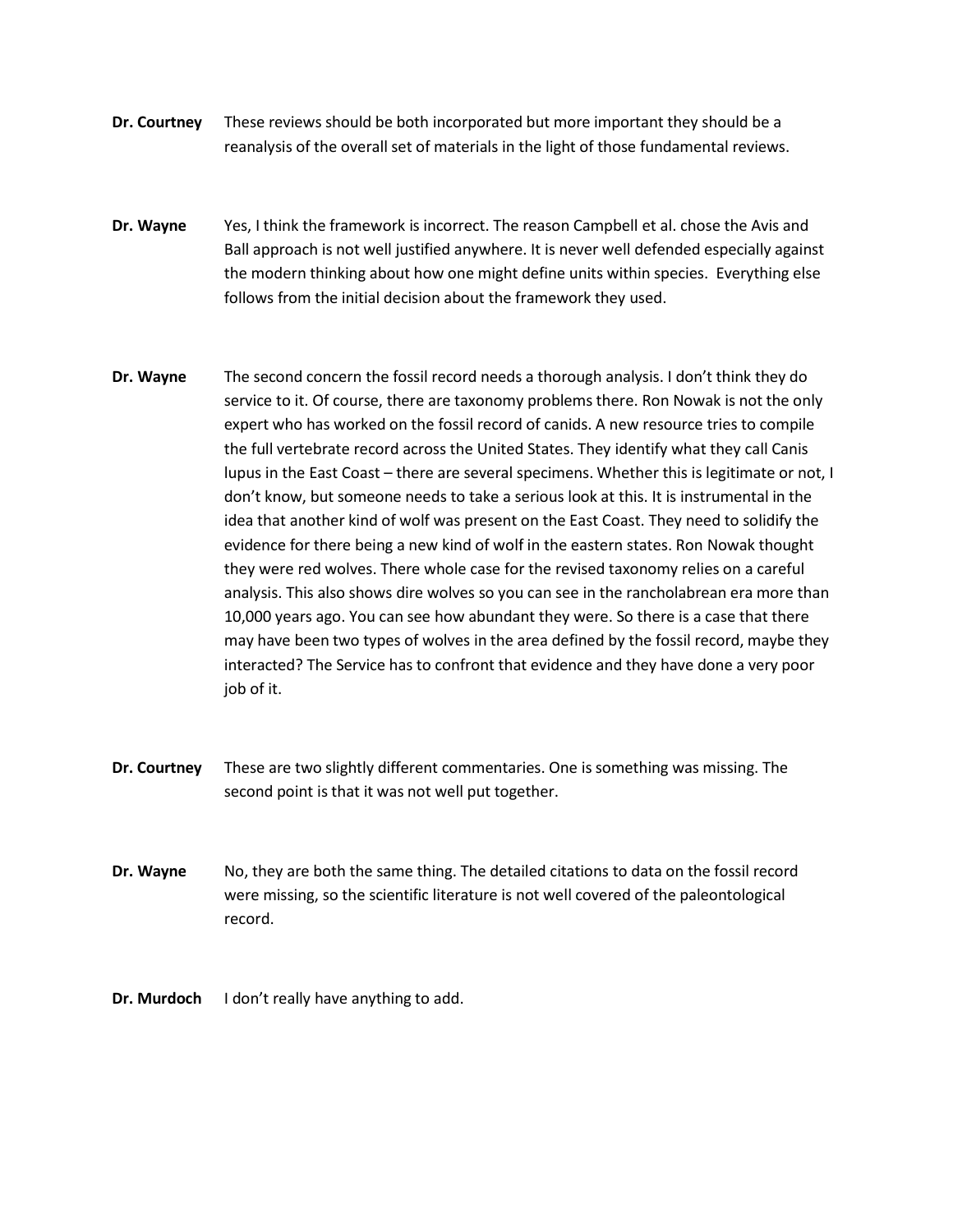- **Dr. Courtney** We will take the discussion in turns. I don't want to get into you are right you are wrong. But there seems to be a general sense that the review work is adequate but not forward. Anyone is free to pick up the conversation at this point.
- **Dr. Murdoch** I do have a question about Dr. Wayne's concerns. The question is, did the Service consider the best available scientific information? Bob, I thought you originally answered the question, "yes" they considered it.
- **Dr. Wayne** With respect to wolf taxonomy, recent work on wolf taxonomy, I think they are comprehensive. With respect to how one uses taxonomy, the recent literature of taxonomic definitions below the species level, I don't think this is considered. It is not just a few citations, but a whole body of research missing. Likewise with the paleontological record, there are missing references, and he will provide reviews of this literature.
- **Dr. Courtney** If we have suggestions for the Service about next steps, it would be helpful. While it is not our job to tell them what to do, any suggestions would be appreciated.
- **Dr. Wilson** I agree with Dr. Wayne's comments. The question is fairly large in scope and only felt like I could comment on my area of expertise. I couldn't comment on the full document and its limitations.
- **Dr. Fallon** I agree with Dr. Wayne discussion on the taxonomic species. I find the rule to be so heavily based on Chambers et al., I am still holding off on other comments until later.
- **Dr. Courtney** Any suggestions for USFWS? We are free to comment on "Maybe you would want to talk to X" or "you should assemble a group on Y".
- **Dr. Wayne** At a subspecies level, the Service needs to read the literature and take on a new taxonomic framework based on modern evolutionary thought. The framework that they based their analysis on doesn't incorporate modern molecular techniques. I think they need to take on a new framework and revisit their analysis and conclusions. I don't think it would be that hard, because all that information is out there.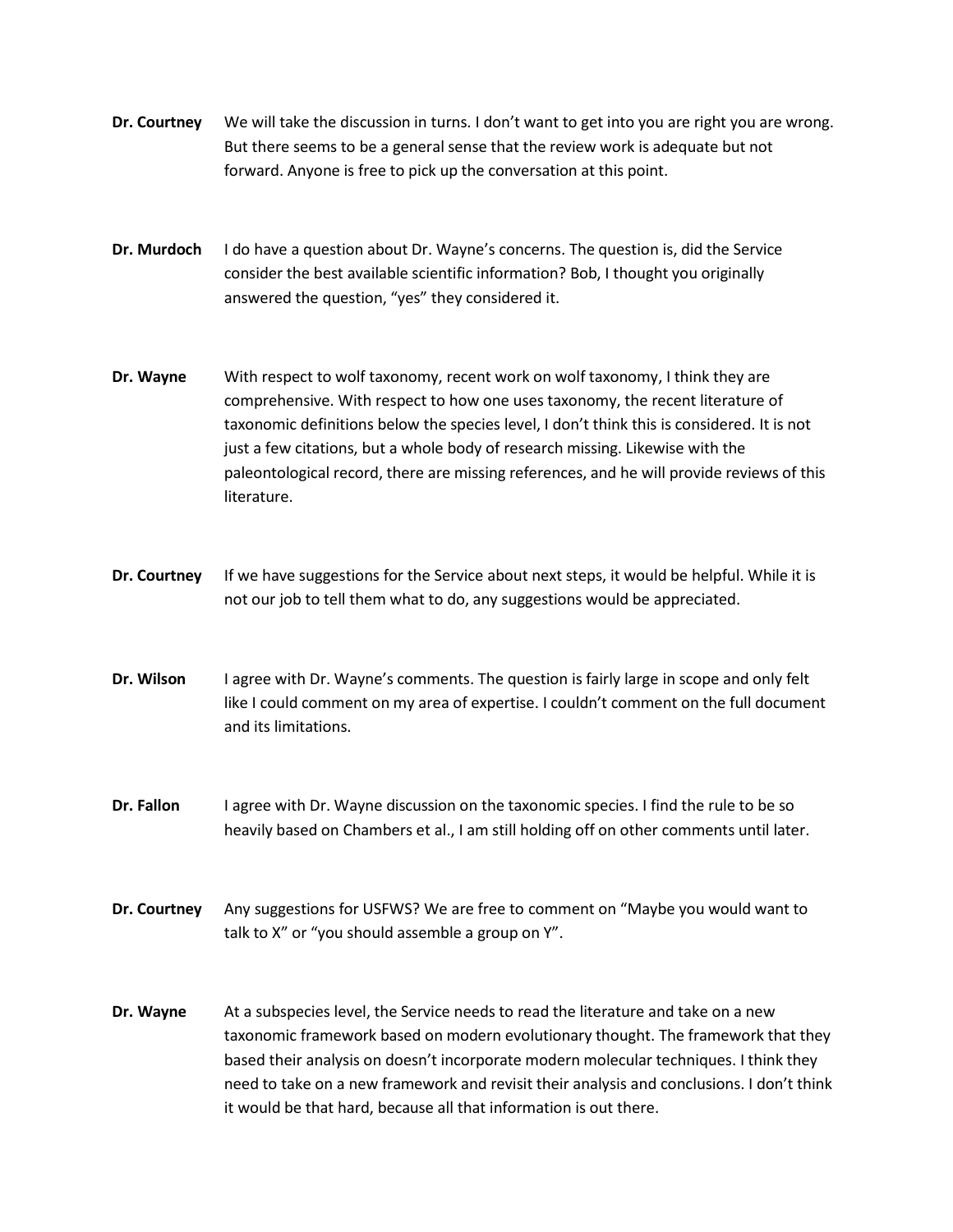- **Dr. Courtney** I will make a suggestion to the Service. Some time back I ran a workshop, a "teach-in" for the Federal Government on modern evolutionary biology. We talked about how different types of scientists use different methods species/subspecies, etc. How do you operate in an environment with different taxonomic approaches? There is a need for consistent rules and how to apply modern genetics to these consistent rules. The Service needs to bring these ideas on board.
- **Dr. Wayne** I would even be happy even if they read and discuss this other body of literature but then chose to use Avis and Ball because of the following reasons. They could then defend their decision in the light of the modern evolutionary thinking. Instead, they simply provided a disclaimer at the end, that they are not using these other methods because they are "non-taxonomic".
- **Dr. Courtney** Is there anyone you would recommend the Service talk to?
- **Dr. Wayne** I could suggest the following and will provide a whole list: Keith Crandall recently published a paper in Trends in Ecology Fred Alendorf has published several reviews Robin Waples – NOAA Louis Bernache at LeValle

### **Question 2** from the USFWS

Are the assumptions, analyses, and conclusions reflected in the proposed rule reasonable in light of the best available information?

**Dr. Fallon** I am most concerned about the Service's dependence on the Chambers et al. as the best available science. Therefore the conclusions they drew are not correct because they are based solely on the Chambers study.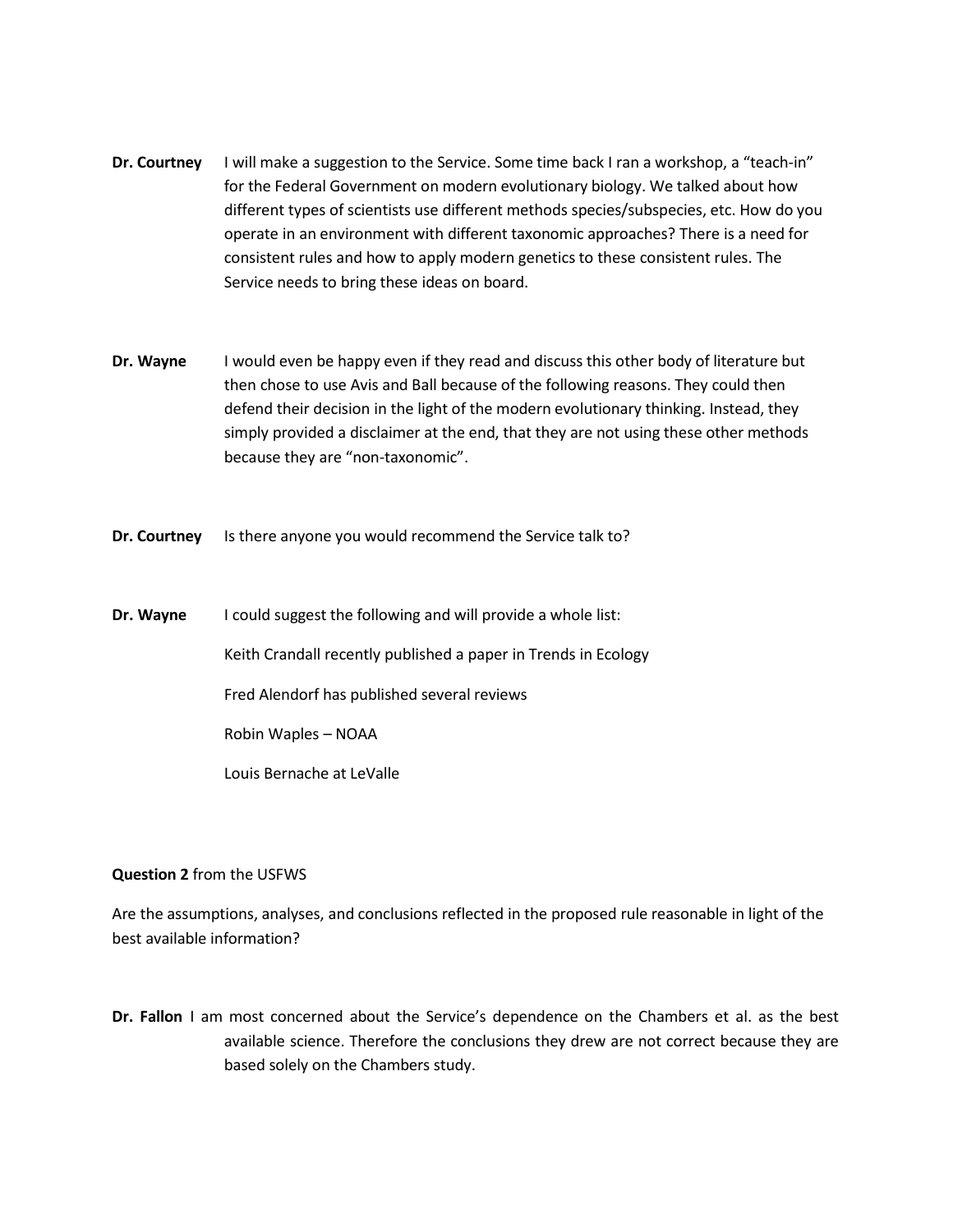- **Dr. Courtney** What I think you are saying is that everything hinges on Chambers et al. Everything flows from that.
- **Dr. Fallon** Yes, and it is a big thing because it is so central to the entire rule.
- **Dr. Wilson** I can appreciate the comment that everything stems from Chambers et al.. On some topics there seems to be a comprehensive discussion, but on others there seems to be a bit of a disconnect, particularly around some of the assumptions on the red wolf. Some of the new literature I recommended on the first question might be applicable here. Particularly around the assumptions that were made when the Y chromosome marker was quickly tagged as being from dog. One of the critical steps moving forward, is to recognize that some of the taxonomic labeling of some of these makers, we may not be able to make those assumptions. This is one of the taxonomic questions which we may not be able to resolve given the current status of things on the east coast. Whether you call that Y chromosome from dog or wolf will have a major impact on your interpretation and recommendation. I have concerns with some of the statements about it is common in dog but doesn't close the loop that the alternative may be that it could also from C. lupus. Some of the discussions and decisions hinge on the question of whether C. lupus in habited the East. These are pretty fundamental aspects. The assumptions were there but it may have been premature to make those types of taxonomic identifications on those types of molecules. This is a major concern around the specifics related to the red wolf component.
- **Dr. Wayne** The entire proposed rule was based on the acceptance of Chambers et al., I find many problems with the definitive conclusions drawn. Particularly with regards to Canis lycaon, I think there is still a controversy out there. There are some groups out there are troubled by the adoption of the Eastern Wolf Species including my own group, Roland Kay, and Jennifer Leonard out of Spain. I am not saying we are right, I am just stating for the record that there is still a controversy out there. I agree with Dr. Fallon, that the controversy requires more data and there is new data being generated. It seems to me that it is a very odd time for the consensus being outlined in Chambers et al.

The second concern is I am surprised that the proposed rule just accepts so uncritically the conclusions of the Chambers report. Of course they can't be correct in everything they say. The USFWS is entitled to have its biologist write a report, and then utilize that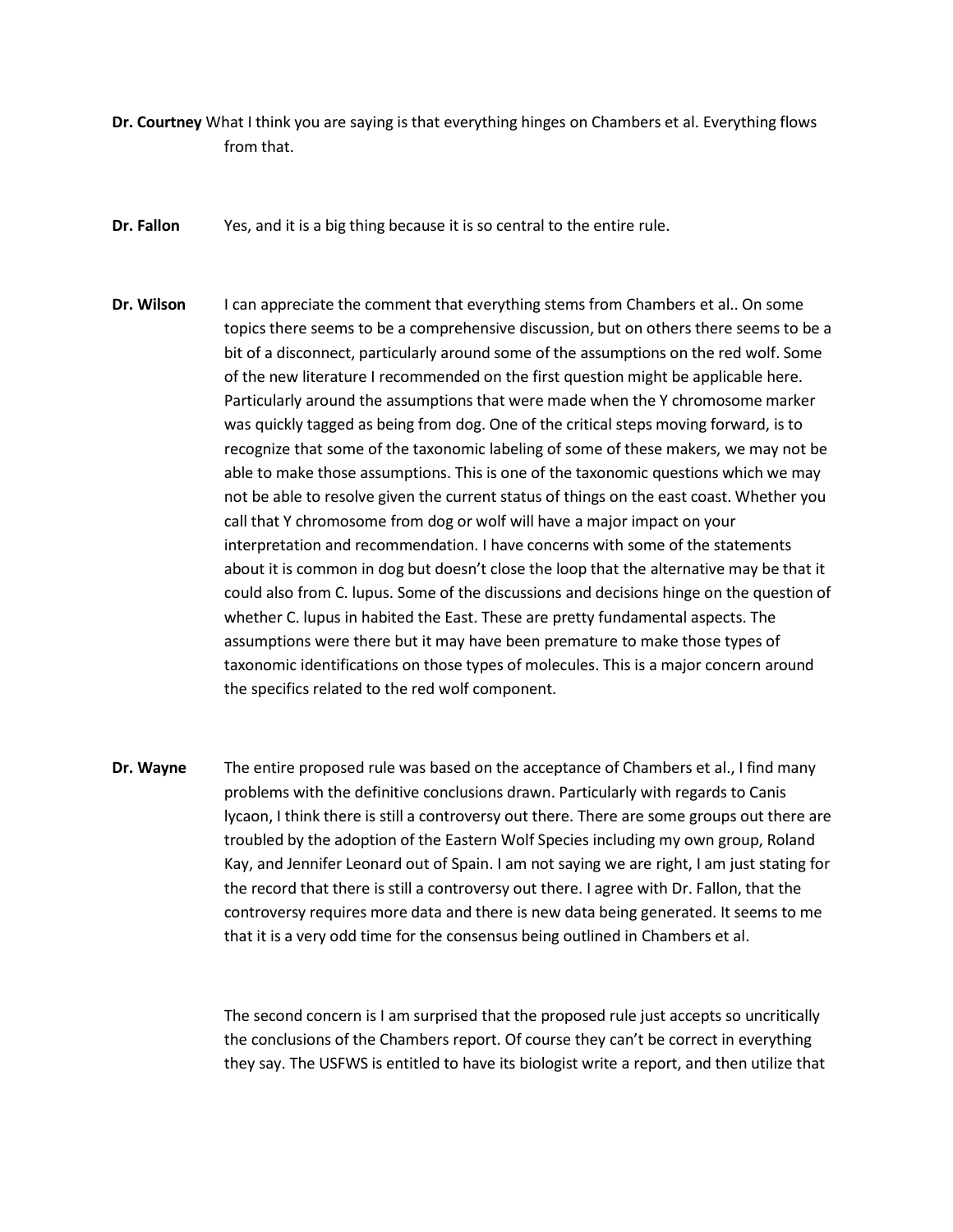information. But it seems the rule should be far more critical instead of whole scale acceptance verbatim of what Chambers et al. have said.

At the sub-species level, as I have mentioned, I find the taxonomic framework and the analysis in Chambers et al. to be faulted, but it was accepted uncritically. I find the subspecific analysis in Chambers very qualitative and not statistical at all. There are plenty of statistical analyses available for lupus that the USFWS could have drawn on. This is just one example of where the Service could have been critical of the Chambers report.

- **Dr. Courtney** I know a little bit about process for USFWS. You said three things, but they all sound the same. You feel like the Service analysis insufficient from a normal scientific practice. I want to comment from a regulatory process. The things that we may all aspire to, publications, etc., the regulatory agencies may not have the luxury of. They have to make decisions on a specific timescale with whatever they have on hand, within specific budgets, etc. I am not trying to excuse anything, it is just the context. There is a fine line that we can help the Service negotiate by articulating what else could/should be done from a scientific point of view, versus other things that are really fundamental to making a reasonable and defensible decision. I want to get your sense of what you are articulating. Wayne and Fallon have asked "Why make the decision now?" It is out of our hands. The Service has its own processes that dictate this.
- **Dr. Wayne** I am not questioning their motivation of making a decision now, you are correct, that is out of our hands. I am questioning whether we can make that decision now with the current state of scientific evidence. I feel with regards to species status, not all the data is in, and in that regard, I believe Chambers was too bold. With regards to sub-species, I will talk more about that when we address question 3. I regard their analysis insufficient and the Service should recognize these insufficiencies in their rule, and they have not.
- **Dr. Courtney** (Tells a story about acceptable levels of risk and this is a policy decision.) You are saying it is premature to make a decision. I would like to recast this statement as saying to the Service that their decision is relatively weak and could be made stronger by doing these other things.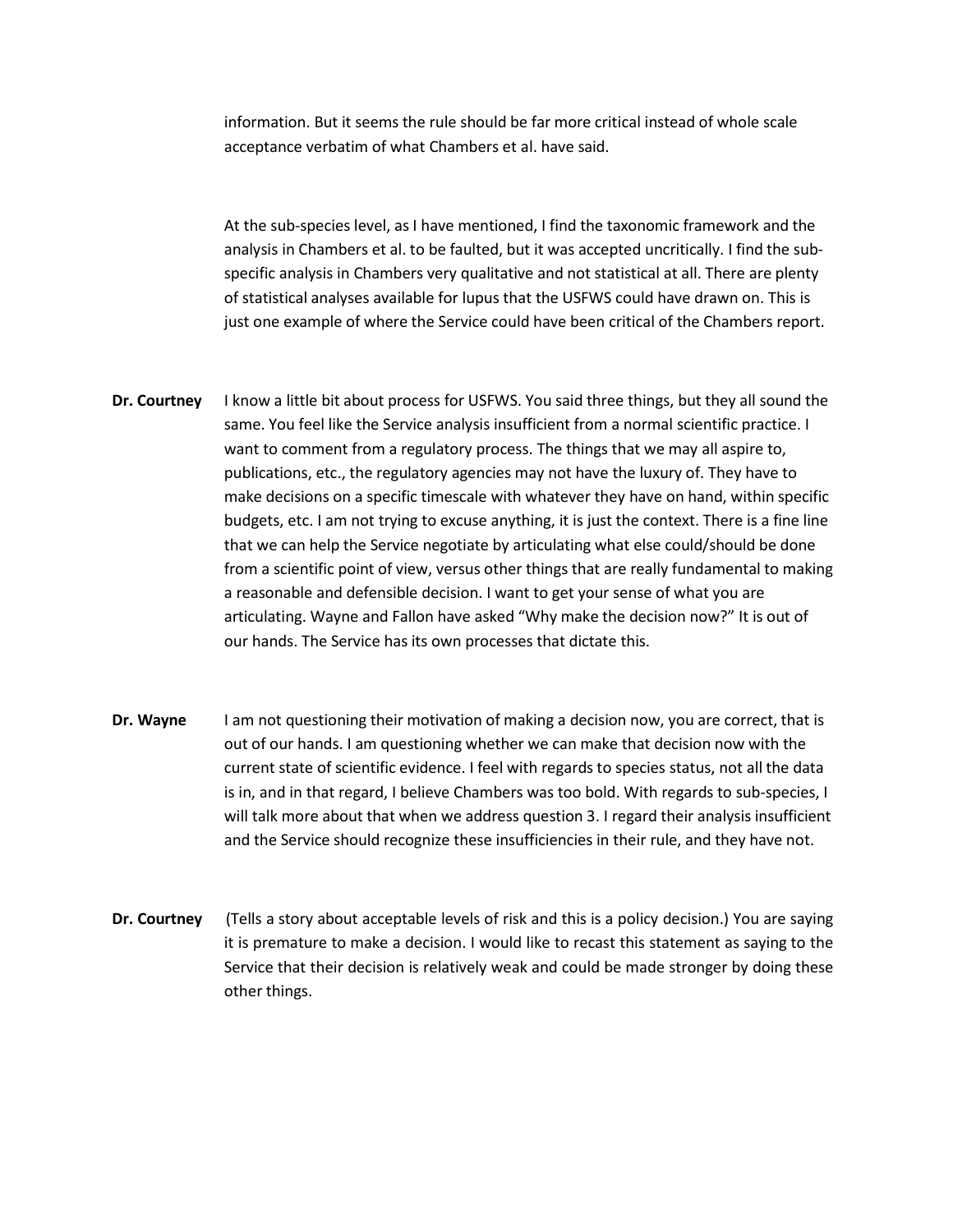**Dr. Wayne** I am saying that there is not a scientific consensus yet to base these decisions. The genetic evidence is not strong enough. I am not talking about probabilities; I am talking about a commonly accepted scientific standard.

**Dr. Courtney** I am trying to get at the subjectivity of what's enough?

**Dr. Wayne** I believe the results are equivocal and not definitive enough to make firm decisions upon. And there is ongoing research on these topics.

**Dr. Murdoch** The answer to this question really relies on whether you agree of whether Chambers is the best available information. The service has made their decisions based on Chambers faithfully.

**Dr. Wilson** I have been nodding in agreement about what is being said. We are not to comment on policy. But, to factor in risk, is to comment on policy. I am in full agreement that Chambers is not the definitive answer to any of these questions. I don't dispute that there is still some a controversy about the species taxonomic question and from subspecies component too. What are you charging us to do from an assessment?

**Dr. Courtney** Thank you. That is exactly why I was pushing Dr. Wayne a bit. Trying to tease apart what is subjective and prescriptive "they should do this" versus a scientific assessment that "this is a decision based on a body of information that is likely to change and may not be stable in the long term". I am trying to help the Service qualify the quality of the information.

**Dr. Wilson** The risk is high. The risk the service is accepting is high. In term, with the reliance on Chambers the risk would be high moving forward

**Dr. Wayne** I would agree with that. I think if the Service said that there is too much controversy to make a decision – I would be happy with that. Rather than making a decision that there is one eastern species that occupied the entire eastern region – this is not well enough supported by the evidence. On the sub-species discussion two of the sub-species designations are not well enough supported by the evidence.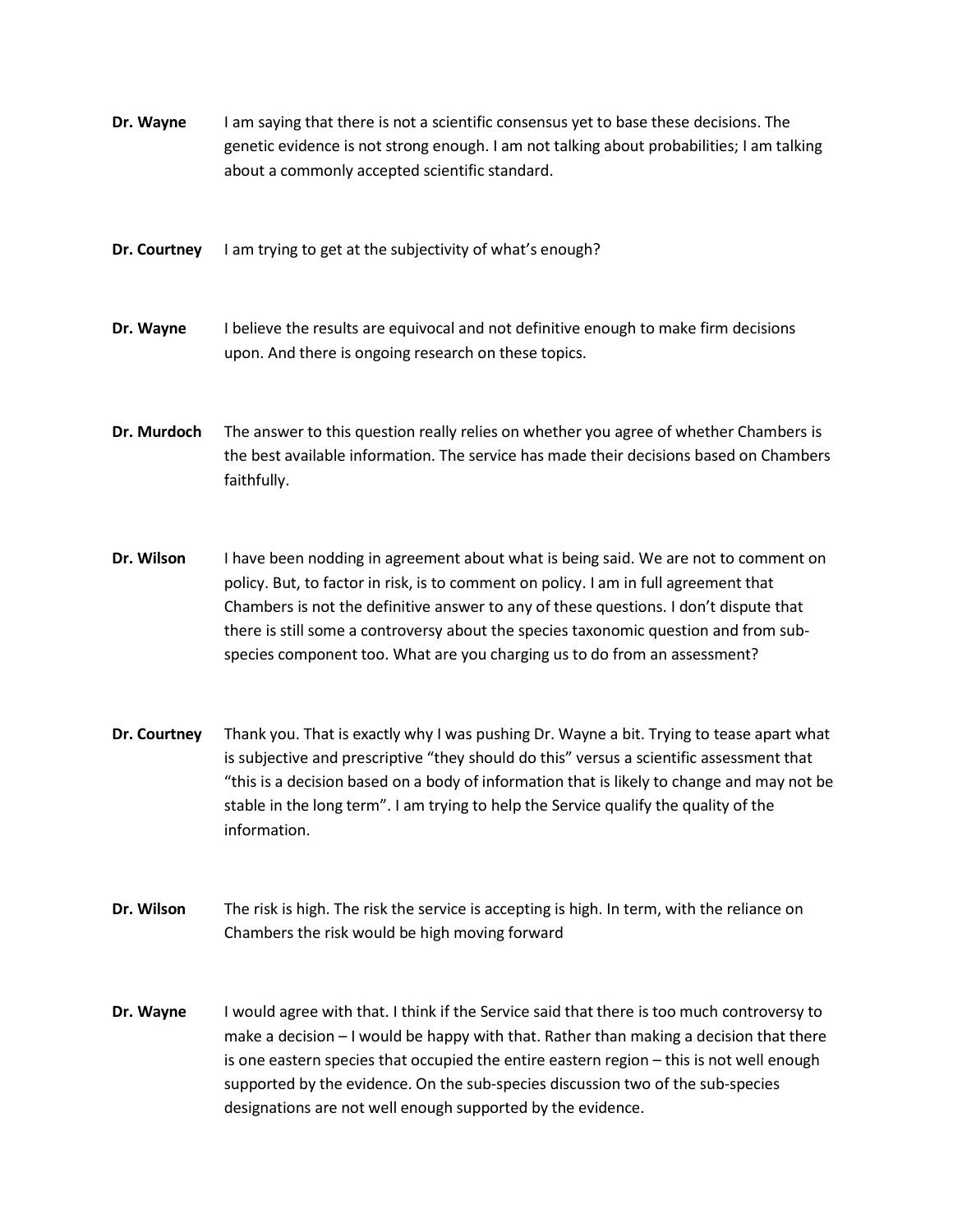[Break]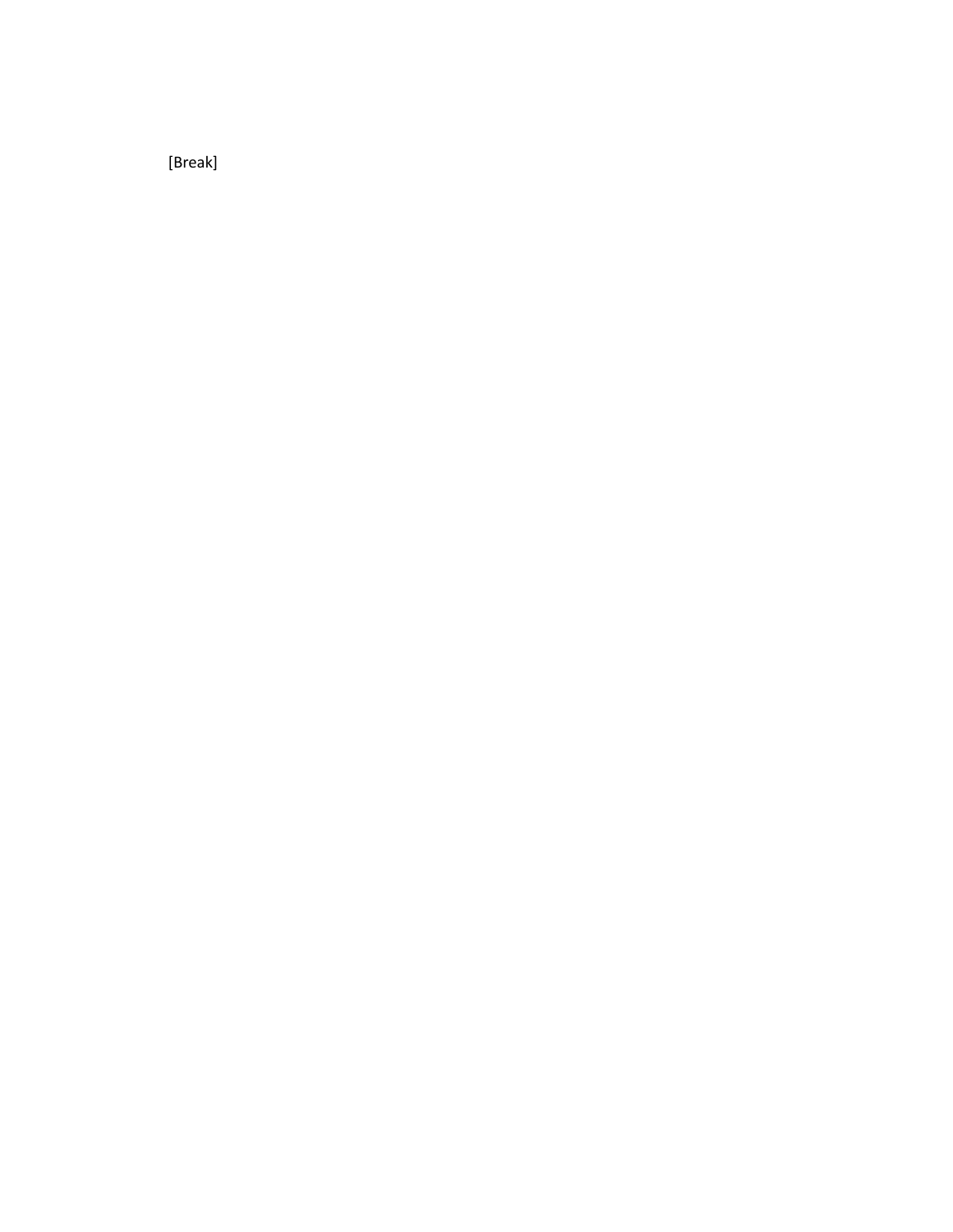### **Question 3** from the USFWS

The Service determined that the synthesis and conclusions of Chambers et al. (2012. North American Fauna 77:1-67) reflect the best available scientific information regarding taxonomy of wolves in North America. In doing so, does the proposed rule draw reasonable and scientifically sound conclusions concerning the taxonomy of the eastern wolf, Canis lycaon? (We are not requesting information on the status of C. lycaon because we are conducting a status review for this species and peer review of that document will occur separately.)

- **Dr. Courtney** There are two ways to answer the above question: 1) If Chambers, et al. is the best available scientific information, then do all the USFWS analyses and conclusions flow logically from it? 2) Do you question the validity of Chambers et al. as the best available science?
- **Dr. Fallon** If we are to assume for a moment that Chambers et al is best available, USFWS follows Chambers et al. as it recognizes species and subspecies, therefore all their policy decision flow from that. There are policy decisions that flow from the Chambers but I am trying to respect that we are not here to comment on policy. The ruling follows Chambers closely. USFWS splits Canis lupus into differ taxonomic units based on the Chambers paper. The ruling all hinges on the Chambers paper
- **Dr. Wilson** If we first assume that Chambers is the best available, the USFWS decisions did flow from Chambers. However, even within Chambers there are caveats that were identified. When Chambers reviews the literature they state that this or that was not explicitly tested. Chambers et al. did recognize that the science is a moving target In some cases they are explicit about the potential alternatives not being tested or how one might test the question. Whereas, in other instances, such as the red wolf, that same threshold was not applied. To assume that it is the best available doc – they do identify the gaps then default to a recommendation. Chambers has flagged up these outstanding questions or provided criticism for the design or interpretation. Nothing flows from that. So it may in fact signal that maybe the available science that was used for the Chambers paper wasn't as good as they needed.
- **Dr. Murdoch** If you decide that Chambers is correct the rule did follow it very closely. Chambers may have had doubts, but their conclusions are the conclusions of the rule as far as I can tell.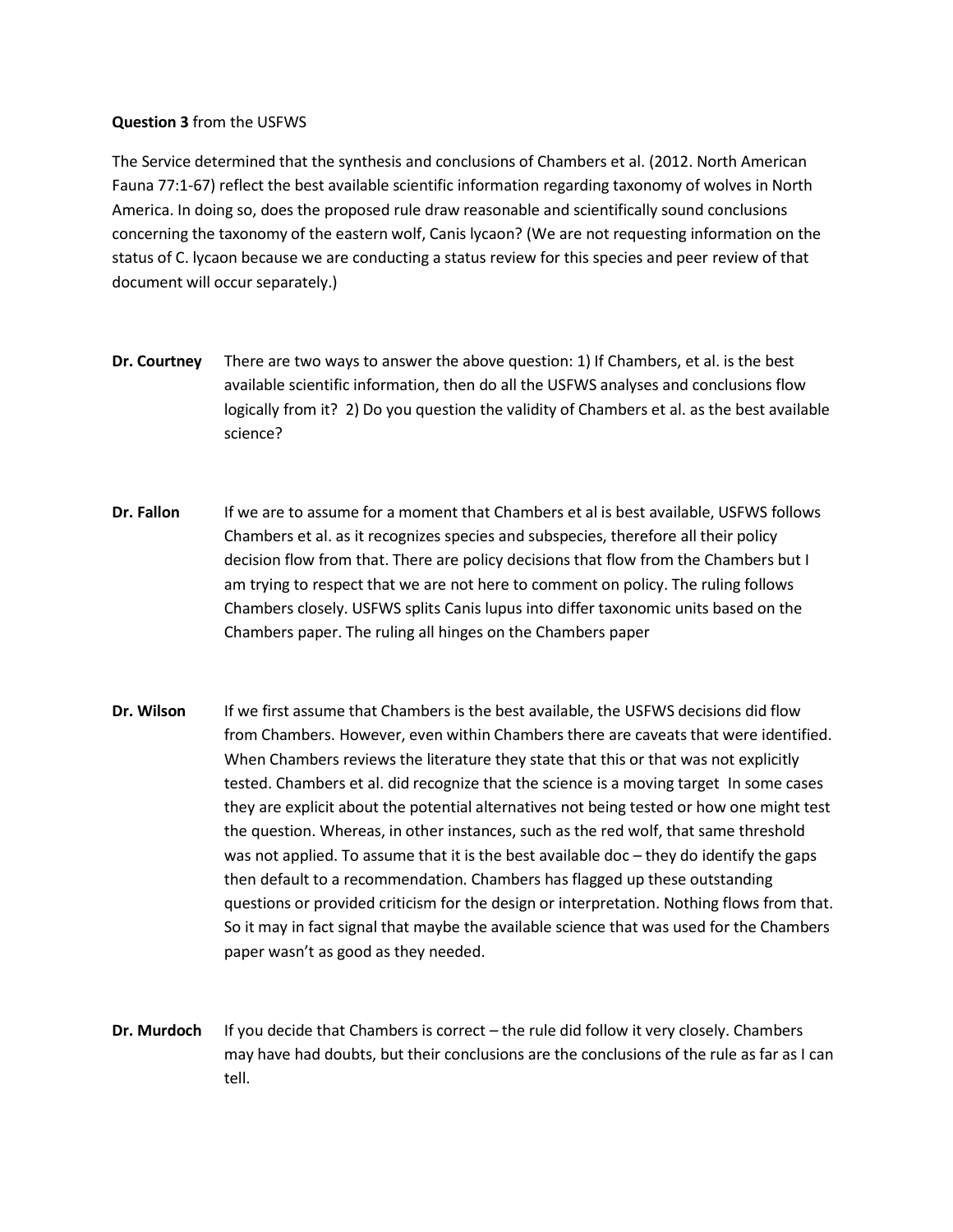**Dr. Wayne** I concur that the ruling follows Chambers et al. very well. I really like with Dr. Wilson's comment. I hadn't thought about that earlier. There are several places where Chambers does try to qualify the conclusions, identifying what's needed or where the data is equivocal, or where there are opposing opinions. And, all that falls away with the ruling.

> I have one specific question. In the summary of the ruling, it says [Dr. Wayne quotes from the first paragraph of the summary in the proposed ruling pg 35664]. Paraphrased: The USFWS proposes to delist Canis lupus because best available science indicates that it is not a valid species under the Act and that the Mexican wolf (C. l. baileyi) is an endangered subspecies. I can not understand how a the parent species Canis lupus can be invalid under the Act, while one of its subspecies is valid? The subspecies is subsumed within the species. So if the Species is invalid, then by definition, the subspecies should be invalid?

- **Dr. Fallon** It has to do with how the species is listed nationally in the Lower 48. The USFWS discusses how the worldly species of Canis lupus is not endangered, but it is listed in the Lower 48.
- **Dr. Wayne** Is it just a range reduction of that species then?
- **Dr. Courtney** Difference between science and the law. Species is a biological concept but defined differently under the ESA – a "species" is a listable entity that could include species, subspecies, DPS, PSU - all these can be described as a "species" under the Act. This is at the heart of the miscommunication here.
- **Dr. Wayne** I have read through the history of the various revisions where they have changed the taxonomy or the range of one species. This to me seems quite analogous. This is what this seems like - a range reduction of the species – so why does the species need to be considered "not valid"? Analogous changes have been made at the species and subspecies level. This feels like the same thing - a geographic range change from occupying the east coast and Great Lakes regions to having a more restricted range in North America. Maybe our colleagues at the USFWS can answer this question for us.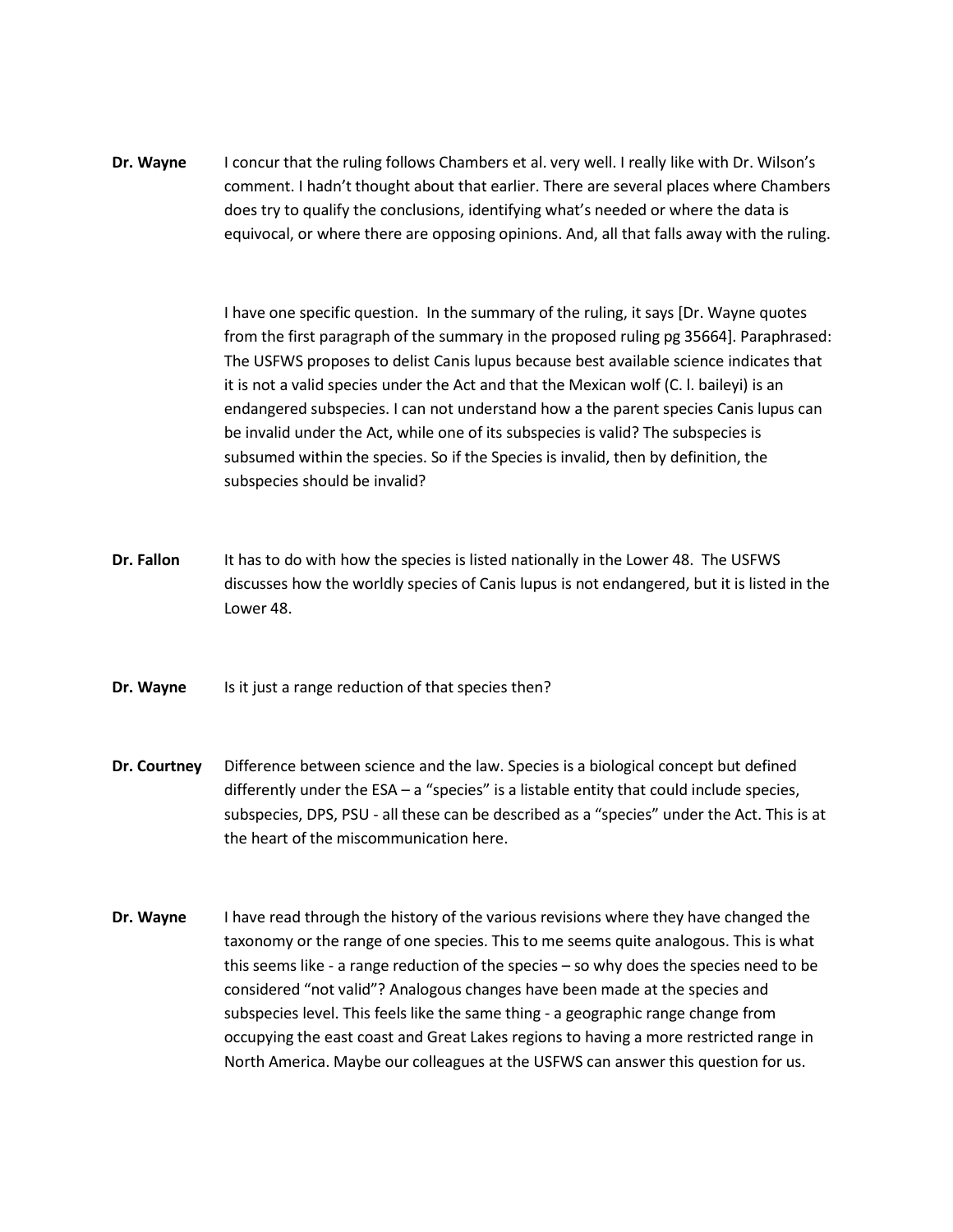[USFWS is put on mute]

- **Dr. Courtney** Dr. Wayne raised the issue of asking the USFWS to address the question. Do we want them to weigh in at this time? USFWS may or may not be able to respond in a timely fashion. We need to think about how we would use the answer if it is delayed.
- **Dr. Wayne** I would like to have their opinion.

[USFWS is put back on line]

**Dr. Courtney** We would like to ask a question of a to help us understand. Please identify yourselves

Maricela Constantino John Oakleaf Shawn Sartorius Tracy Melbihess Hilary Cooley

**Dr. Courtney** We are asking you to help us understand something. For the record, we are keeping you at arms length so you can't directly influence what we do.

> The listed entity Canis lupus is described as not a valid species under the Act, what does that mean exactly? Is it simply a redefinition of the range on the basis of new evidence?

I am not encouraging dialog between you and the panelists.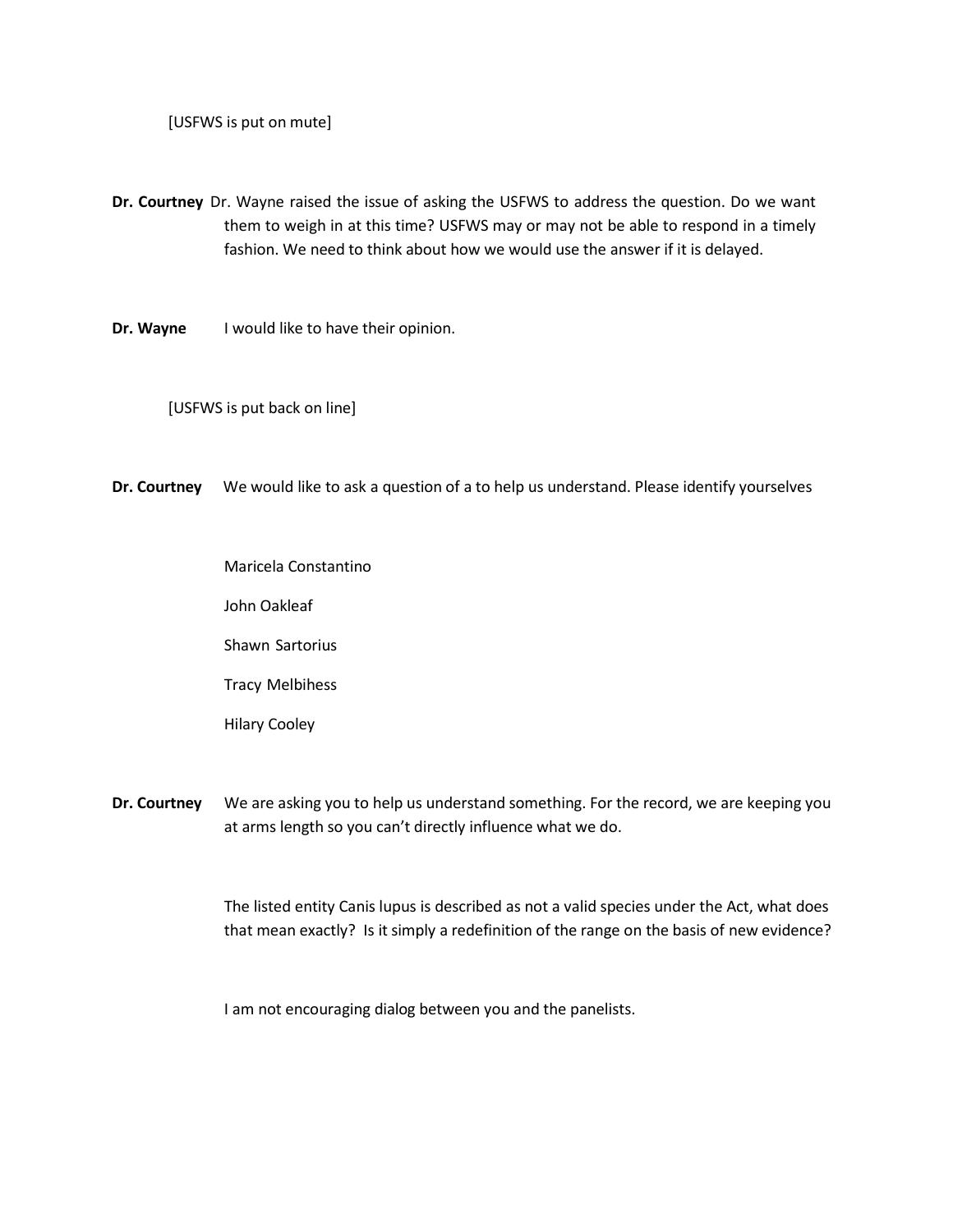**Dr. Wayne** In addition to the change of the range of the species, how can you call Canis lupus an invalid taxon, when you call a subspecies Canis lupus baileyi and the other named subspecies a valid taxon under the Act? This is not a criticism; we are just trying to understand.

### **Ms Constantino**

I can answer this for you. For reference I am drawing from page 35673 of the rule where we talk about a reevaluating the current listed entity under the Act. We are not saying that Canis lupus is an "invalid species". We go on to analyze the status of that species in the rule making. What we are talking about at the beginning of the rule is the "listed entity". The listed entity, while called Canis lupus, what we are actually referring to is a smaller range of that species. At this time, the range is smaller parts of 42 US States and Mexico. This is a policy issue in my mind. First to consider the status of current listed entity, we first have to describe the species and subspecies, and then analyze the status of that. We determine that the listed entity is not valid because what we describe is the listed entity – not the whole species. It does not represent a whole of a subspecies either - it does not include the range of just one. So under the Act, for it to be listed it must be a DPS. Based on the history of the listing, the listing of Canis lupus predates the ability to list as a DPS, so it is incumbent on us to ensure that it satisfies the DPS policy that was determined in 1996. Through this analysis we have come to the conclusion that it does not qualify as a DPS and therefore it is not a valid entity under the Act. That is the first step.

**Dr. Courtney** For clarification, you are using "species" as synonymous with a geographic range or DPS.

#### **Ms Constantino**

Yes, we are analyzing whether the current listed entity is a valid DPS under the Act.

**Dr. Wayne** If let's say we found out the range was in error because some historic material was identified as "dog" in Wyoming and gray wolves were not found in Wyoming. Let's just suppose that the gray wolf has a range throughout the East Coast but we discover an error in the southern limits of the geographic range – that the range designation was less that what we had thought. Would this cause the species to be delisted?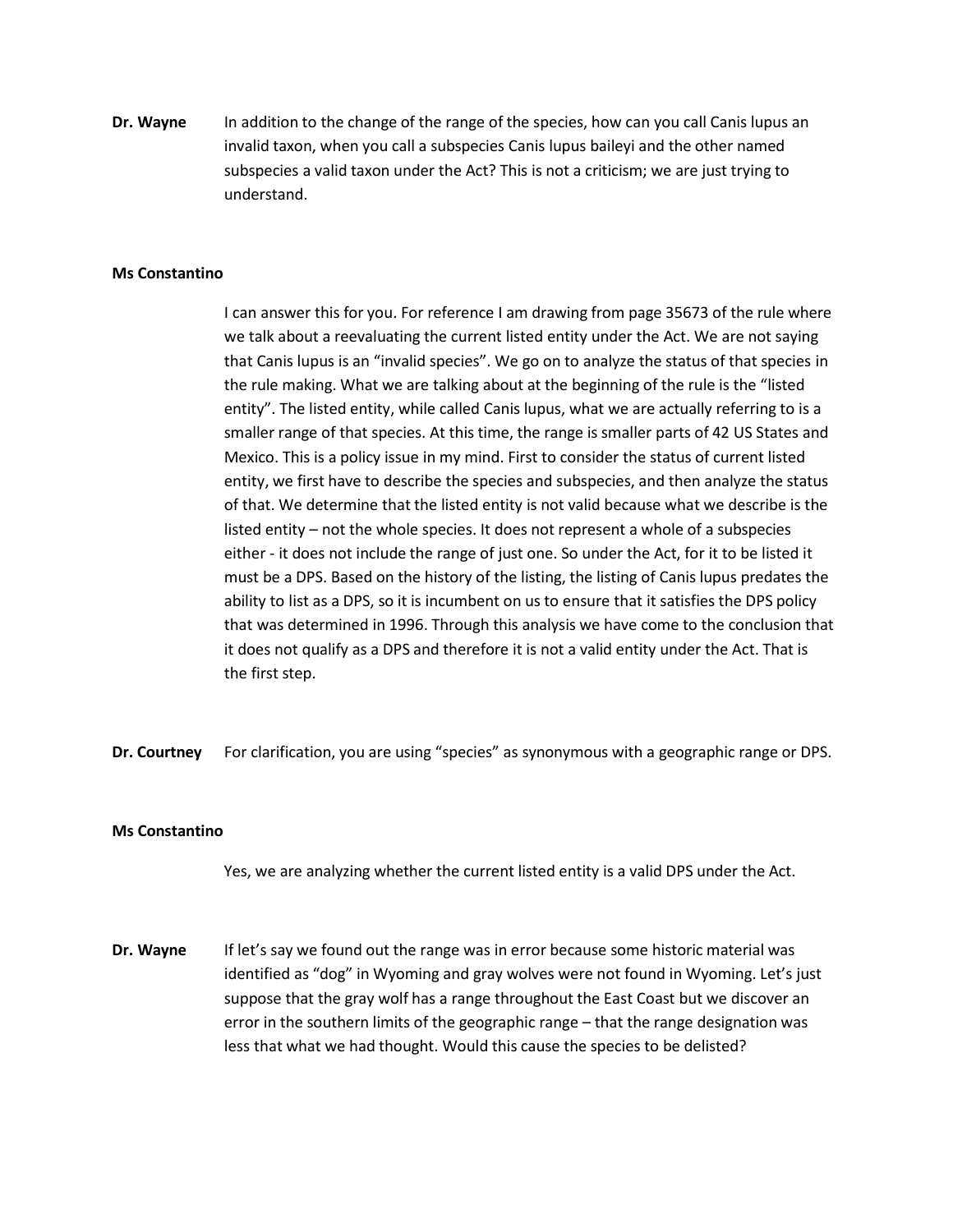#### **Ms Constantino**

There would need to be an analysis to consider if that is the appropriate course of action. I am not clear about your hypothetical. In this case, our analysis was dependent on two things: 1) based on the adoption of the information in Chambers et al. the eastern region was not a part of the historical range for Canis lupus. The original listing included large portions of the eastern region that were never part of the historical region for that species. In addition, we are also articulating that DPS, listed entities, are species that are currently in existence. Typically DPSs based on a population on the ground. The current population is not accurately described by a listing that includes all or portions of 42 States and Mexico. This listing is much too broad to describe the population that currently exists in the Southwest, and the few individuals that exists in the Pacific Northwest.

**Dr. Courtney** I think we all understand, thank you Maricela. Now, you can please go back on mute.

### **Dr. Wayne** Refer to slide deck

I am responding to Question 3. The first part of the question we all agree that the ruling follows Chambers et al. well. The principal problem here is that Chambers is accepted uncritically, but we have made that point already. So the second part of the question is whether Chambers is an accurate document.

The first issue is the subspecies concept. Chambers uses a concept put forward by Avis and Ball in 1990 and further described in his book in 2004. The concept is called genealogical concordance. The notion is that there are a number of characteristics of a population that make it distinct from other populations and that those two populations are generally not sympatric. But they may interbreed when they do become sympatric, then we can consider them subspecies. This is geologic concordance because the notion is that the distinct population characteristics have evolved over time through evolution and genealogic divergence and isolation. This can work well for some subspecies such as the example of the pocket gophers in California where there are hundreds of subspecies. It works well each population is fairly distinct and the individuals are philopatric and don't disperse very far from where they are born. Consequently, they do tend to be isolated and accumulate distinct genealogical differences and even morphological differences. The years of research in large carnivores, particularly wolves, shows that rather than this distinct partitioning you have more of a gradient, a genetic gradient, without the distinct lines between subspecies. To be honest, this is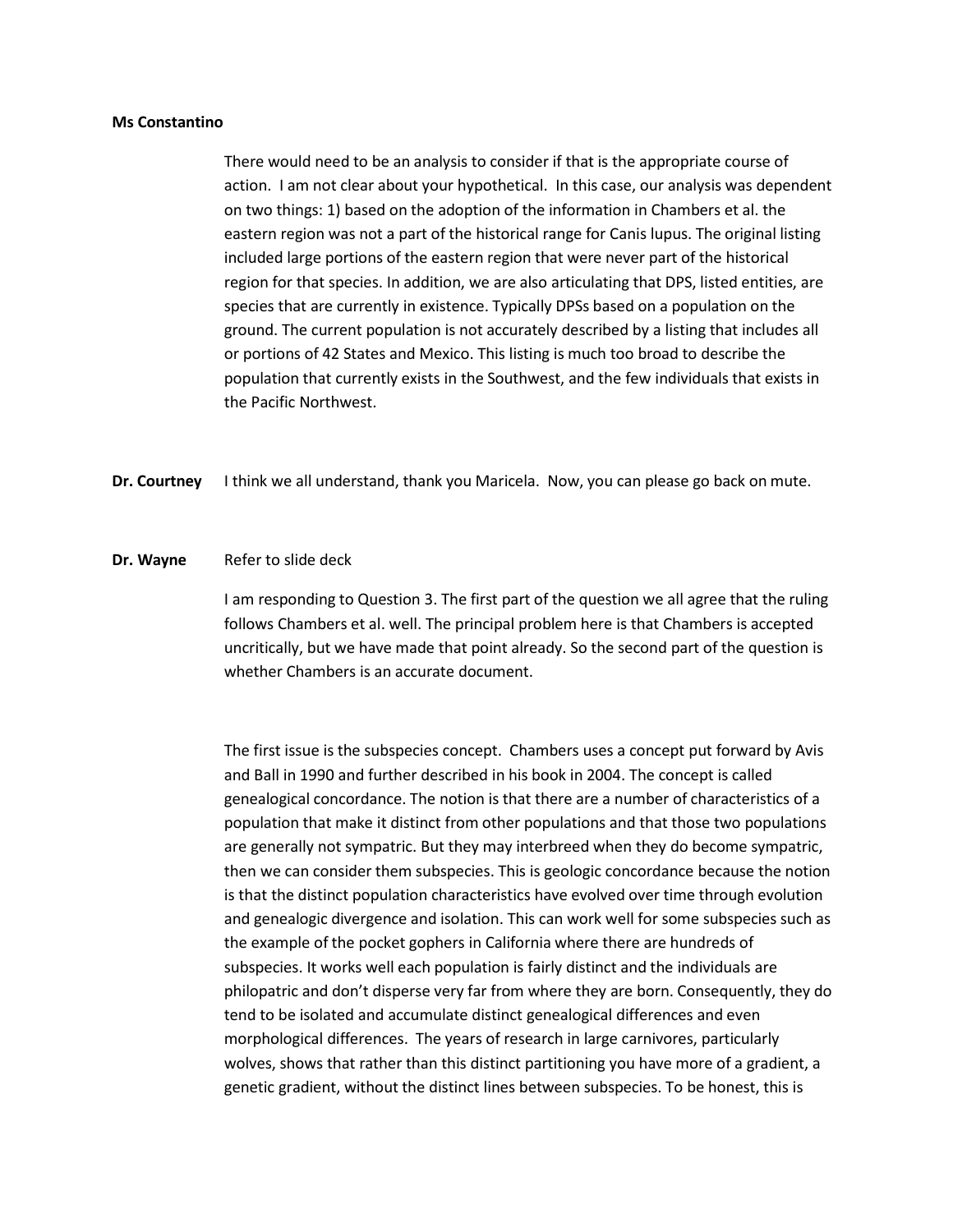acknowledge in Chambers et al., but should have lead to different type taxonomic concept. Rather than the genealogical concordance concept that works well for pocket gophers, some concept that fit a species where there is a gene flow on a continental scale. The wolf can travel hundreds of kilometers before they settle in a new territory. Therefore, you wouldn't expect genealogical concordance.

Also, the range of gray wolves, which is all of North America, has been greatly diminished after the last glaciation. During the last glaciation Canada was under ice. Especially on the west coast of the United States, Canada was populated from refugia from the American west. There is historical evidence to support this conclusion. So there has only been a recent reestablishment over the past 10,000 - 15,000 years of wolves in Canada. So we have just that framework to work with to differentiate. Given that framework, you would never expect reciprocal monophyly to appear in those populations. There was just not enough time. On top of that, with all the add mixture and gene flow, there would never be the expectation of this strong genealogical concordance when natural selection is involved.

Slide 11 is from the Vila et al. 1999 paper, that was sited in the Chambers et al., They attempted to reconstruct groupings or subspecies within North America and Europe using a statistical test AMOVA (similar to ANOVA) where the partitioning of genetic variance is divided among groups and significance evaluated. Very few significant groupings expect maybe Alaska and Canada or Mexico. This is a statistical statement of groupings that could be used to support subspecies analysis, although that is not what they did in the paper. Since the time of this paper, a variety of other statistical approaches have emerged.

Chambers et al. puts forth three phyloclades or clades that fit the genealogical concordance concept, but in fact they could equally fit the notion of gene flow and this recolonization that occurred since the last glaciation. [Looking at the slide] These are not geographically partitioned; Vila et al. and subsequent papers conclude that phylogeographic partitions particularly among gray wolves in North America are nonexistent or are weakly supported. This is the basis of the entire subspecies designation. This kind of phylogenetic relationship is not well supported. This is an artifice that has been superimposed on the data. A real problem is the clade on the right – C. l. nubilus clade, the blue color on the slide is historic material, much of that clade is dominated by material from the American west Lyn et al. paper. That is where all the diversity comes from. If it was removed, the remaining green ones would be assigned C. l.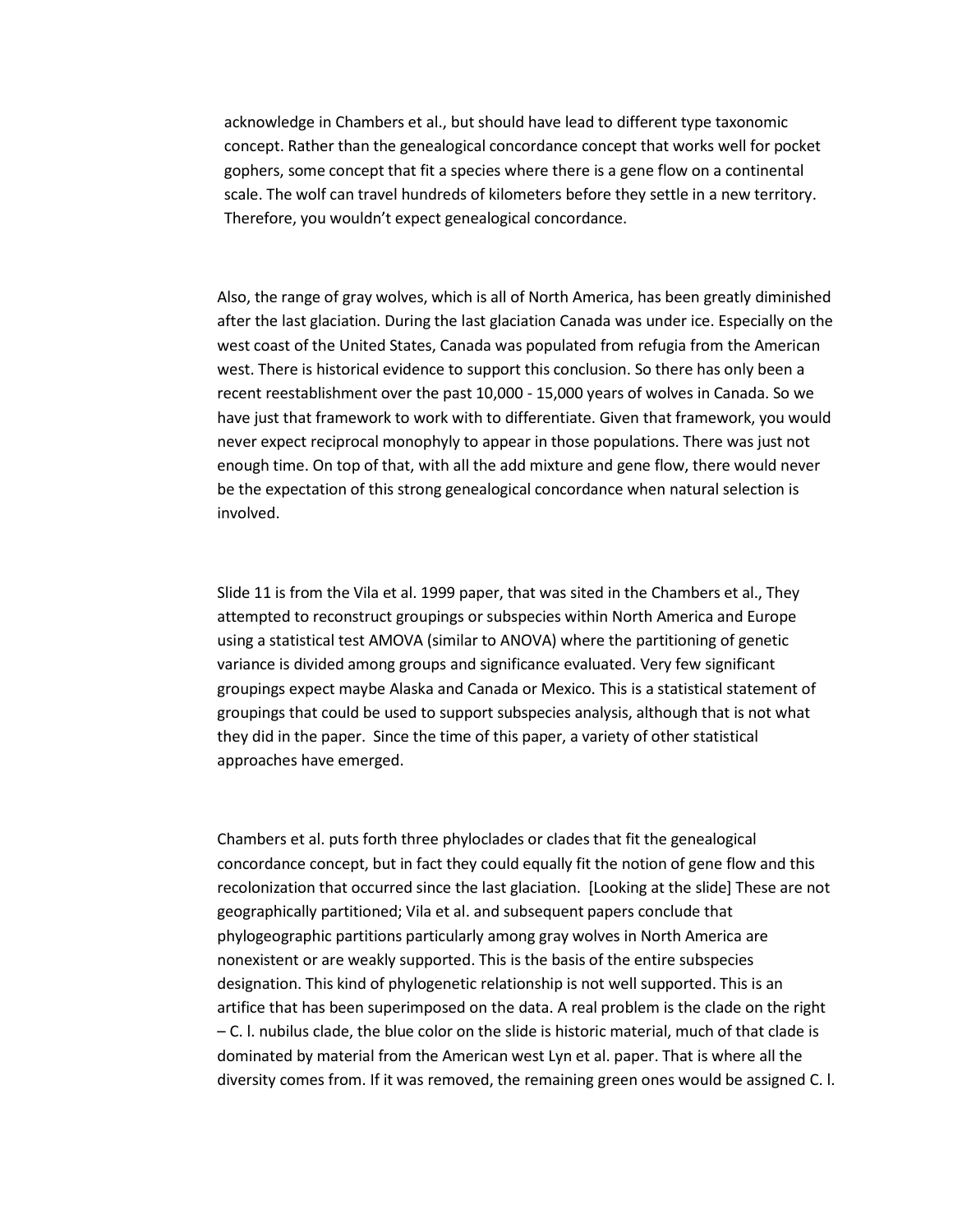occidentalis. Wolves existed in refugia in the America west, since the glaciation that was the source for colonization.

Example from a paper on Brown bears four distinct clades that have changed over time in the fossil record based on DNA evidence. The genetic pattern we observe today is a veneer over this turmoil that occurred over the pleiocene extinction and recolonization.

What is not discussed in Chambers is the fact that much of the genetic data including the data in Vila et al. is better explained by patterns in ecology. A paper by Eli Geffen in 2004 shows the traditional measure of expectation of differentiation, called differentiation by distance. The farther apart two populations are the more different they should be. However, it does not explain much of the difference of variation for the mitochondrial data or for microsatellite data. What does explain the difference is the vegetation and climate – they explain 73% of the variation. Leslie Carmichael first described this. It is ecology that explains genetic patterns. Even wolves even though they disperse long distances are finding habitats that are similar to their natal habitats that contain their natal prey base. Carmichael figure (slide) from Molecular Ecology. I want to emphasize that all the wolves recolonized these areas from the American West 10-15,000 years ago following the last glaciation. In that time, they have set up genetic groupings that Carmichael found through structure analysis that correspond with ecology – boreal forest wolves, high arctic wolves, eastern barren wolves, tunda di Triaga wolves that follow the caribou, and coastal wolves – are all genetically distinguishable. More sound evidence for genetic differentiation and adaptation. This seems to me a more natural means to set up a taxonomy if you need one. This literature is now immense here (Jennifer Leonard, work at UCLA) and in Europe (Pilo). This is the dominant literature for canids' taxonomy and Canis lupus. It is mentioned peripherally in Chambers et al. and dismissed even though concordance concept allows for it.

Another example: Pacific Coast rain forest wolves are phenotypically distinct. They are smaller feed mostly on salmon and deer, very different from the inland wolves that feed on caribou and are bigger. These rain wolves and have a distinct genotype. Chambers dismisses these differences because they have a scenario of invasions into North America. But I don't think the fossil record supports this theory well. What has likely happened is that there has been colonization since the last glaciation. Differentiation and local adaptation are all important concepts that fall under genealogical concordance concept. [Refer to final table from publication in slide deck] describes beyond genetics to include differentiation on morphology, prey differentiation.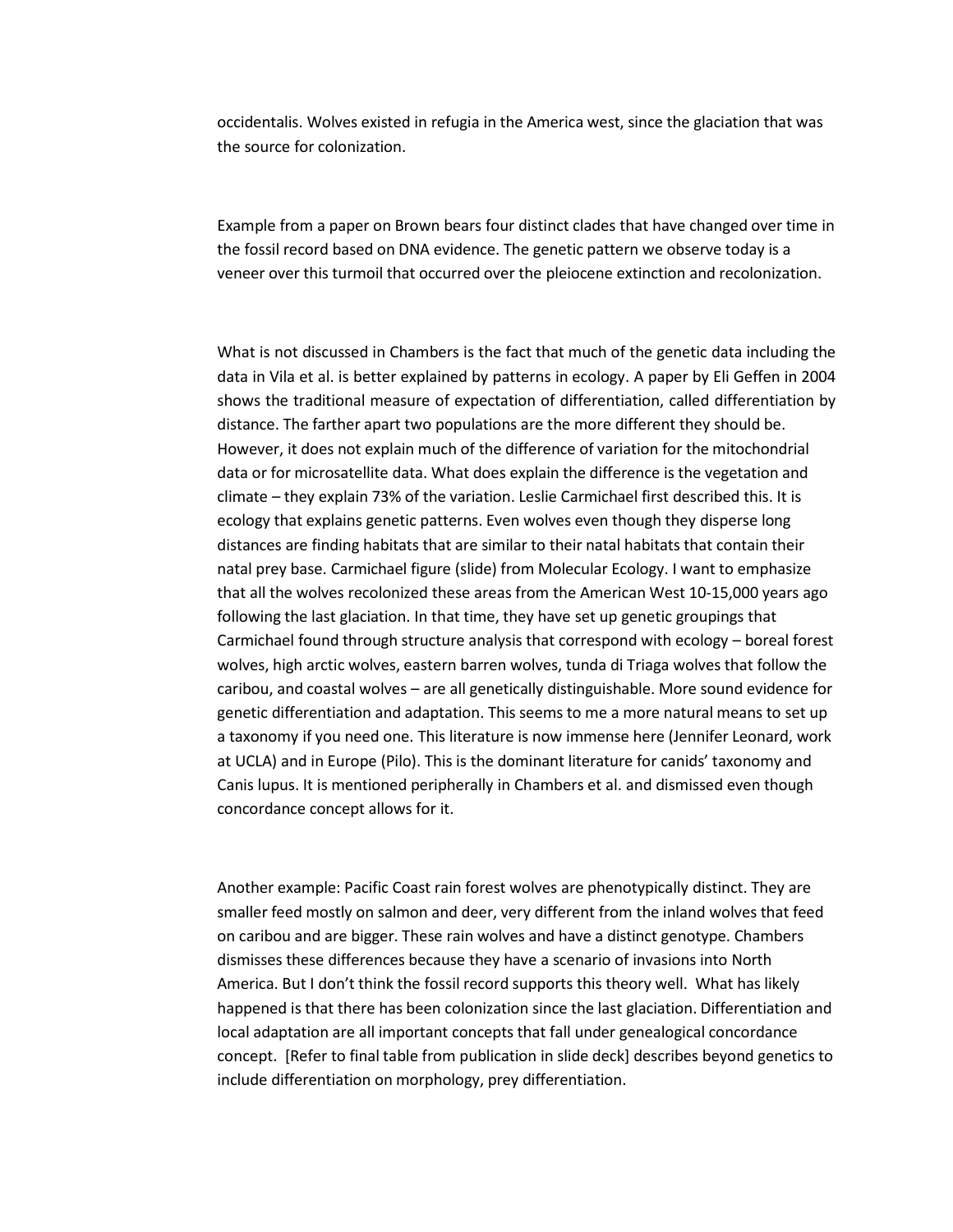Chambers ignores 10-15 years of discussion of genetic partitions in N. America based on microsatellite data further supported by SNP data more recently by Bridget van Holtz.

- **Dr. Courtney** Are you stating that there is consistenciy across whole range of characters and approaches - morphological, ecological, behaviors as well as a subset of genetics,
- **Dr. Wayne** Chambers relies overly, heavily on evidence mitochondrial in the DNA where one wouldn't have expected. All these areas have been recently colonized. To achieve reciprocal monophyly requires time, something like 4N generations. This hasn't happened. That expectation is flawed. The use of mitochondrial DNA data is inappropriate. Discussion on C. lycaon, we agree is premature. In terms of the subspecific taxonomy, the lines were drawn around C. l. nubilus and C. l. occidentalis geographic ranges are really odd shaped. This is strange since wolves move all around the place. Chambers attributes it to patterns of invasions and then replacements. Replacement implies competition. We know wolves add mix more than having a different mitochondrial haplotype. Vila et al. suggested that Mexican wolf may represent an invasion. Another paper – maybe too recent for their analysis, even at the rate of morphology, it is really the ecological variance as with gray wolf in the Great Lakes region (the Journal of Morphology by F. Robin O'Keefe).
- **Dr. Fallon** Building off of Dr. Wayne, part of the problem with Chambers subspecies classifications is that it relies heavily on Nowak classification previously that was based on morphology and then superimposes genetics on top. When they could have used genetics from the beginning or some of the new approaches described earlier. I agree it is a problem in the C. l. nubilus and C. l. occidentalis recognition. It is not clear.

The other issue is the Coastal type of wolf – this comes up in Chambers and in the rule in different ways. It is relevant to gray wolves in the Pacific Northwest. Chambers goes by the Nowak classification says they are C. l. nubilus but the rule talks about ecologic uniqueness in that area, but says that wolves in the Pacific Northwest are not going to be discrete or distinct from the wolves of the Northern Rocky Mountains. The data that Dr. Wayne just showed makes it clear that there is a distinct coastal type of wolves that are likely to inhabit the Pacific Northwest.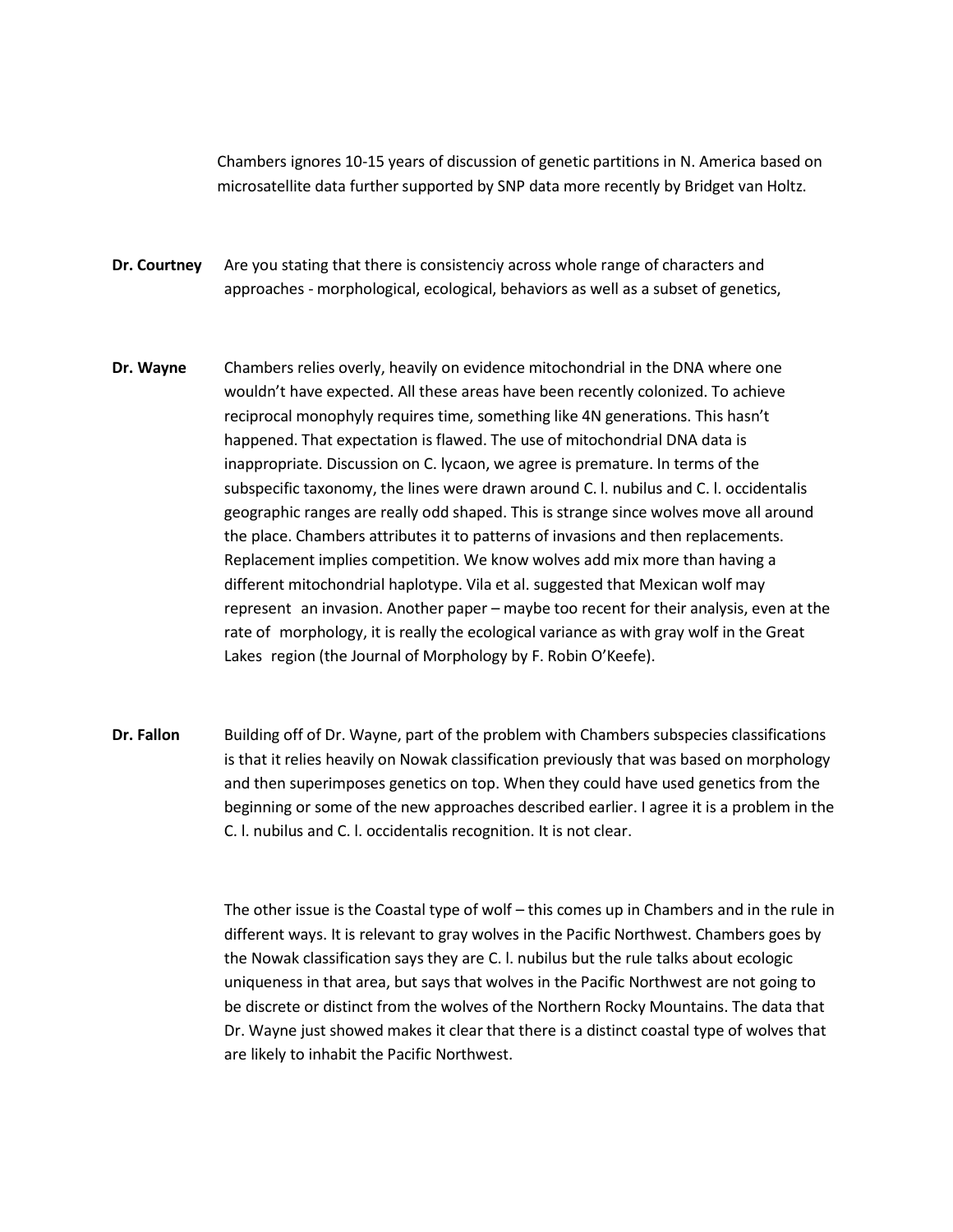- **Dr. Wayne** It was considered a subspecies at one time. I think it is notable that Chambers does criticize Nowak's analysis, because it a discriminate analysis because you presumes a number of groups and the membership of those groups, and then analyzes whether they are distinct or not. PCA takes a more unbiased view of variability. Nevertheless he relies heavily on Nowak for his taxonomy.
- **Dr. Courtney** Break soon and we will send Dr. Wayne's slides to the USFWS.
- **Dr. Wilson** No substantial additions on the Canis lupus subspecies designation.
- **Dr. Murdoch** I can't address the issues substantively. The Chambers paper strikes me as a process paper. I checked the authorship of the paper and they are four people who work for the Service. I don't know how the USFWS works in general, but if you are trying to say "this is the best available scientific evidence" and then have the paper written internally? I am not even sure if it was published in a peer-reviewed journal? It seems to me that you would want the definitive document to reflect what the scientific community is arguing about it. So, even if they can't resolve the issues, they could lay them out in an evenhanded way. The process of creating something that is meant to be the "best scientific evidence" -- this strikes me as shaking ground scientifically, seems like you would want something with provenance scientifically.
- **Dr. Wayne** I agree it is problematic. I would want the USFWS to have successful policy based on science. It is curious why they only involved FWS scientists and it be published in Flora and Fauna. I think it is a journal that hasn't had an issue since 1991. I understand that this is a large monograph, and what journals publish monographs now? But, they could have, and I think they should still distill out the core of their analysis that supports the rule and publish them in one of the naturalist oriented journals. Just to solidify it so that this question isn't out there. Flora and Fauna is a USFWS journal. It is not going to have the same legitimacy as if they had gone out to an independent journal.
- **Dr. Courtney** The USFWS wants to use the "best science".
- **Dr. Wayne** I agree and this may call into question the science because it hasn't gone through maybe the rigorous peer review process. Just calls into question the "best science"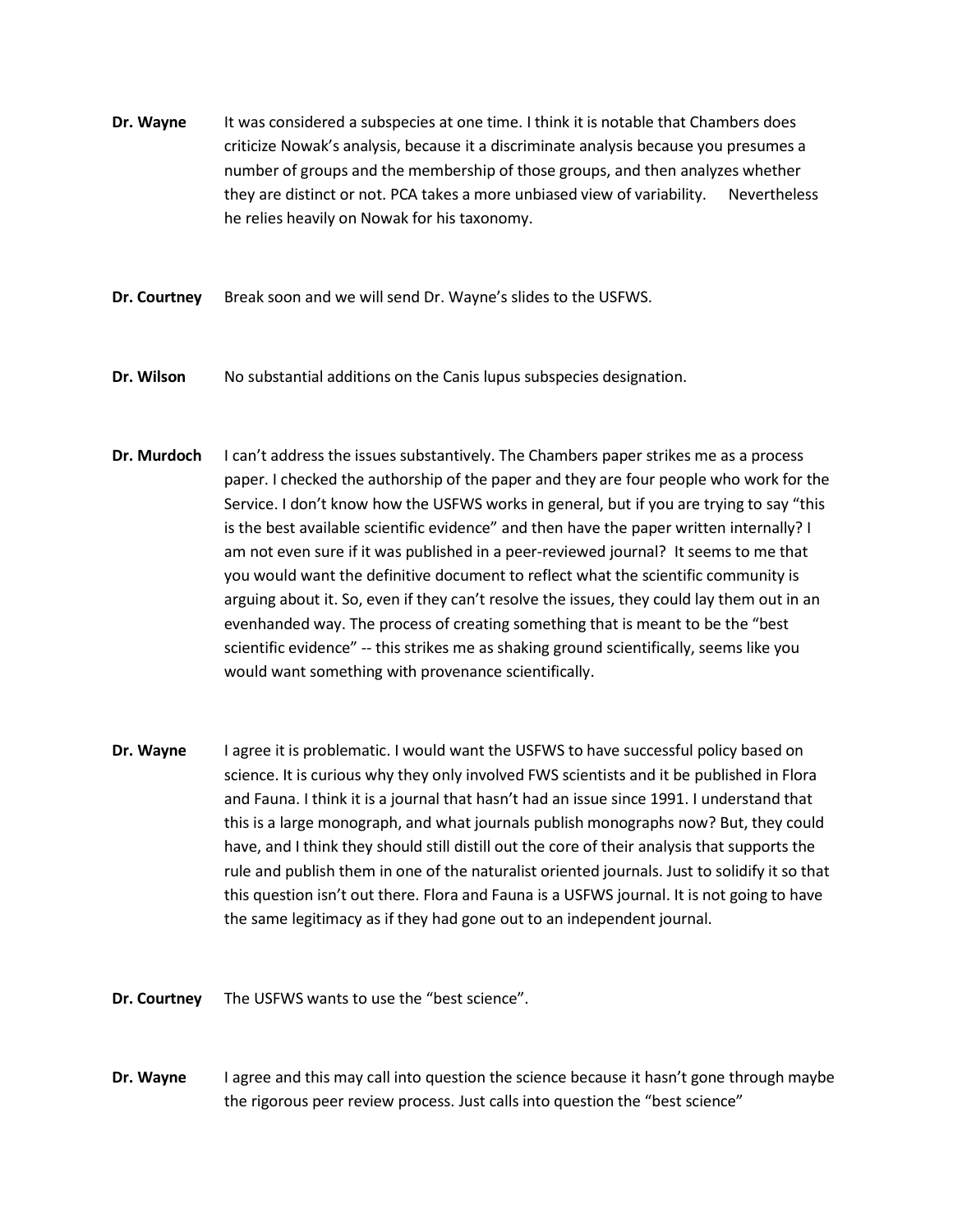**Dr. Courtney** I am impressed with the level of discourse this morning. Thank you. Break for lunch.

[Break for Lunch]

**Dr. Courtney** The Mammalogy paper and the Dr. Wayne's presentation have been delivered to Dr. Wilson and the USFWS. We are going to expand on what we covered before lunch and then move on to talk about question 4 from the USFWS. I want to make sure we have time to talk about the other things that we need to do – to complete the NCEAS review process, other reviewers, and possible "what next" steps.

> But this is a panel driven process, so if you think we need to cover other things, please let me know. Let's open the floor back up on Question 3 and Chambers et al. as best available science.

- **Dr. Fallon** One thing that I wanted to bring up earlier on Chambers. We talked about the conclusions about the rule being reasonable. One thing to flag is that the rule says that the results of recent molecular genetic analyses (Tyler, Rutledge, etc.) are the basis for their determination that the gray wolf did not occur in the eastern United States. It is not even referencing Chambers. I want to flag this because a lot of the scientists cited here have all said that whether or not Canis lycaon is recognized as a separate species, that does not preclude the existence of the gray wolf in the eastern United States. They have signed a letter and submitted it to the Service during the Midwest delisting rule. I have talked to Linda Rutledge again as part of this ruling process and she still feels that way. I want to flag it.
- **Dr. Courtney** Since this is pers comm, I don't think we can submit it. I think we can flag it as perhaps the USFWS would want to follow up these folks to discuss further.
- **Dr. Wayne** Perhaps citing these references in support of the presence of Canis lycaon in the 22 east coast states is incorrect. It is contingent on accepting the theory that the eastern wolf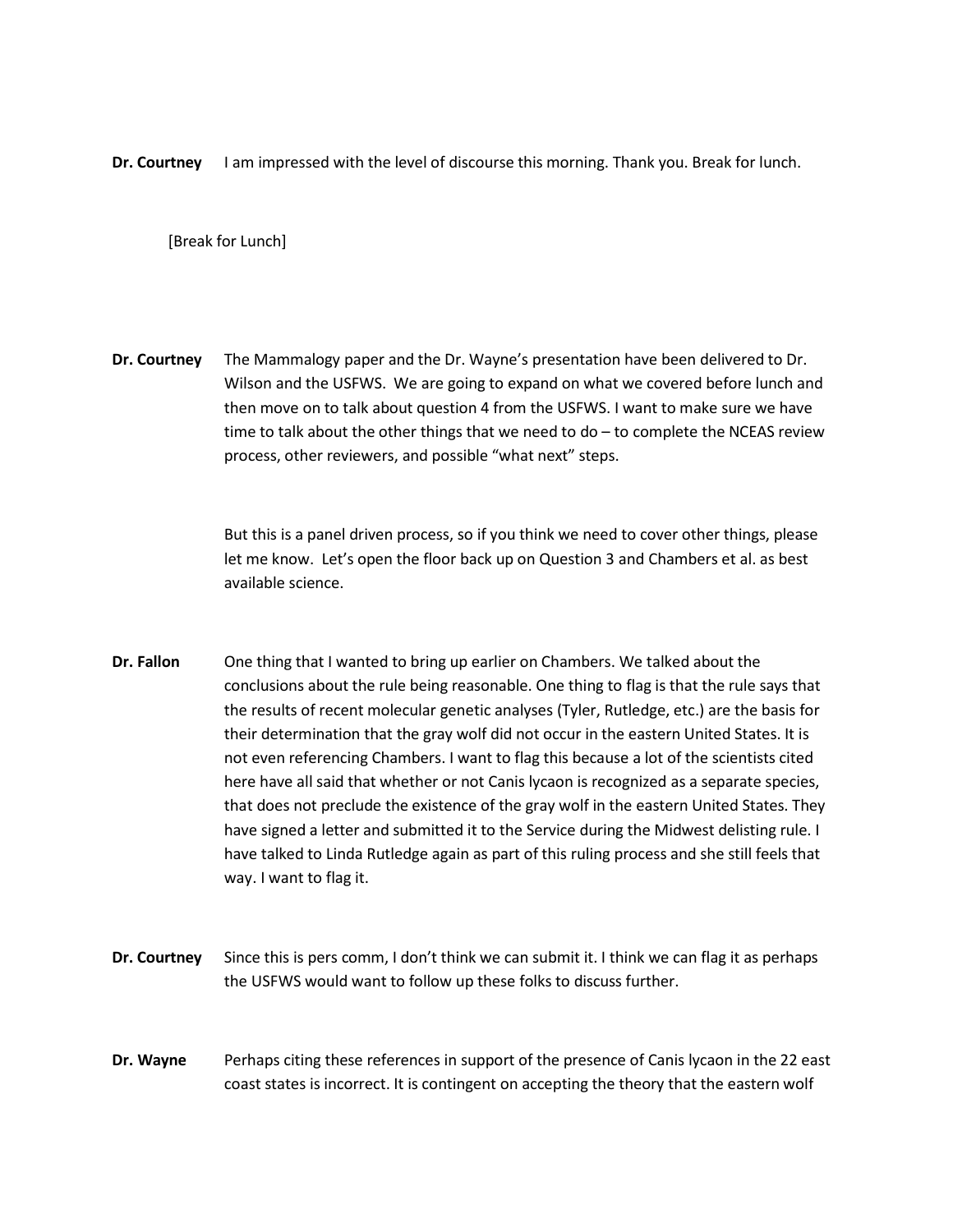had a large geographic range but these molecular analyses themselves only pertain to where their samples are from. Dr. Wilson do you have a perspective on this?

- **Dr. Wilson** I agree with that. But more important, accepting a model of Canis lycaon doesn't exclude the presence of Canis lupus in eastern N. America. I don't think any statement was made to that it was to the exclusion of C. lupus. One of the papers I circulated on the Y-chromosomes indicates some evidence that those Y-chromosomes are wolf or dog. I don't believe those statements were made that C. lupus and C. lycaon are mutually exclusive in the eastern states of the US.
- **Dr. Wayne** So, that statement seems incorrect. And, it occurs to me that the whole premise for the ruling is predicated on the gray wolf is not on the east coast. But, if there is no scientific evidence that the gray wolf is entirely absent from the eastern US, I don't see how this ruling. It seems like a fundamental flaw
- **Dr. Courtney** A strong and accurate statement would be You are all of the opinion that the presence of C. lycaon doesn't rule out the presence of C. lupus. This seems to be a confused issue in the Service's development of the ideas. This needs at the very least clarification. And, if it is based on a false premise, which you are of the opinion that it is at least a plausible idea, you are suggesting that this needs to be looked at.
- **Dr. Wayne** The opinion of the panel is that this is an incorrect statement and that none of these papers exclude the presence of C. lupus from the east coast.
- **Dr. Courtney** This is a useful pointer into something the Service may want to take a look at. Seems like it is a unanimous opinion from the three of you (Dr. Murdoch did not have an opinion). Everyone concurs. Dr. Fallon started the discussion here and everyone agreed with her. Dr. Wilson you are a specialist in the eastern taxon, do you want to weigh in here with regards to C. lycaon.
- **Dr. Wilson** I can share what we know, beyond Chambers et al. The results are still consistent with an eastern evolved canids that's independent of the gray wolf is largely on the nonrecombining molecule. So even Y-chromosomes up to the point of Chambers and the all the mitochondrial DNA – a lot of work has been done around those. There seems to be a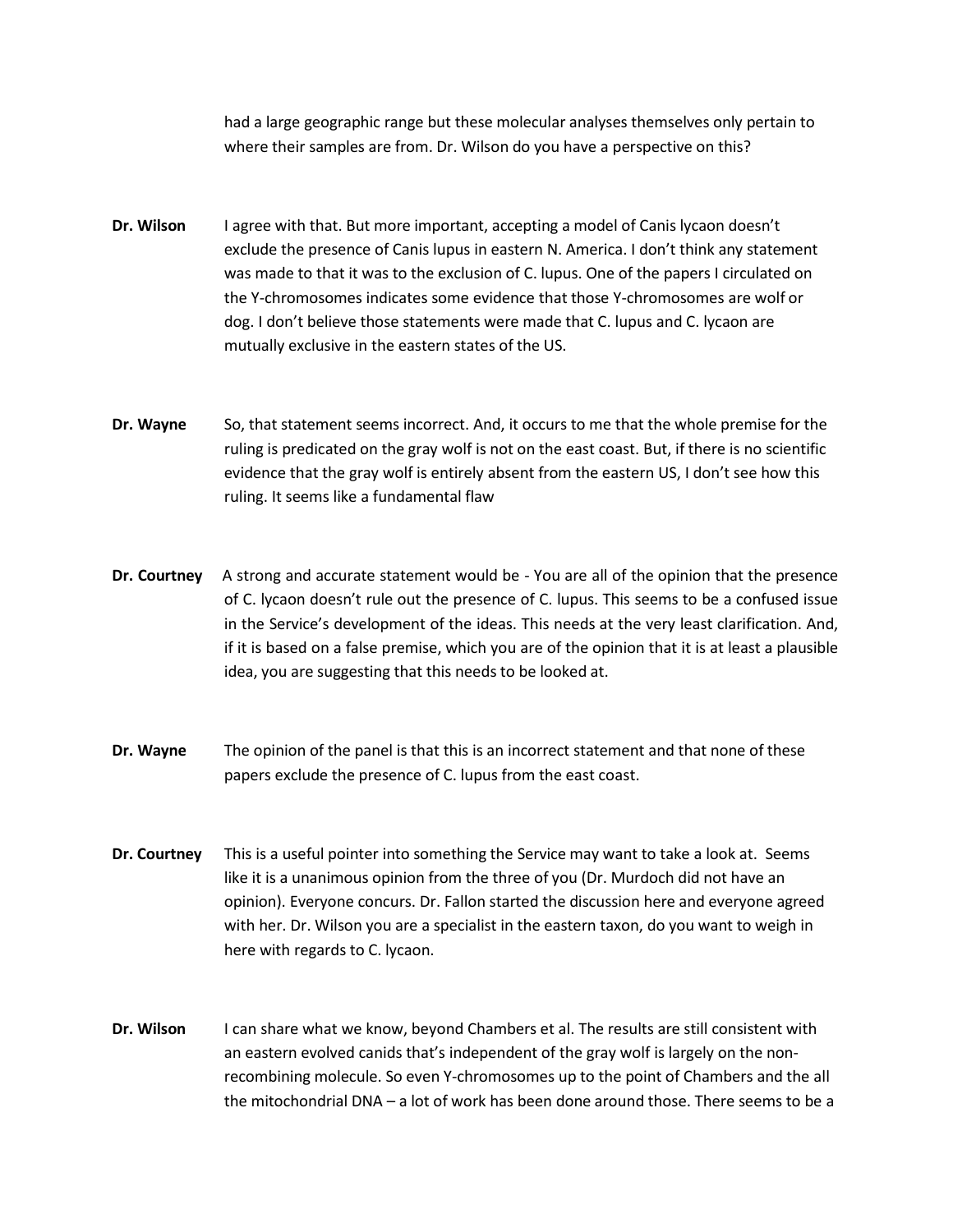pattern where there is an eastern specificity, regardless of what animals they are in right now. There seems to be an eastern geographic separation and a divergence that would be consistent with a model of a lycaon entity. That is trying to reconstruct history based on some complex add mixtures. I do think some of the Y-chromosome results right now paint a picture of that seems more complicated than just a lineage of the C. lycaon as an eastern wolf independent of the gray wolf. It doesn't preclude having some contact with C. lupus in the past. At this point given the data on the table (post Chambers) the big unknown to me, is what relationship the progenitor of these molecules on the east what relationship it had with the gray wolf in the past? So whether it is some level of wolf and then a gray wolf moved some genetic material in there both historically or recent, or whether this was a canid that through reticulate evolution picked up some C. lupus. While we have the eastern specificity in some of the markers I would tag as "new world" evolved that would put them closer to coyotes; there is a predominance of Ychromosomes on the east, that is evident in the red wolf captive program, that are of C. lupus origin. A number of those are common within the dog breeds. I don't think that is a full test of what their origin is. I think there is strong evidence for some eastern entity. Whether you classify C. lycaon as wolf or otherwise, there is something different. The mitochondrial DNA and Y- chromosomes, in terms of the eastern specific haplotypes are divergent. I think some of the Y-chromosome work is opening up what some alternatives to what some of the relationships might have been: whether recent from dog introgression from when the Europeans arrived, or whether this represents something more historic, Pleistocene exchange. Once you have those Y-chromosomes assigned to a C. lupus old world lineage, I don't agree with the Chambers report where they assign those to dog and they cite the 2005 paper. In my mind, those haven't been explicitly tested. In comparison to other literature out there I think one issue comes up about what gets packaged up in reference databases that is used. With the vast number of the SNIPS that have been used and reading Roland Kays' paper (early online in Micron Ecology) they try to come up with a breakdown of ancestries. I think this is a great approach. But what I would like to see moving forward, is someone needs to tackle some explicit test that are about a C. lycaon that is not just a C. lycaon up and around the Great Lakes. There needs to be some reference database to test some of that explicitly. In the past work, I am not sure that some ancestries have been accurately assigned given some of these tests haven't been done. Chambers et al. doesn't describe that some of these tests haven't been done. I am not sure that Chambers can get to the conclusions they do without doing some of these tests. Some of my recommendations are post-Chambers, but they are the ones that have flagged these issues. Some of these issues are unresolved and need to be tested.

**Dr. Fallon** I would love to see the new data on Y-Chromosomes. To me the question about the existence of C. lycaon, is that I haven't seen a strong nuclear signal for the species. The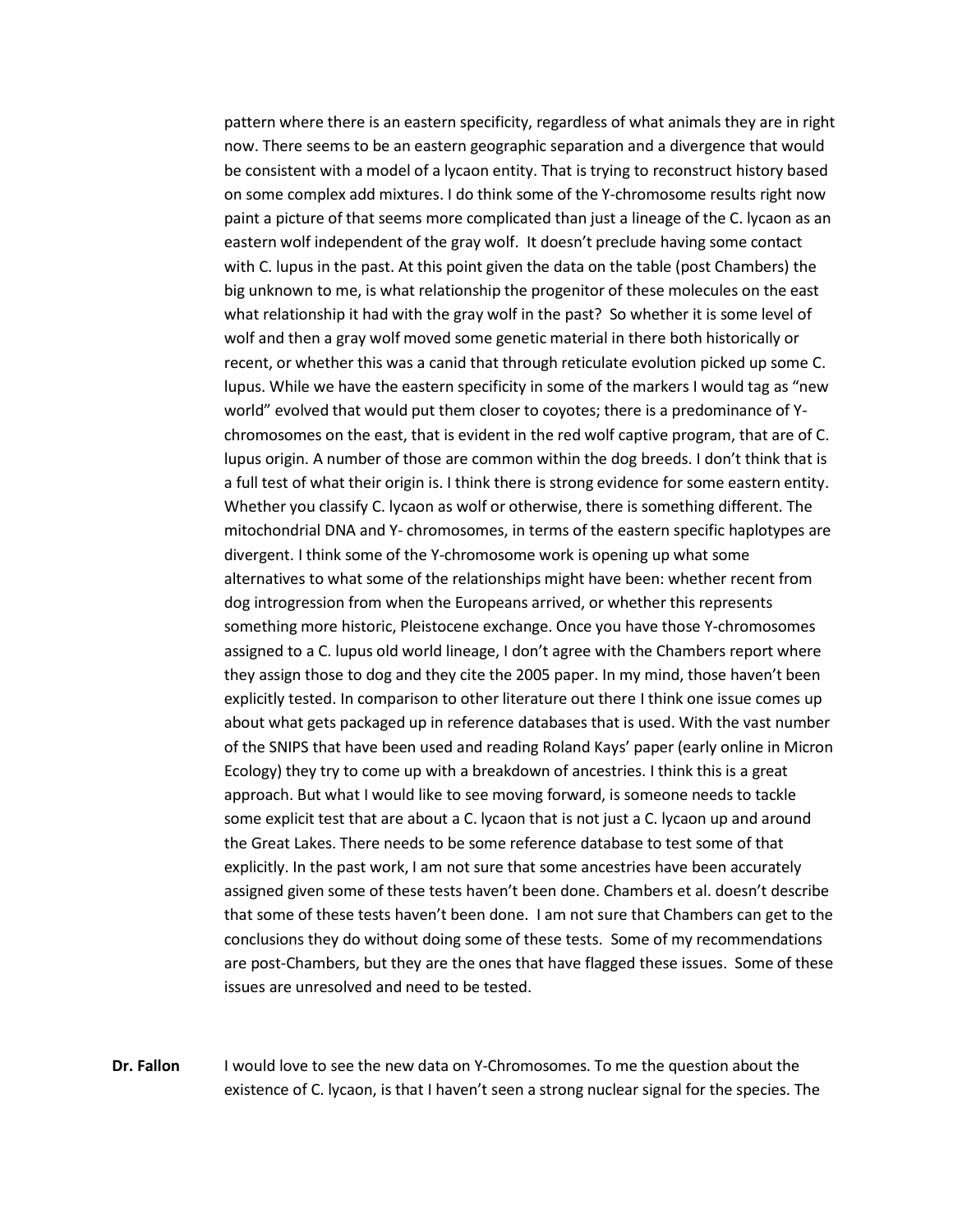species descriptions hinge on a couple of mitochondrial haplotypes and Y-chromosome haplotypes that are of different historic origin, some more divergent than others. It is difficult, especially when you are trying to distinguish between the existence of the species and the existence of hybridization between two known species, whether that hybridization occurred historically or more recently. I find it difficult to distinguish between those two if you are only looking at a few mitochondrial or Y-chromosome signals. For me the more convincing data has been the nuclear data. The nuclear genome has shown, particularly in the Great Lakes region, a greater affinity with what we traditionally call gray wolves. I understand that there are degrees of introgression with this C. lycaon type across the United States. For me, that is where a lot of the issue has been.

- **Dr. Wilson** I agree. To get to the nuclear components is the critical next step. However, we need to test for specific hypothesis about a new world evolved wolf. I haven't seen it explicitly tested even with the large datasets of SNIPS. To me the strongest evidence is with the non-recombining molecules. I look at the maps in the paper – to me there is an Eastern diversification of those two non-recombining molecules. While those two molecules have been around for some time, I am not sure that are any less informative. The lack of recombination and their differentiation and divergence are part of the characteristics that make them interesting. Based on the Y-chromosome and mitochondrial DNA I wouldn't reject the hypothesis of C. lycaon. I would like to see the SNIPS genome scans more accurately test the hypotheses. There is a reliance on the Great Lakes samples as being a representative of C. lycaon and that certainly is part of the story. But that isn't really dealing with the relevant parts where the C. lycaon may have interacted more with the coyotes in the east. While I think the approach is reasonable, I don't think a representative database examining these diagnostic SNIPS have been explicitly included as terms of some of those alternatives. I wouldn't hang my hat on the two markers given there are Y-chromosomes from a C. lupus origin. There are only a couple ways to explain that – from an ongoing hybridization between an old world and a new world wolf, or that C. lupus did have some major role in forming in whatever is on the east coast. I don't think the data we have on the table can distinguish those two alternatives.
- **Dr. Wayne** The most critical element is that the data do not seem to definitively support any particular origin hypothesis. I think the nuclear data is convincing in some ways in that it represents 48,000 independent loci. That paper was rebutted by Rutledge in the Biological Conservation paper. Their basic finding was that Rutledge's model of origin could not be excluded by the nuclear data. I think that is the agreement among us now is that no model of origin can be excluded by the current data. That's why to find the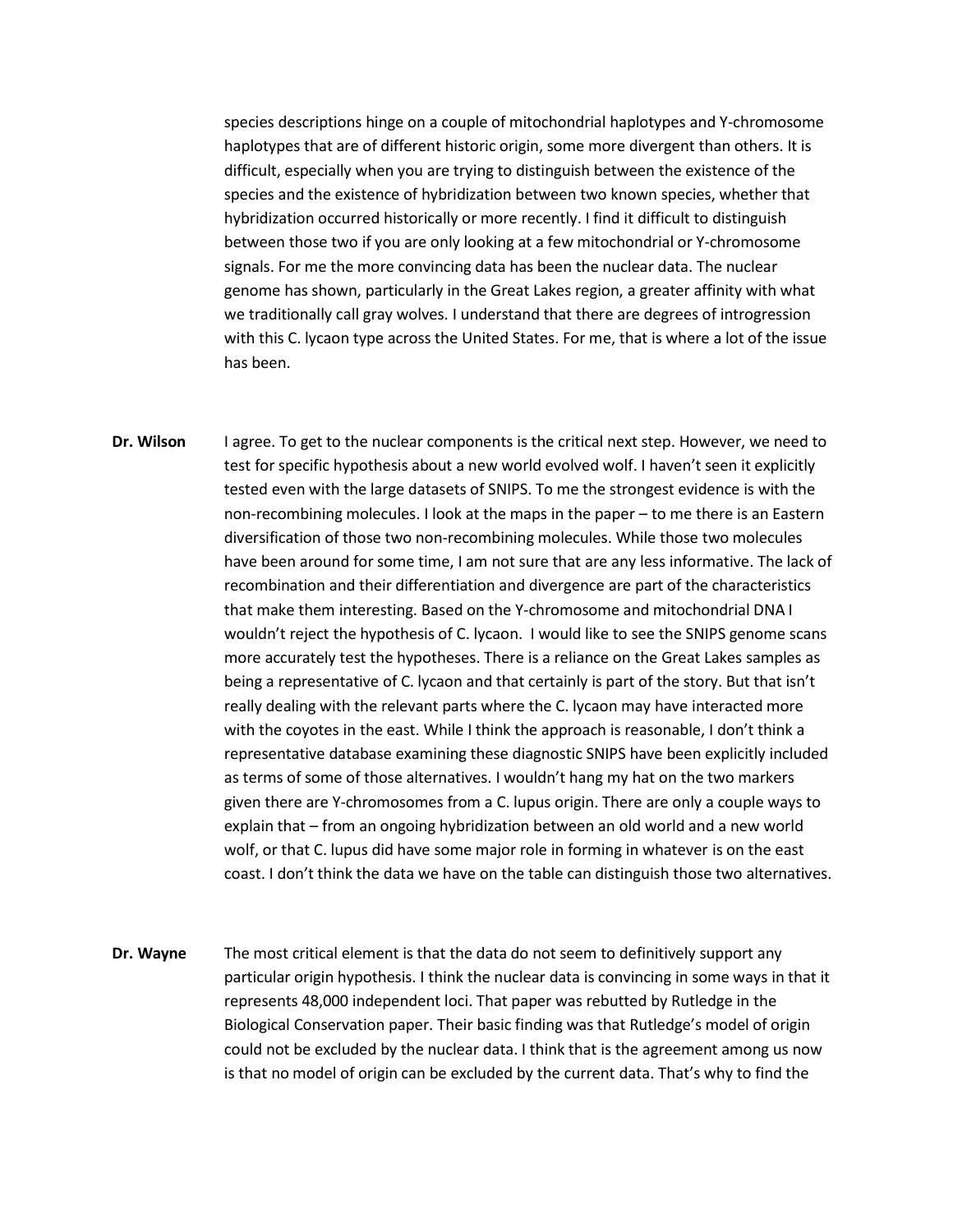Chambers et al. paper support so definitively one version about the eastern wolf disturbs us so much.

- **Dr. Wilson** I agree. That is a fair comment.
- **Dr. Wayne** The Rutledge paper does a reanalysis of the nuclear data and comes to a conclusion the conclusion is not that the eastern wolf is a distinct species that uniquely evolved in the new world. The conclusion is that it can't rule out that hypothesis. I think this is a very different conclusion than that of the Chambers paper.
- **Dr. Courtney** For clarification. False precision stating something more precisely than is warranted. Are you all of an opinion that there is a communication of a degree of certainty that simply is not congruent with the information that is actually there.
- **Dr. Wayne** The data in total give conflicting signals. And, the more we learn the more complex the scenario seems to be. Hopefully that will be sorted out with more nuclear data and more sampling. That is why we view this is so premature. We don't believe the data is sufficient to support one camp or another. That being said, there are mistakes in the Chambers paper on the SNPS data. The ruling suggests that SNPS may be under selection therefore they should be rejected. And, this is simply incorrect. Chambers et al. and the ruling seem to both suggest that the SNPS genotyping is an experimental method or it is rife with interpreted difficulties. As if it hasn't been standardized. It (SNPS) is the leading method for human genetic variation. There have been dozens of papers published using this same method to identify genetic variation. These are proven methods with its biases. However, it is not an experimental approach. It can be criticized in a scholarly way. However, the criticism in the ruling and Chambers was not balanced.

I am hoping in one years time we will all be in agreement on C. lycaon one way or another.

**Dr. Wilson** I think we are getting there, I really do. With regards to the imbalance in terms of presentation of criticism in the document, I agree. There are some pretty sweeping recommendations out of Chambers. Perhaps C. lycaon might have been a sweeping recommendation but we have been at it for a decade or so. The thinking is matured.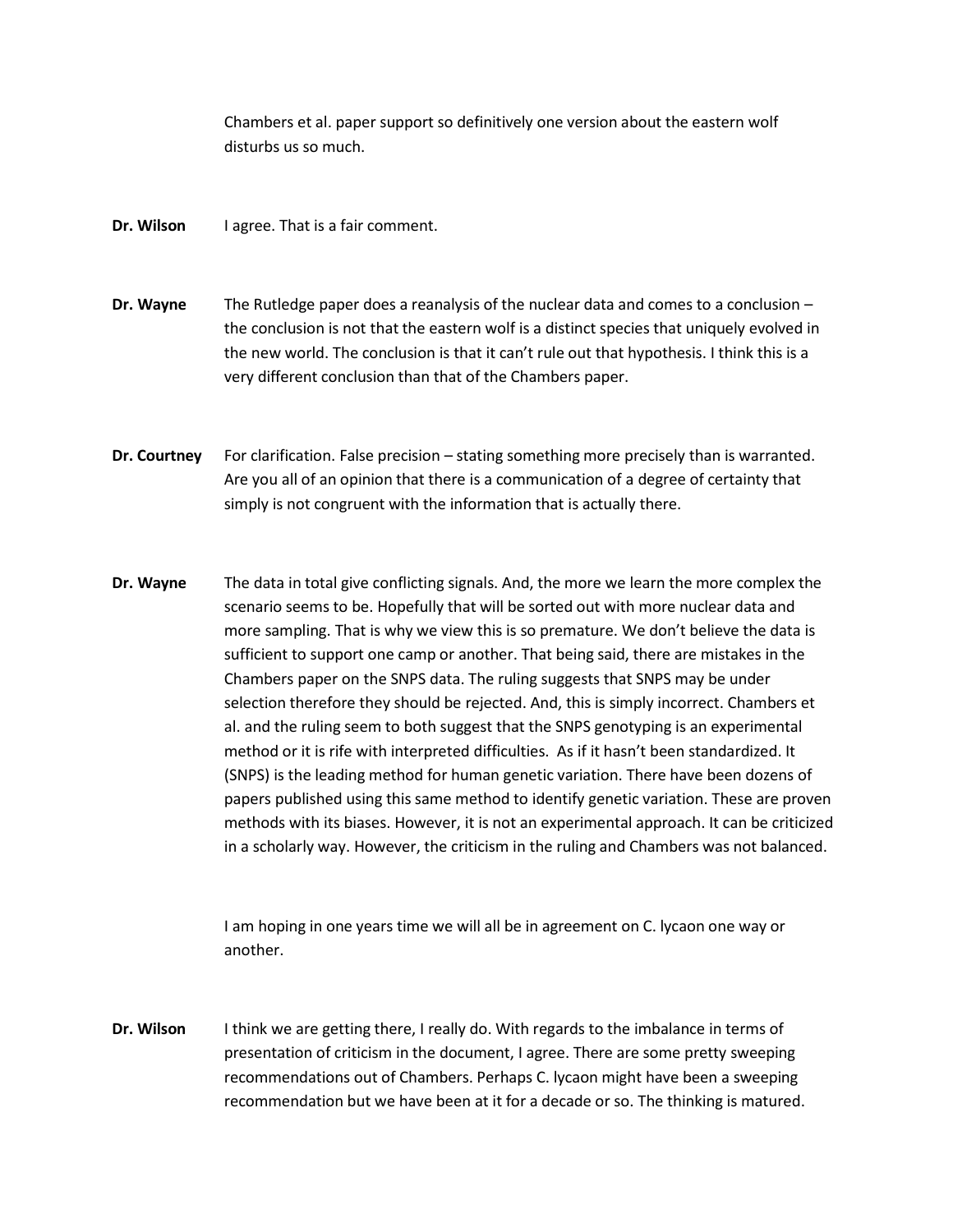With Chambers there is a big leap in some of the recommendations in terms of the taxonomy where the thinking hasn't matured. In the big picture, the science is always moving. The reality is some of that thinking is converging.

**Dr. Courtney** We are all trying to help the Service. Is it another 10 years of mayhem before we can come up with some certainty? It seems that it is becoming more complex. I would be interested to hear from you, are we moving to something that is more like a consensus position in one year, five years?

- **Dr. Wayne** I think we are and I don't think it will be 5 years, more like a few. In a year, we will be much closer than we are now.
- **Dr. Wilson** I think in a year we will be a lot farther ahead than when Chambers was published. I am not going to say we will be at consensus.
- **Dr. Wayne** I think we will find out more things for sure in a short period of time.
- **Dr. Fallon** It is one thing of having an entire genome at your disposal, but sampling has always been an issue - both the geographic sampling of the currently canids on the landscape as well as the historical sampling. Do you think the sampling is available to tease this issue apart?
- **Dr. Wayne** We have looked at the issue of historic samples used in the past, like those that Ron Nowak used. We've had some issues in getting permission but there are much better technics now available for extracting DNA and characterizing the nature of the material – so this could certainly be revisited. I don't know if we have plans or grants to do that. If we could get our hands on historical material we could certainly try the new approaches.
- **Dr. Wilson** I would agree with that. There is another aspect that. There are a lot of intensive studies going on local studies like Roland's group in New York. They have characterized a lot of eastern coyotes and some other work here with Tyler. Some other graduate students are doing a lot of on-the-ground characteristics of what is wolfi-ness and what is coyote-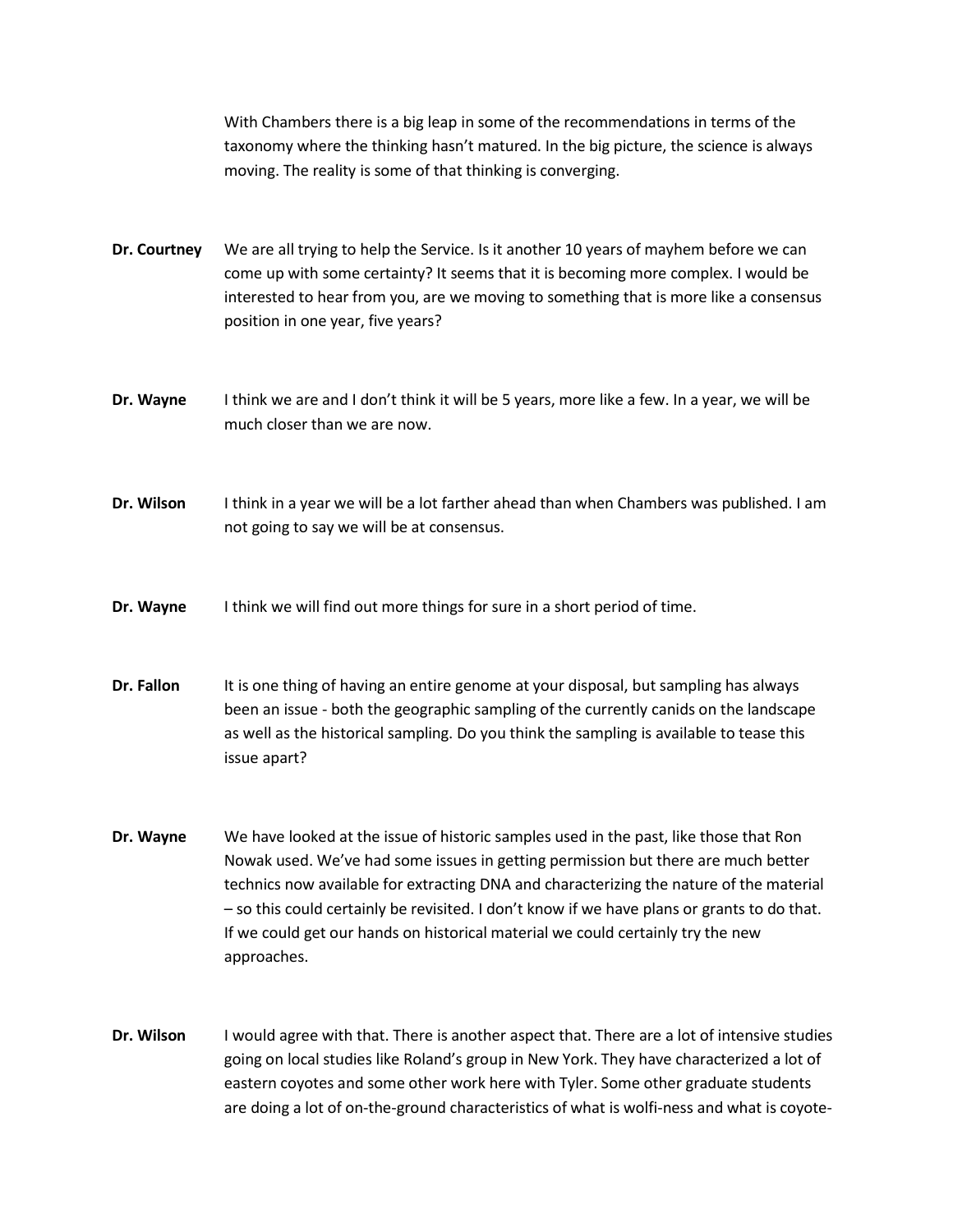ness. Like Dr. Wayne was showing before lunch, where the ecology is driving some of the subspecies of gray wolves. There may be a way to elucidate some of the important chunks of different chromosomes in some of these intensely studied areas. While the historic stuff is going to be valuable, there still might be material on the ground. As long as everyone understands the complexities of how things might have gotten there. Some light might be shed on how these things may be adapted to more coyote or wolf-like characteristics.

### **Question 4** from the USFWS

Does the proposed rule utilize the best available scientific information and draw reasonable and scientifically sound conclusions concerning the status of the gray wolf in the Pacific Northwest United States; the gray wolf subspecies Canis lupus nubilus; the gray wolf subspecies

C. l. occidentalis; and the gray wolf subspecies C. l. baileyi?

- **Dr. Fallon** I feel like we did talk about the Pacific Northwest and the subspecies of C. l. occidentalis and C. l. nubilus, but we haven't talked about C. l. baileyi. The reason we haven't talked about the Mexican wolf is that it is one of the lesser controversial taxonomy and seems to be the most differentiated from other gray wolves.
- **Dr. Courtney** What is the basis for saying that? There is a whole suite of characters we are looking at ecology, morphology, mitochondrial, nuclear, behavior, eco-type.
- **Dr. Fallon** In terms of its ecology and genetics and morphology.
- **Dr. Wayne** I agree with that. I think there is a problem in the evaluation of the status of the Mexican wolf but I will come back to that. I want to say, the numbers are in the ballpark reasonable but the whole discussion is all predicated on whether their taxonomy is correct. I agree that C. l. baileyi is a subspecies, but I don't agree with the other two (C. l. occidentalis and nubilus). If you instead viewed five or six subspecies, some of them being geographically restricted, like the Coastal wolf, then you might have viewed them as threatened at least and have to evaluate a whole set of impacts. So if you accept the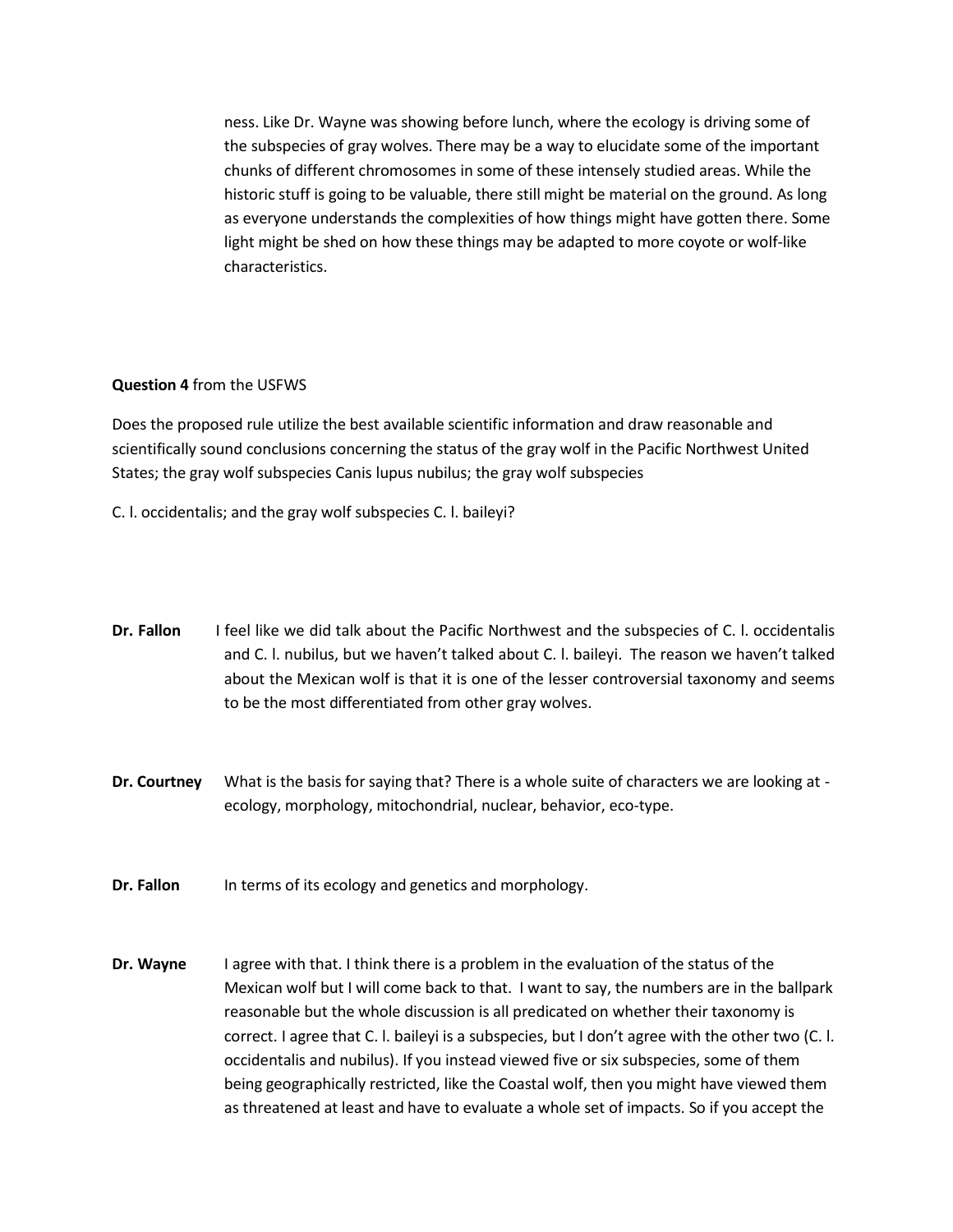taxonomy may not be well supported, then you would have to say the status discussion which is based on that taxonomy, which groups these enormous wolf populations together, is not accurate. It assumes this taxonomy is accurate.

With regards to the Mexican wolf, I do think the geographic range is an issue. It is defined based on a limited number of specimens and there are ecological arguments that would indicate that their geographic range was much larger. So in terms of the geographic or historical range of the Mexican wolf that this is well supported or argued. My biggest issue here is that the whole status argument is based on a taxonomy that is not well supported.

- **Dr. Courtney** On the C. I. baileyi, Dr. Fallon has indicated that it is the most distinct population, would you agree with that?
- **Dr. Wayne** I would agree with that. It has the most distinct mitochondrial DNA sequence and haplotypes. It is the most distinct in terms of microsatellites. It is also distinct with regard to our SNPS assay. However there was a paper published by Jennifer Leonard about the historic wolves of the American west that found the distribution of this diagnostic mitochondrial DNA haplotype, and it is only one marker, goes beyond the historic range as if there was a large area of ad mixture between the Mexican wolves that stretched into the Rockies and farther north. The genetic data, which is a strong indication of where the genes are, suggests that the historic range is not adequate. While the ad mixture is mentioned, it is not taken into consideration when considering the status.
- **Dr. Courtney** Clarification. When it comes to drawing a line on a map that would be a problem. It is not that there's an issue with the entity. But where to draw the line would be difficult.
- **Dr. Wayne** Correct. When you take a typological view that there are an entity that can be defined by a boundary. With the wolves that can be very hard to abide by. To their credit Chambers and the rule mention calls these fuzzy boundaries. More realistically, where there was appropriate habitat in the Southwest, there were probably Mexican wolves. So I think they should move to utilize the historic data of the range for the Mexican wolves and look for habitats that might have been appropriate. You must understand that when sampling if you only have a dozen or two dozen wolf samples that you are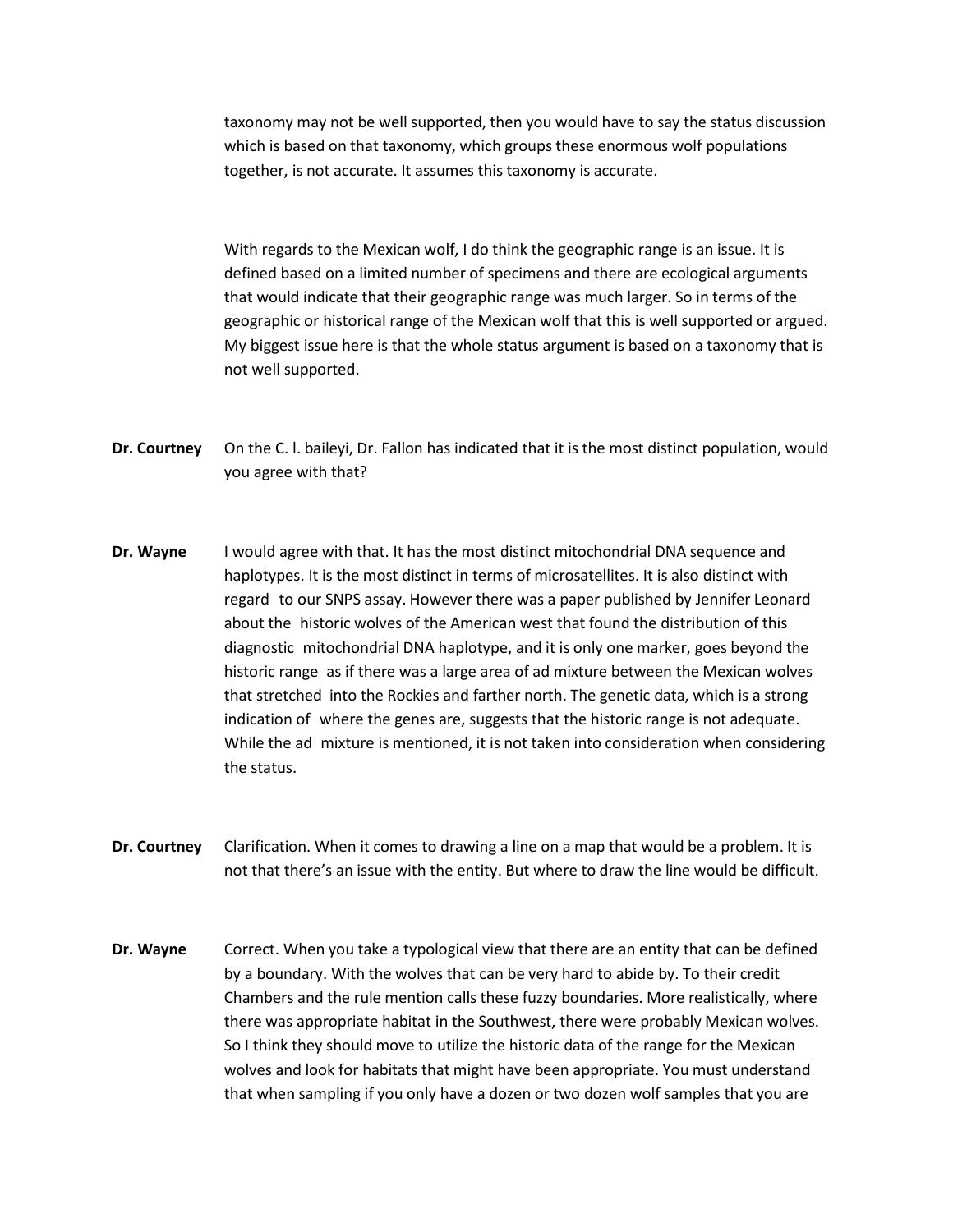going to base the historic range on, you know you are going to miss populations. I think the reconstruction of the historic range is a real problem with the Mexican wolf.

- **Dr. Wilson** I would agree with Dr. Wayne but I am much less familiar with those issues.
- **Dr. Wayne** In the Leonard et al. paper, we found a southern clade that contained the classic canonical Mexican wolf mitochondrial DNA and also two other related ones. This makes sense because if it was isolated for a long time you would expect some evolution in the tree. Then the southern clade has a larger distribution.
- **Dr. Courtney** Move on. Talk about next steps, then take a break and think about what you would like to go on the record as your closing statements.

NCEAS was tasked with getting a set of opinions on several aspects of wolf biology. We have heard both a diversity of opinions and previous views on genetics. I want to compliment you on how it has played out and how much agreement there has been. It has been very productive. I think there are still a few missing pieces. I would like to suggest that our product, I would like to add a step to the process. I was hoping to have all our work done today. I am suggesting that if we can get our write up done of what we have done today, and each of you to write your reviews – maybe we want to show our results to some other people. I would like to reach out to a few more geneticists, partially because the level of concordance surprises me. I want to make sure that when we go forward with that level of concordance, it is seen as more than just the three people I happen to have selected. I also think we might want to find the other pieces like taxonomic experts.

Do you think that is a good idea? Are there additional fields we should look at? Do you think it is a waste of time since we got such concordance?

**Dr. Wilson** What additional information some reviewers will bring to the table other than this needs to go forward and some of these questions need to be addressed. I think that's we are in concordant is that it is open and we have to get additional information for consideration. I guess I don't see the value of other reviewers. Are we supposed to then respond to their opinions?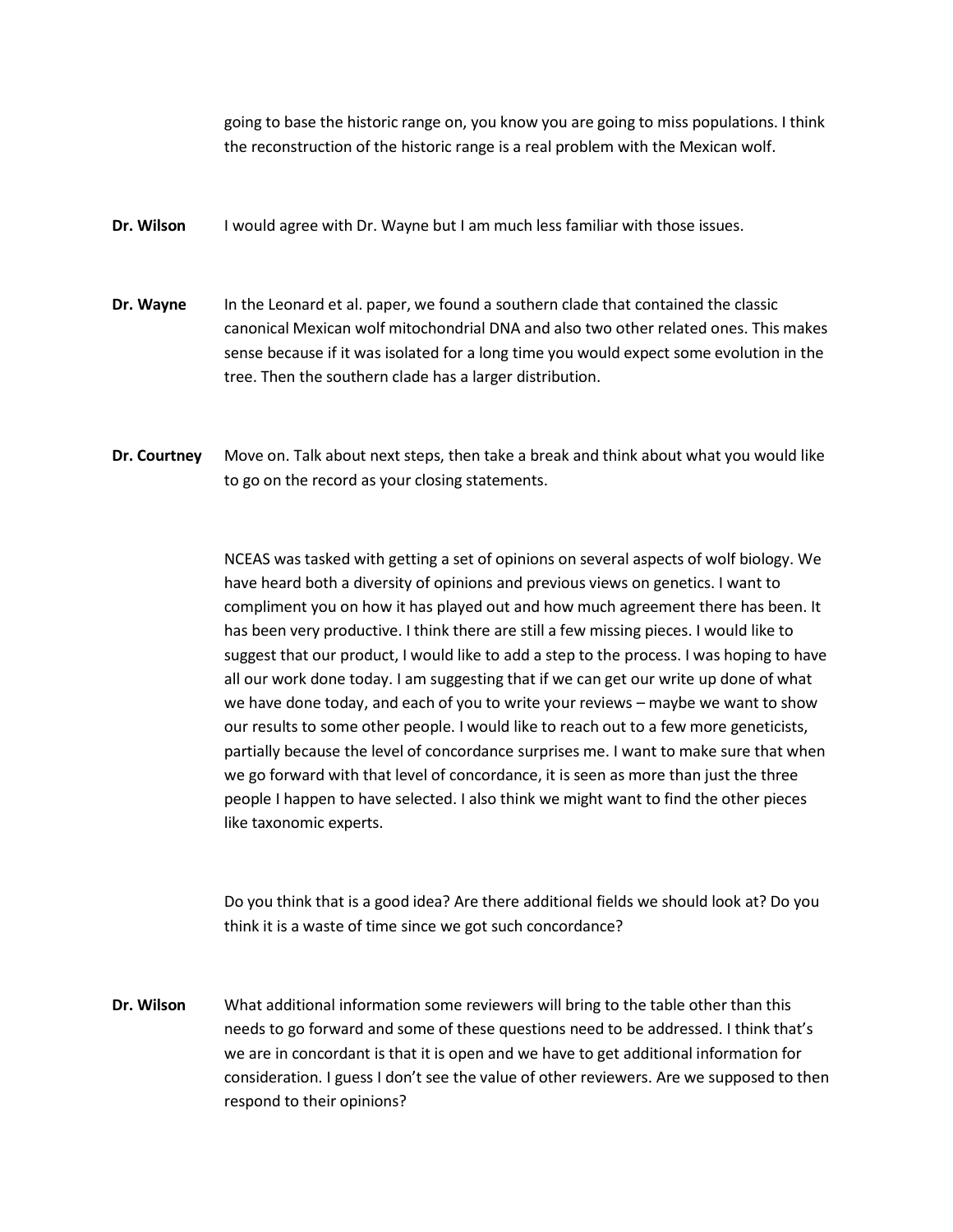- **Dr. Murdoch** You have three people here who know about the genetic aspects of this and they come from different areas and backgrounds. I guess I don't see why you would need additional input in this area unless you know there is a whole slug of geneticists who are not going to agree with these three. I am not sure how you can be a taxonomist without knowing something about genetics. If you think that taxonomists have a really orthogonal view of all this and might disagree with all of this, then you might want to get another opinion on what's been done. Dr. Wayne does taxonomy. If you think they might have a different view then it might be useful.
- **Dr. Wayne** I could see if you had disagreement, seeking other opinions might add depth to the disagreement. But this leads me to ask then what would be the conditions when you might not need additional input? You have three experts leading players in Canis taxonomy who are in agreement. I am always one who would say, yes let's bring in more opinions. But we are in agreement amongst ourselves. I would lean toward "no" too.
- **Dr. Fallon** I agree that had there been disagreement, then it would be good to bring in additional people to review and weigh in. But there is agreement, and as Dr. Wilson said, that the agreement is that there this issues that are unresolved, therefore not resolved as Chambers had depicted. I think that Chambers is controversial because it is asserting a new taxonomy. It is not that we agreed to assert a different taxonomy that would then need to be reviewed by someone else. We are just saying it is premature to go as far as this.
- **Dr. Murdoch** And ill-founded is a word that comes to mind. The Chambers paper is not based on what is available in the way of science.
- **Dr. Wilson** I think it is important to articulate what we are in agreement on. It is not like we have come to an agreement on a new model. As Dr. Wayne said before lunch, we are agreeing that there is a controversy still. That is the reality.
- **Dr. Courtney** That's real progress. Time to take a break.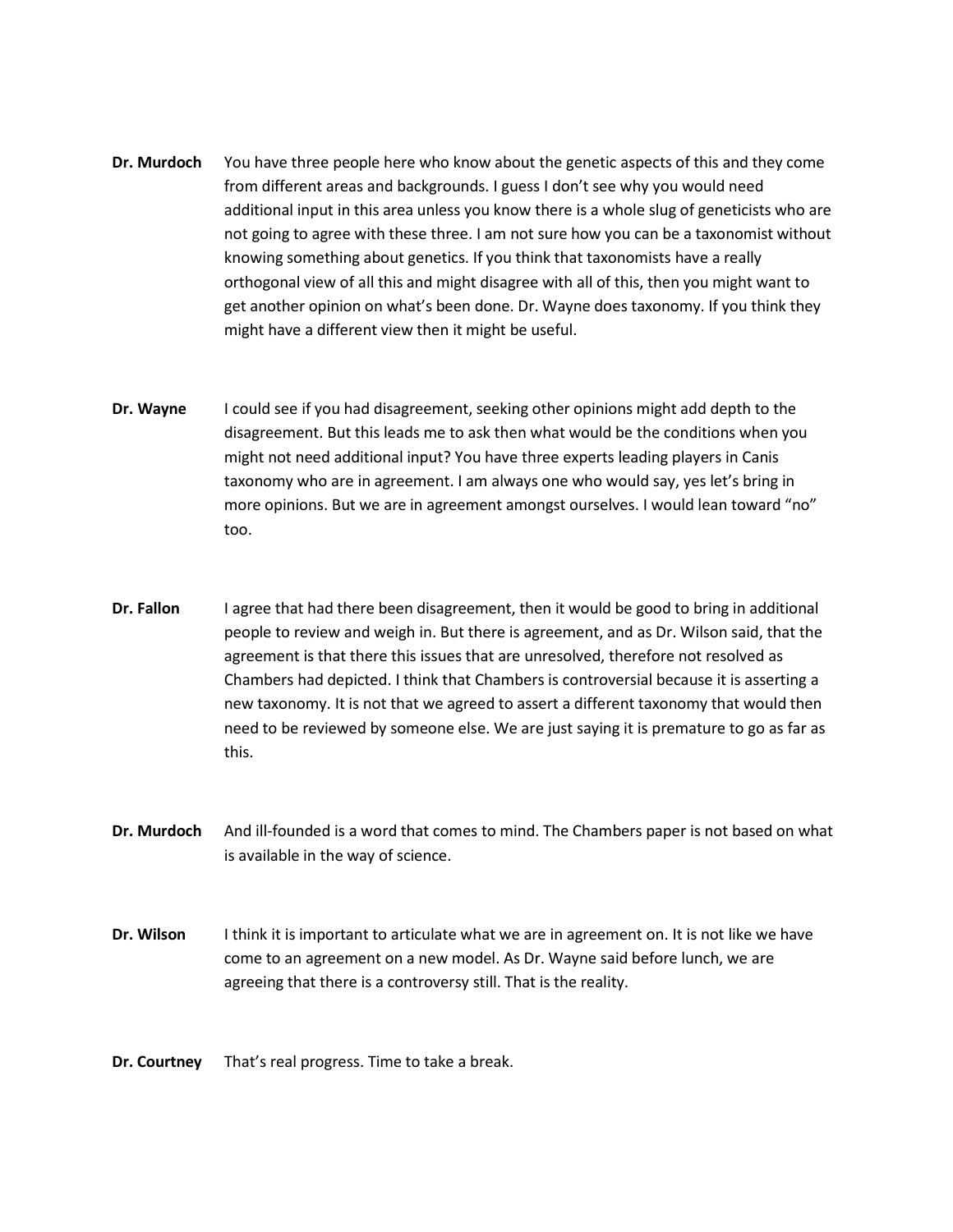#### [Break]

- **Dr. Courtney** I am going to ask each of you to comment on the process and how you feel about the technical materials we have discussed. Now is your last opportunity to be heard by the group. I remind you that you can write anything you wish in your individual report. I will summarize your reports, Ms French will write up her notes from our discussion today. You have agreed that we don't need to circulate our collective report. I will write up a process report. It is all due by January 31, 2014.
- **Dr. Murdoch** It has been a very good process. I am not an expert on the topic, and have enjoyed listening to the discussion. I feel that you have covered all the critical issues. I think the whole thing has worked well. The three scientists who have expertise on the issues have brought up topics that sound to me to be need attention. I know a bit about biology and the ESA and these seem to be substantive issues that you can't just skim over. I do have this problem with the Chambers document. If you want to have a document that is the current scientific statement on a controversial topic, you would want it done in a way that everyone else will acknowledge is appropriate. If you do it in house and publish it in a journal that is not really peer-reviewed, a non-standard journal - this strikes me as not a strong enough way to go about it.
- **Dr. Wayne** First, with regard to the process, I think it is great that there is an independent panel like this and you have run it well. A number of the most pertinent issues were raised so I am pleased with the process.

With regards to the proposed rule and Chambers et al. they are comprehensive in regards to taxonomy and it represents a lot of work and a difficult task. The USFWS should be acknowledged for the effort. And it is an important issue. These are the two things that are right with both. Things that were troubling:

The taxonomic framework and the over reliance on the Avis and Ball's genealogical concordance approach where that is predicted to be unlikely given history of C. lupus and the recent expansion into Canada and elsewhere. The differences between populations are not likely to be mitochondrial bases because there hasn't been enough time for reciprocal microphyly but are likely to be in the differences of allele frequencies or haplotype frequencies and that kind of work has been done. It shows that there are distinct differences that mostly accord with ecology in North America for Canis lupus. So if one accepts their framework, the question is whether C. lycaon is a subspecies. The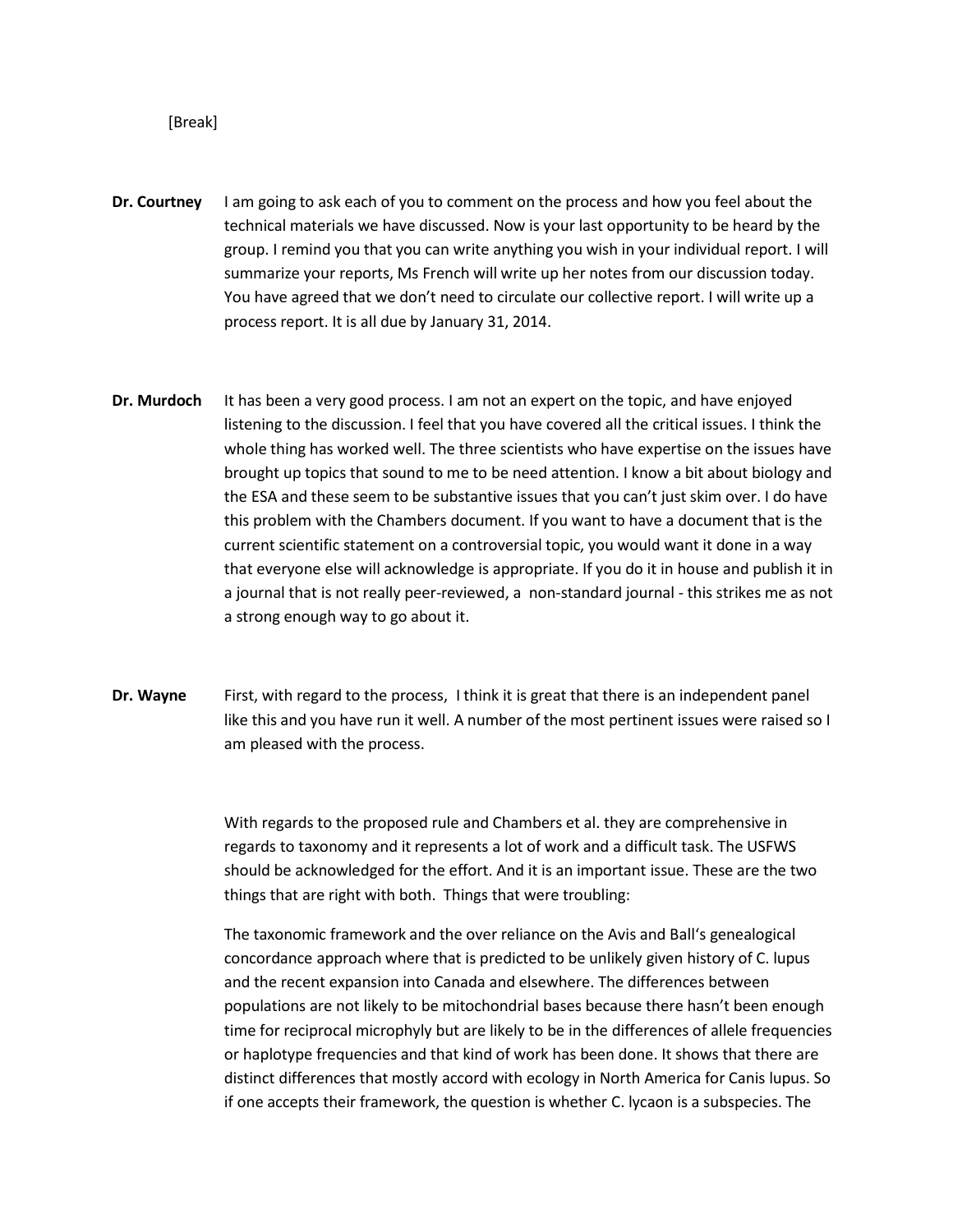scenario is complex. No single hypothesis can be advocated without contrary evidence. So I think we all feel that it is still controversial so this is not the time to be so definitive on taxonomic scenario. I know these papers, and none of them suggest that Canis lupus is absent from the eastern United States. The whole argument for the ruling hinges on that, so if you can't provide definitive evidence, then one can't buy the argument that Canis lupus as a listed taxon isn't valid

With regard to the subspecies issues. With the indicated taxonomy and three subspecies (C. l. nubilus, occidentalis, and baileyi) with C. l. occidentalis and C. l. nubilus having a very large expansive geographic range with no subspecies or even DPS's that merit protection is not accurate given state of genetic data that has been derived from Kirk Stroback's group, our group, Jennifer Leonard's group and even the information from Europe. These suggest that there is genetic units often accords with ecology that could be incorporated into a taxonomic framework. Especially pertinent is the coastal wolf along the coast of British Columbia often called the rain wolf which has phonotypical evidence, ecologic evidence and genetic evidence with regard to microsatellite loci and with SNIPS that would identify it as a distinct taxonomic entity. And identifying it simply as part of a larger subspecies is incorrect. Finally, with regard to the Mexican wolf, we have evidence that its supposed geographic range and therefore its status is not correct because historic evidence suggests that it had a larger geographic range. This makes an important point about its status, if that status is predicated on the taxonomic framework put forward in Chambers et al. at the subspecies level, then the status at that level is also questioned.

- **Dr. Fallon** I am happy to summarize in a written report. I think the process has been fine, I think it is essential to have both Dr. Wayne and Dr. Wilson participating. I think it is telling that there was consensus opinion about the topics we discussed. I think this supports the idea that Chambers et al. is not accepted as consensus scientific opinion or best available science for supporting the wolf ruling.
- **Dr. Wilson** I must admit that I was not sure of what to expect with the process and I was surprised with the flow and discussion. Not to get into any specifics about the Chambers et al. paper, but my read, that moment in time, their interpretation and assumptions even those that they recognize – they can't close the loop on it, even with their own identification of those issues. Our consensus here is that it is a complex issue. We haven't left it open-ended saying that science is always evolving. We have two individuals who have studied wolf genetics saying that it is within reach. I would hope that the USFWS would take advantage of a narrow window of agreement. But moving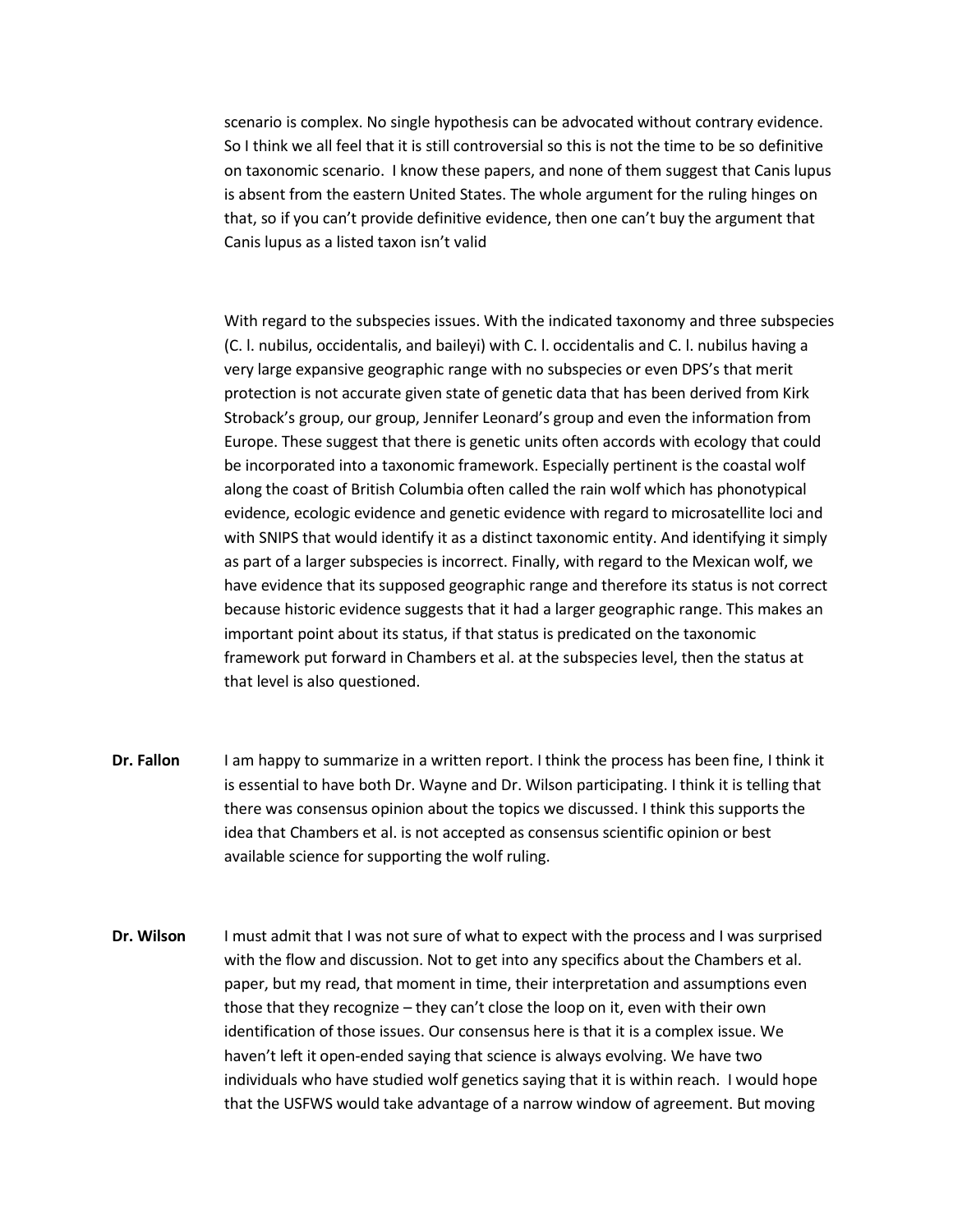forward, some of these things need to be put into place before some of the recommendations could be put into place. I do think there are some sweeping recommendations in Chambers and if they are going to set that benchmarks it need to be done appropriately and they need to build on what has already been done. I do also hope that as part of this discussion, it might be viewed that whatever iteration or document that comes out of it, that there is an arms length constructive review of the genetics and the issues, outside the USFWS biologists. I am not criticizing, and I agree with Dr. Wayne that they did a comprehensive overview and it is a complex issue. But, from the optics and to even be effective, to have that arms length, building on what's we've discussed in this meeting would be beneficial in the sort term. I don't think it would be open ended or a long dragged out processes, there would be an end in sight.

**Dr. Courtney** The USFWS service participants are welcome to come back online at this time. I hope you have all found the day as useful as I have, as comprehensive, productive, straight forward, and with a surprising consensus product. I know it is hard to be on the a conference call all day. I want to thank the four panelists for a collegial process. I want to thank NCEAS for providing all the resources that were harnessed on short notice. We will try to get the final product to the folks at the Service as quickly as is possible. I want to say thank you to all of you and congratulate you on a good process.

#### **Ms Constantino**

Thank you for extending the opportunity for us to listen in today. I hope that the one clarifying point that we provided was helpful. I did find it useful to listen in today. Thank you.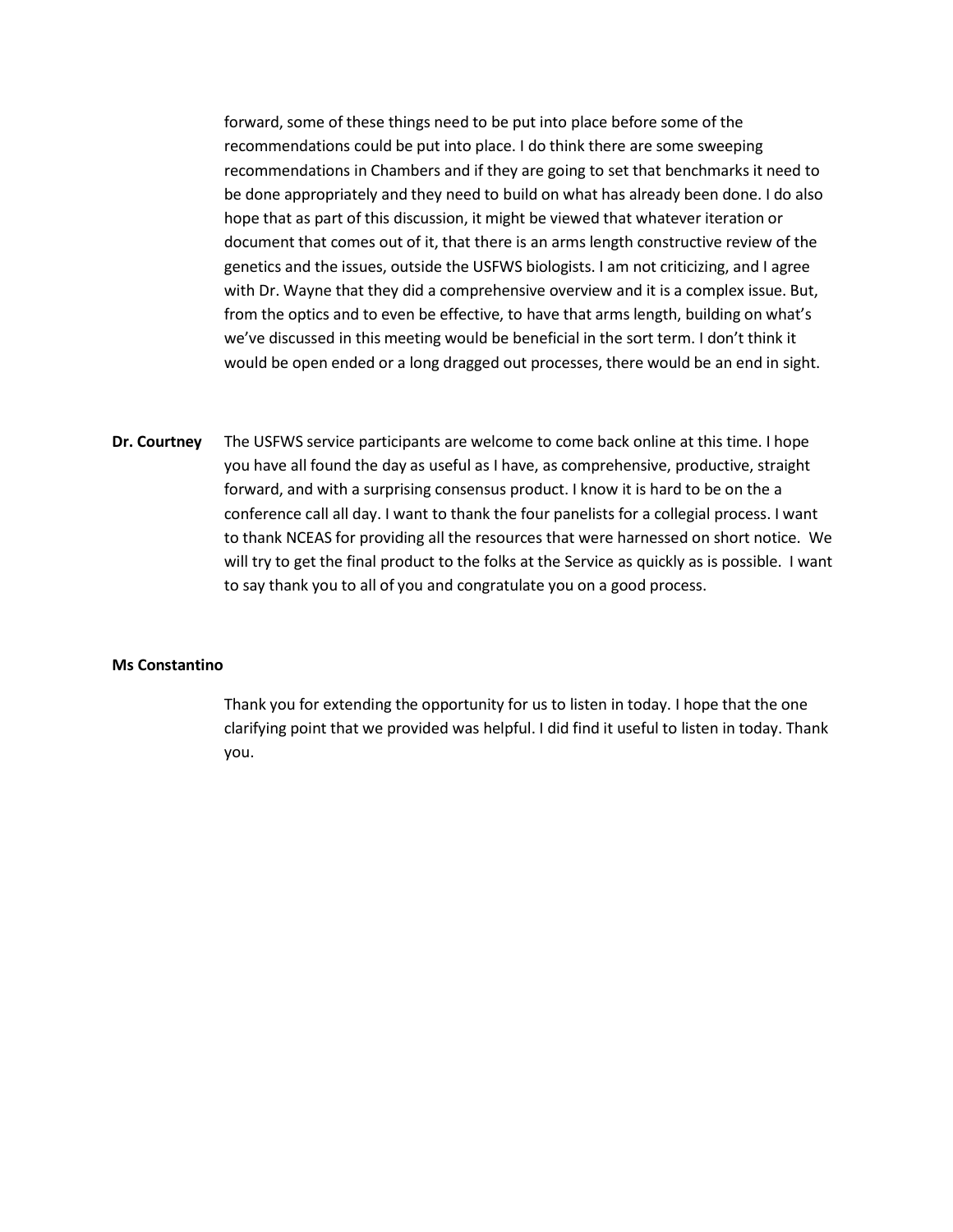### **Peer Review Statement of Work**

National Center for Ecological Analysis and Synthesis (NCEAS) Sponsored Independent Expert Peer Review of the Scientific Findings in the Proposed Rule: Removing the Gray Wolf (*Canis lupus*) from the List of Endangered and Threatened Wildlife and Maintaining Protections for the Mexican Wolf (*Canis lupus baileyi*) by Listing It as Endangered

September 23, 2013

# **1. Introduction/Background**

The U.S. Fish and Wildlife Service (Service) evaluated the classification status of gray wolves (*C. lupus*) currently listed in the contiguous United States and Mexico under the Endangered Species Act (ESA). Based on our evaluation, we published a proposed rule on June 13, 2013 (78 FR 35664), to remove the gray wolf from the List of Threatened and Endangered Wildlife but to maintain endangered status for the Mexican wolf by listing it as a subspecies (*C. l. baileyi*). We proposed these actions because we determined that the best available scientific and commercial information indicates that the currently listed entity is not a valid species under the ESA and that the Mexican wolf (*C. l. baileyi*) warrants listing as an endangered subspecies.

In the course of making these determinations, we recognized three wolf species with ranges in the contiguous United States: *Canis lupus*, *C. rufus*, and *C. lycaon*. We interpreted the results of recent molecular genetic analyses and morphometric studies to show that the mid-Atlantic and southeastern states historically were occupied by the red wolf (*C. rufus*). We accepted and relied upon a recent taxonomic review and synthesis that concluded that the gray wolf subspecies, *Canis lupus lycaon*, which occurs in southeastern Canada and historically occurred in the northeastern United States and portions of the upper Midwest United States, should be recognized as a separate species, *Canis lycaon*. In light of the above, we found that the best available scientific information indicated that *C. lupus* did not occur in the eastern United States.

The proposed rule also constituted the completion of a status review for gray wolves in the Pacific Northwest initiated on May 5, 2011. Finally, the proposed rule replaced our May 5, 2011, proposed action to remove protections for *C. lupus* in all or portions of 29 eastern states. Upon publication of the proposed rule (June 13, 2013, 78 FR 35664), the Service opened the public comment period on the proposal. Public comments will be accepted through December 17, 2013. Specific guidance on how to submit comments is posted on our public website [\(http://www.fws.gov/home/wolfrecovery/\)](http://www.fws.gov/home/wolfrecovery/). The Service intends to reopen the public comment period on the proposal in early 2014 in conjunction with the submission and posting of the peer review report. The Service expects to make a final determination regarding the proposed rule by December 2014.

In accordance with the Service's July 1, 1994 peer review policy (59 FR 34270) and the Office of Management and Budget's December 16, 2004, Final Information Quality Bulletin for Peer Review, the Service is subjecting this proposal to independent expert peer review. The purpose of seeking independent peer review is to ensure use of the best scientific and commercial information available and to ensure and maximize the quality, objectivity, utility, and integrity of the information upon which the proposal is based, as well as to ensure that reviews by qualified experts are incorporated into the rulemaking process.

The National Center for Ecological Analysis and Synthesis (NCEAS), a research center located at the University of California, Santa Barbara, has agreed to sponsor this peer review and an NCEAS associate, Dr. Steven Courtney, has offered to donate his time to organize and manage the peer review process at no cost to the Service. This Statement of Work describes the nature of the peer review process needed by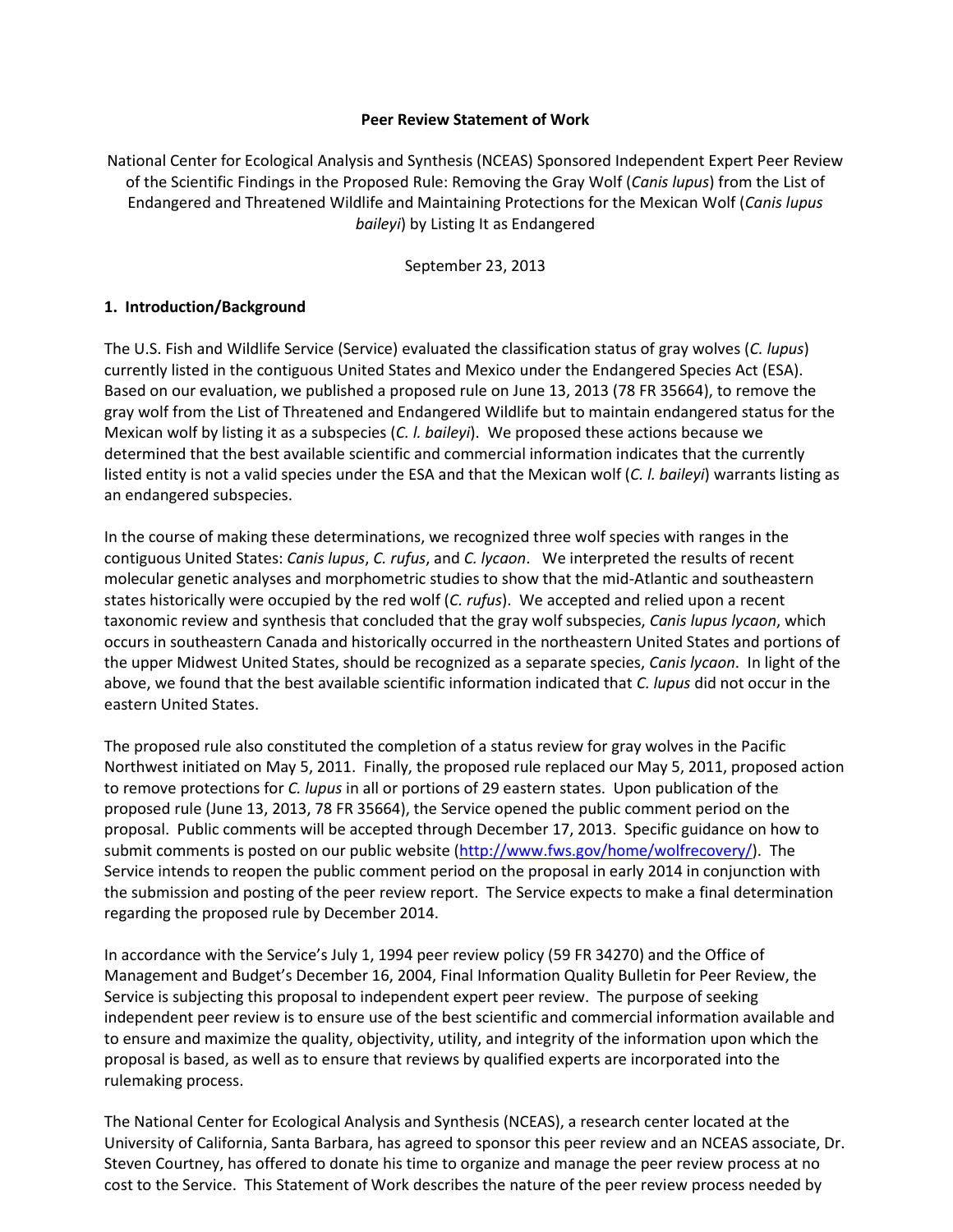the Service.

# **2. Description of Analyses/Service**

The purpose of this review is to provide an objective, independent, external scientific peer review of the information in the proposed rule. The proposed rule is 246 pages long and synthesizes the existing best available scientific and commercial information regarding the status of various gray wolf populations and subspecies that occur within portions of the lower 48 States where the species is currently listed. Factors to be addressed in the peer review include the scientific merit of the proposed rule's primary analysis components (i.e., gray wolf taxonomy and status) which provide the basis for the proposal. The peer reviewers should confirm that any scientific uncertainties are clearly identified and characterized by the Service, and the potential implications of the uncertainties for the technical conclusions drawn are clear. Specific factors and questions the reviewers must evaluate, at a minimum, are listed under Item 3 below.

The estimated start date for the peer review is December 1, 2013. The peer review needs to be completed, and a draft peer review report provided to the Service, in accordance with the signed purchase order. Following receipt of the draft peer review report, the Service will have the opportunity to seek clarification, through the Panel Coordinator (PC), of any peer review comments. Following that, the PC will submit a final peer review report, by January 31, 2014, in a format suitable for posting on the FWS public web site.

Peer reviewers should prepare individual memoranda summarizing their opinions and conclusions; these memoranda will be incorporated into a peer review report provided by the PC. The PC should provide a summary narrative of the comments and issues contained in the peer review memorandums, but the PC is not required to analyze the similarities and differences in the individual peer review memorandums. The Service will be available to answer questions from the PC as needed to clarify the proposed rule.

# **3. Methods, Protocols and/or Scientific Standards**

It is important that the peer review be managed and conducted by individuals with appropriate and relevant expertise who are independent (i.e., not under the control or influence) of the U.S. Fish and Wildlife Service. The independent peer reviewers shall be experienced senior scientists, who have previously conducted similar reviews or regularly provided reviews of research and conservation articles for the scientific literature. The PC will be responsible for leading this review and for the selection of 5-7 well-qualified, independent reviewers.

The peer reviewers shall include individuals with professional qualifications and relevant expertise in at least one of the following areas: conservation biology, management of large carnivores, wildlife management, and mammalian taxonomy/systematics. The PC should assemble a group of peer reviewers that includes representative expertise and experience that covers all of these areas, with particular attention to individuals with experience applying these disciplines to conservation of the gray wolf. The PC must also vet peer reviewers to verify and document that they are able to provide an objective review of the proposal and that they have no financial, professional, or other conflict of interest with the outcome or implications of the Service's ESA listing determination. Attachment A is provided as guidance to the PC in selecting peer reviewers that have no conflict of interest, are independent of the Service, and are capable of providing an objective scientific peer review, but the selection and vetting of peer reviewers is to otherwise occur completely outside the influence of the Service.

Peer reviewers will be asked to provide a thorough, objective peer review and to focus their review on aspects of the proposed rule that are within their area of expertise. Peer reviewers should distinguish between matters related to legal interpretation and application of agency policy and those related to the analysis and consideration of scientific information; we ask that they focus their review and comment on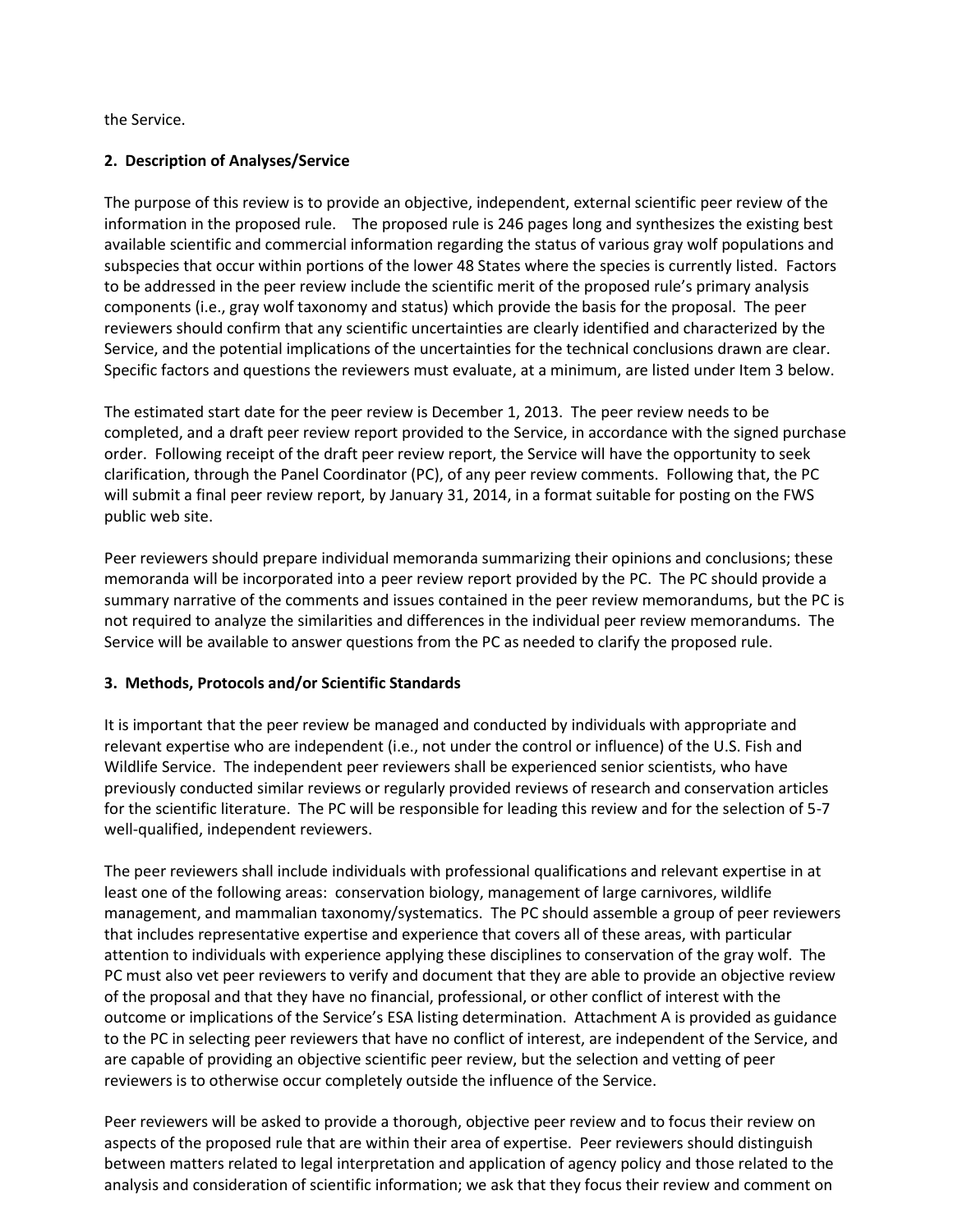the latter.

Peer reviewers are asked to comment specifically on the quality of any information and analyses used or relied on in the document; identify oversights, omissions, and inconsistencies; provide advice on reasonableness of judgments made from the scientific evidence; ensure that scientific uncertainties are clearly identified and characterized, and that potential implications of uncertainties for the technical conclusions drawn are clear; and provide advice on the overall strengths and limitations of the scientific data, analyses, and conclusions presented in the document.

Peer reviewers are asked to answer questions pertaining to the logic of our assumptions, arguments, and conclusions and to provide any other relevant comments, criticisms, or thoughts. The peer reviewers should consider and respond to the four questions listed below, at a minimum, in their reviews. Peer reviewers should also be mindful of the questions contained in the proposed rule.

(1) Did the Service consider the best available scientific information, including the scientific literature, in developing this proposal? Is there additional biological, commercial, trade, or other information relevant to our analysis of the current *C. lupus* listed entity that we did not consider, but should?

(2) Are the assumptions, analyses, and conclusions reflected in the proposed rule reasonable in light of the best available information?

(3) The Service determined that the synthesis and conclusions of Chambers *et al.* (2012. *North American Fauna* 77:1-67) reflect the best available scientific information regarding taxonomy of wolves in North America. In doing so, does the proposed rule draw reasonable and scientifically sound conclusions concerning the taxonomy of the eastern wolf, *Canis lycaon*? (We are not requesting information on the status of *C. lycaon* because we are conducting a status review for this species and peer review of that document will occur separately.)

(4) Does the proposed rule utilize the best available scientific information and draw reasonable and scientifically sound conclusions concerning the status of the gray wolf in the Pacific Northwest United States; the gray wolf subspecies *Canis lupus nubilus;* the gray wolf subspecies *C. l. occidentalis;* and the gray wolf subspecies *C. l. baileyi*?

The PC should advise peer reviewers that their reviews (without specific attribution), their names, and affiliations will be included in the administrative record of our final determination regarding this proposal, and will be available to the public by posting on the FWS Office of the Science Advisor peer review web page and on [www.regulations.gov](http://www.regulations.gov/) once all reviews are completed. The Service will summarize and respond to the issues raised by the peer reviewers in the record supporting our final rulemaking determination.

The peer review must be conducted in a manner that satisfies OMB and Service guidance for peer review of influential scientific information (OMB 2005, FWS 2012). Until the final peer review report is made public by the Service, no information from the peer review may be released by the PC without express written permission from the Service.

# **4. PC Responsibilities and Required Deliverables**

The PC will execute the responsibilities and produce the deliverables listed below per requirements and guidance in this Statement of Work. Specifically the PC will:

- a) Select peer reviewers.
- b) Organize, structure, lead, and manage the scientific reviews and products.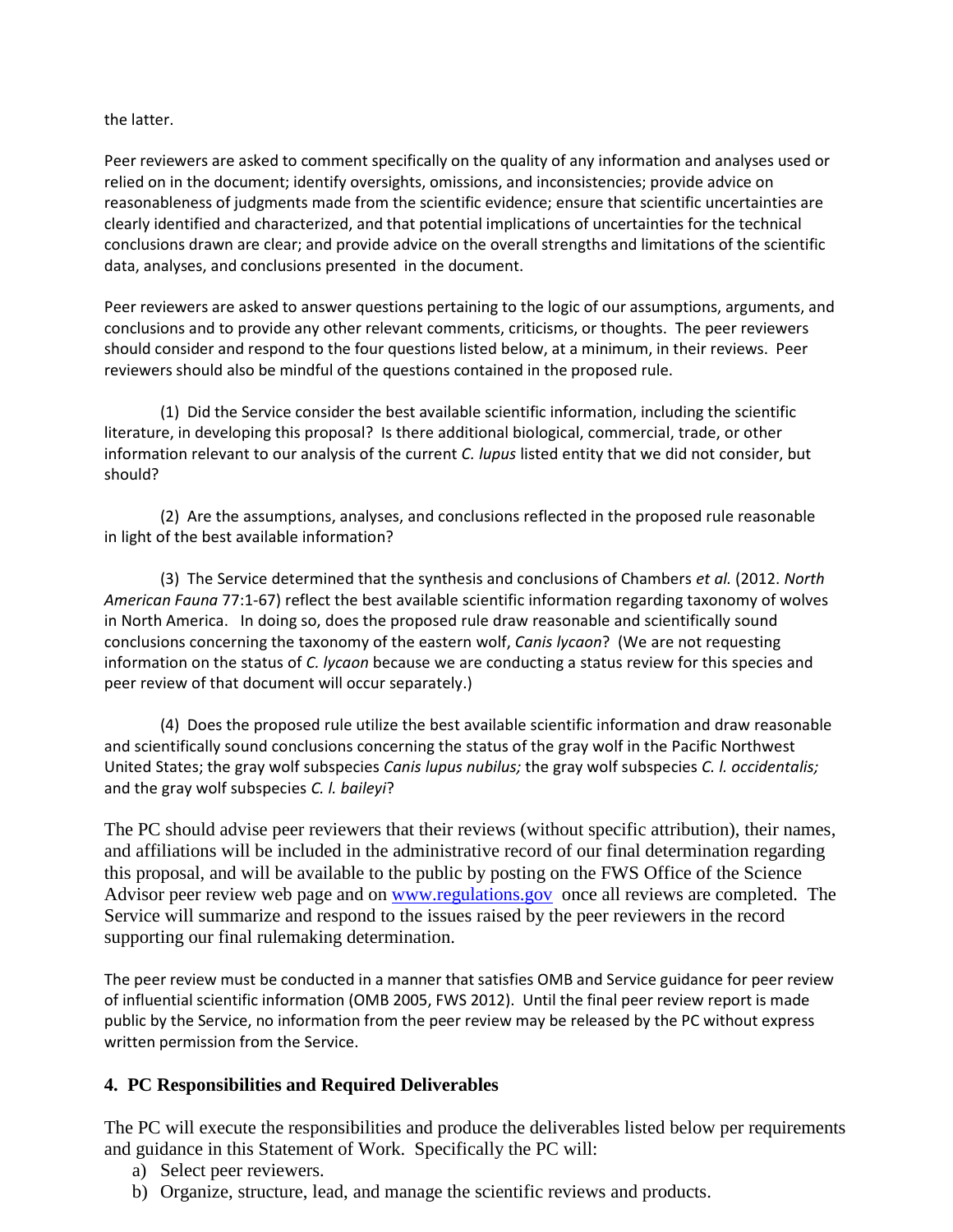- c) Manage and produce a draft and final report.
- d) Coordinate response to any follow-up questions from the Service following review of the draft report.
- e) Maintain and produce an official administrative record for the peer review.
- f) Respond to questions, inquiries, or other related requests after the final acceptance of the peer review report, as needed. Inquires or requests are limited to the products provided, and work performed under the MOU. Responses include, but are not limited to phone calls, written responses, and/or meetings.

# **5. Information Sources**

The Service will provide the proposed rule and copies of references cited to the PC.

# **6. Point of Contact**

Project Leader: Don Morgan, don\_morgan@fws.gov, 703-358-2444

# **7. List of Enclosures/Attachments**

**Attachment A:** Guidance for Selection of Peer Reviewers to Avoid Conflicts of Interest and to Facilitate an Independent, Objective, and Unbiased Scientific Peer Review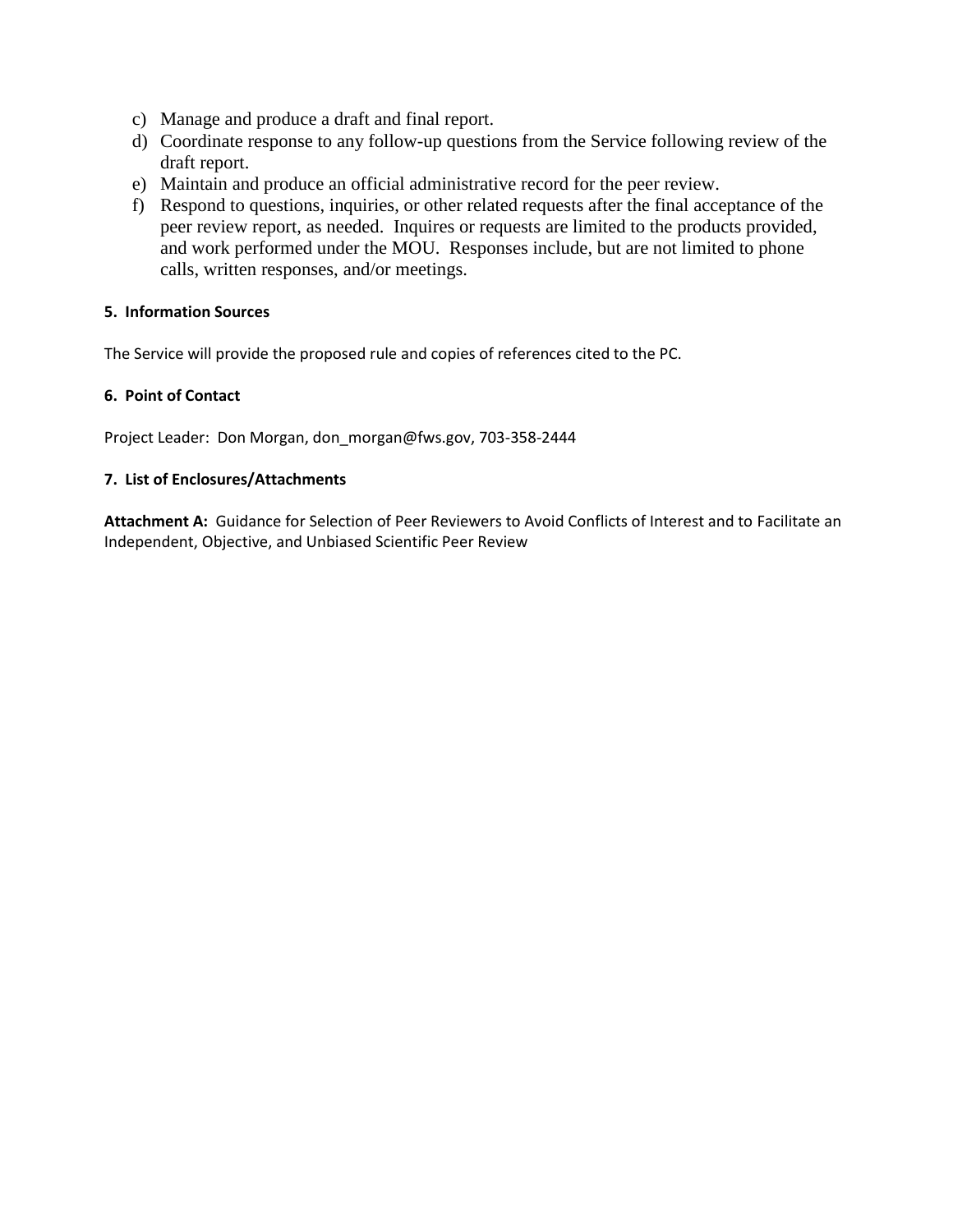**Attachment A:** Guidance for Selection of Peer Reviewers to Avoid Conflicts of Interest and to Facilitate an Independent, Objective, and Unbiased Scientific Peer Review

In accordance with the Service's July 1, 1994 peer review policy (59 FR 34270) and the Office of Management and Budget's December 16, 2004, Final Information Quality Bulletin for Peer Review, the Service will subject the proposed rule, "Removing the Gray Wolf (*Canis lupus*) from the List of Endangered and Threatened Wildlife and Maintaining Protections for the Mexican Wolf (*Canis lupus baileyi*) by Listing It as Endangered" to peer review. Peer review is one of the important procedures used to ensure that the quality of published information meets the standards of the scientific and technical community (OMB 2005).

The purpose of this review is to provide an objective, independent, external scientific peer review of the information in the proposed rule. To accomplish this, it is necessary for the peer review to be conducted by individuals, and managed by an entity, that are: 1) independent of FWS; 2) lacking any real or perceived conflict of interest; and 3) able to provide an objective review of our proposed rule.

The following information will serve as guidance to the Panel Coordinator (PC) in selecting peer reviewers that have no conflict of interest, are independent of the Service, and are capable of providing an objective scientific peer review. The PC will also be advised to consult the four documents cited below for additional clarifying information.

**Independence** – "In its narrowest sense, independence in a reviewer means that the reviewer was not involved in producing the draft document to be reviewed. However, for peer reviewer of some documents, a broader view of independence is necessary to assure credibility of the process. Reviewers are generally not employed by the agency or office producing the document." [Excerpted from (OMB 2005)]

**Conflict of Interest** – The National Academy of Sciences defines "conflict of interest" as any financial or other interest that conflicts with the service of an individual on the review panel because it could impair the individual's objectivity or could create an unfair competitive advantage for a person or organization (NAS 2003).

**Objectivity and Lack of Bias** – "Questions of lack of objectivity and bias ordinarily relate to views stated or positions taken that are largely intellectually motivated or that arise from the close identification or association of an individual with a particular point of view or the positions or perspectives of a particular group. … Potential sources of bias are not necessarily disqualifying for purposes of committee service. … Some potential sources of bias, however, may be so substantial that they preclude committee service (e.g., where one is totally committed to a particular point of view and unwilling, or reasonably perceived to be unwilling, to consider other perspectives or relevant evidence to the contrary)." [Excerpted from NAS (2003)]

Peer Reviewers must be capable of providing an objective review of the proposal. Peer reviewers are ideally free of bias with respect to the proposed rule. If selection of unbiased peer reviewers is not possible, then to ensure the panel is fully competent, the PC should appoint peer reviewers in such a way as to represent a balance of potentially biasing backgrounds or perspectives (NAS 2003).